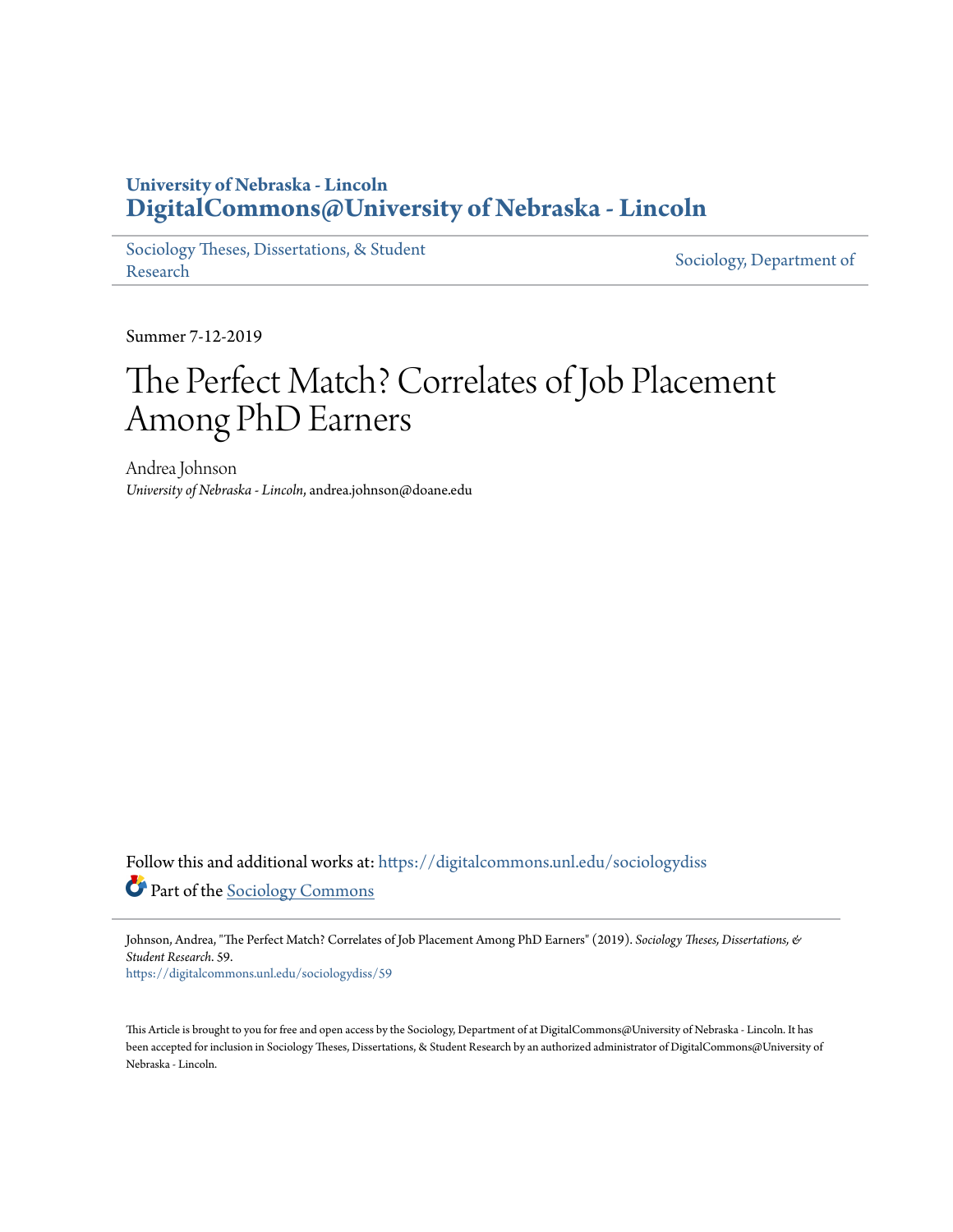# THE PERFECT MATCH? CORRELATES OF JOB PLACEMENT AMONG PHD

#### EARNERS

By

Andrea K. Johnson

## A THESIS

Presented to the Faculty of

The Graduate College at the University of Nebraska

In Partial Fulfillment of Requirements

For the Degree of Master of Arts

Major: Sociology

Under the Supervision of Professor Regina Werum

Lincoln, Nebraska

June, 2019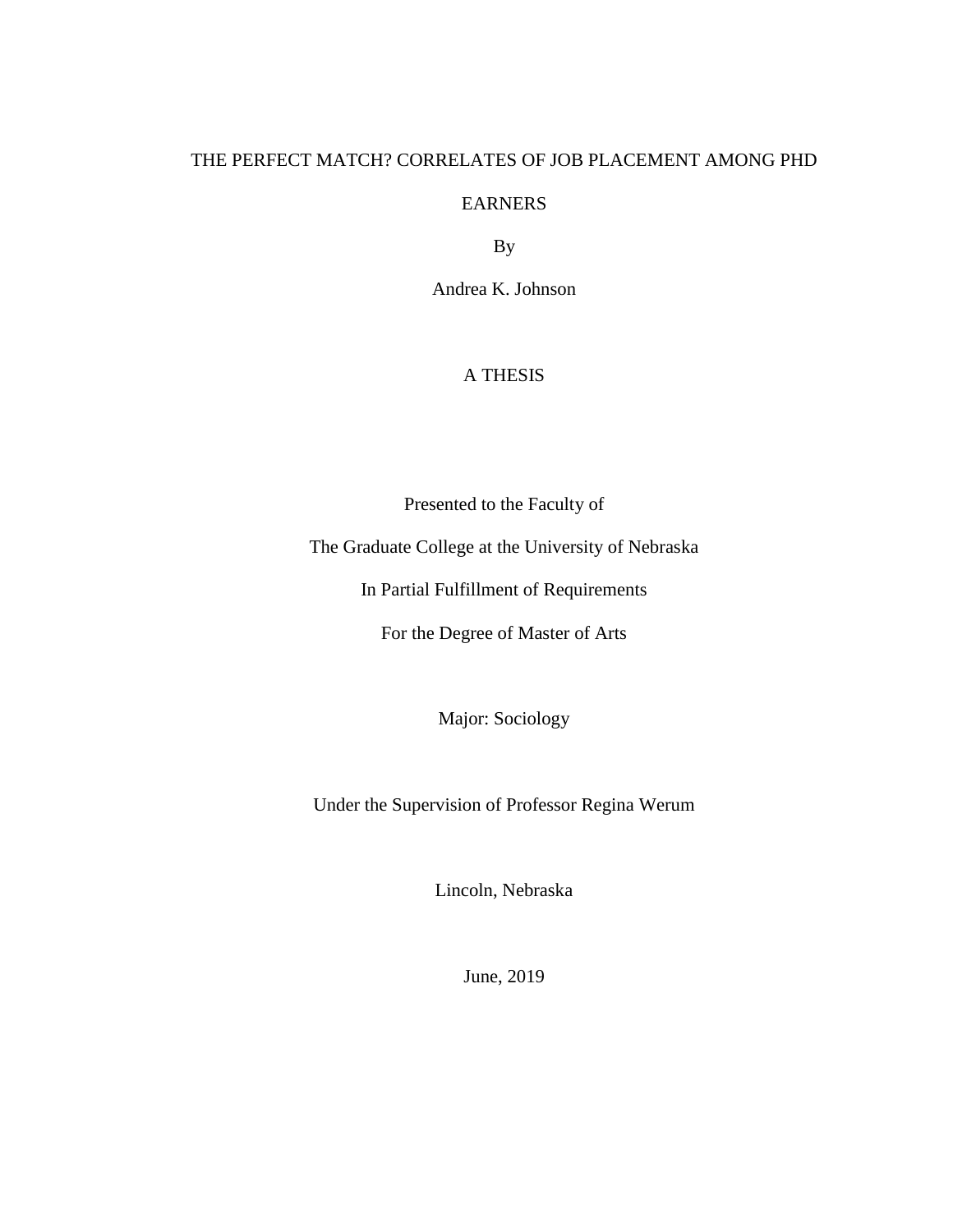# THE PERFECT MATCH? CORRELATES OF JOB PLACEMENT AMONG PHD EARNERS

Andrea Klug Johnson, M.A.

University of Nebraska, 2019

Advisor: Regina Werum

Earning a doctorate in a field implies a strong desire to stay in that field, yet not all who earn a PhD do stay in their field. Therefore this study assumes that those who leave their chosen field do so either involuntarily or because of strong "pull" factors. Using the Survey of Doctorate Recipients (2015), this study examines a variety of factors that affect job placement among PhD recipients, specifically efforts to "match" doctoral field credentials with occupational outcomes. Analyses explicitly test classic assumptions underlying Human Capital Theory, while also taking into account demographic characteristics social capital differences. Findings indicate that demographic characteristics (such as gender, age and citizenship), human capital (including doctoral and bachelor field type) and social capital influence job placement. Institutional context also plays a role. Perhaps the most surprising finding is that approximately 40-45% of respondents find a job outside of their doctorate field of study, specifically those with doctorates in Biology, Agricultural and Environmental Sciences, Physical and Related Sciences, Social and Related Sciences and Engineering. Identifying these individual- and institutional-level factors helps understand both who is finding a job credential match and whether or not that match is a lucrative one.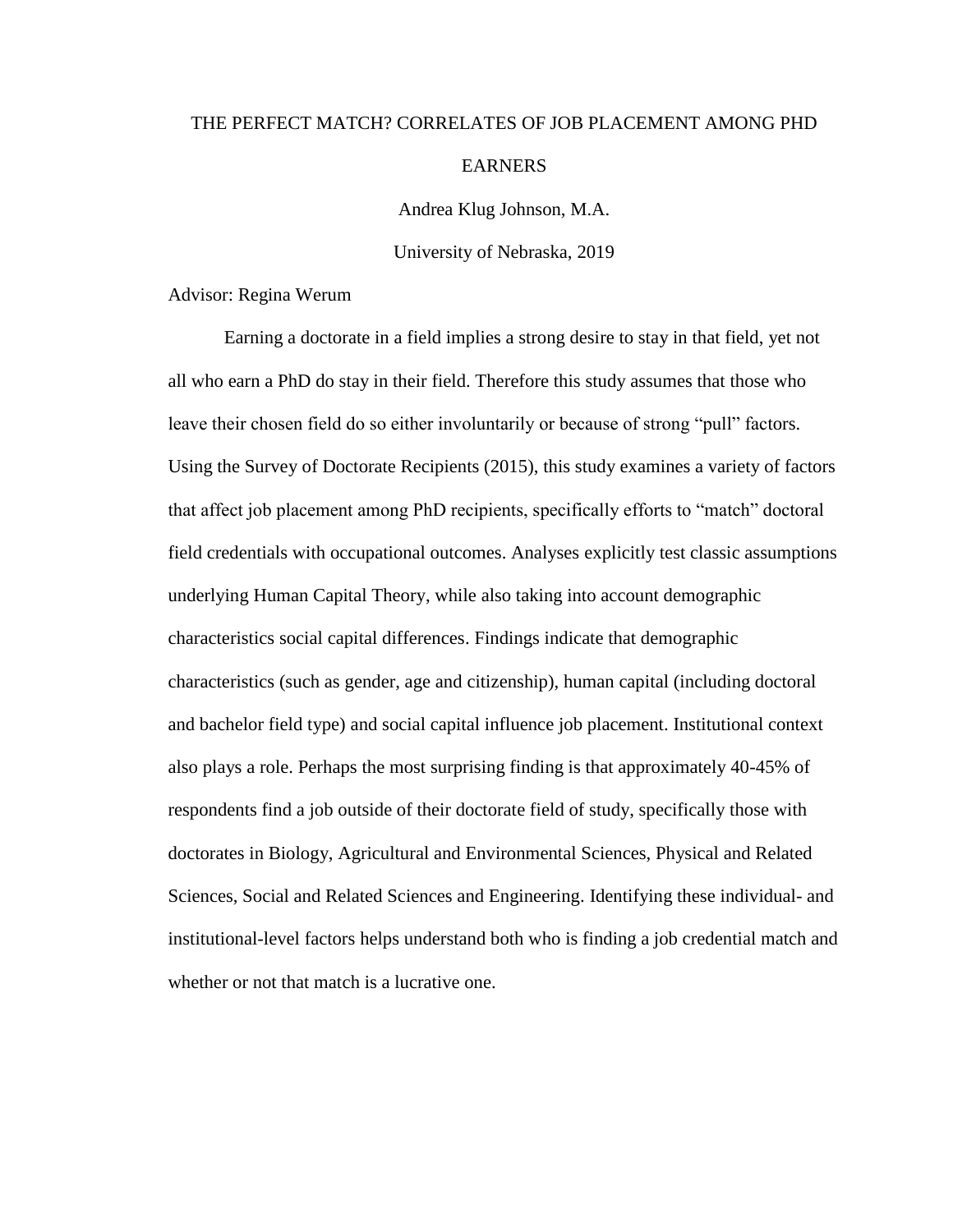# **Table of Contents**

| MULTIVARIATE RESULTS: SPECIALTY FIELD OF STUDY MATCH, OVERALL 41               |  |
|--------------------------------------------------------------------------------|--|
|                                                                                |  |
|                                                                                |  |
|                                                                                |  |
| MULTINOMIAL RESULTS: SPECIALTY FIELD OF STUDY MATCH AND JOB SPECIALIZATION  53 |  |
|                                                                                |  |
|                                                                                |  |
|                                                                                |  |
|                                                                                |  |
|                                                                                |  |
|                                                                                |  |
|                                                                                |  |
|                                                                                |  |
|                                                                                |  |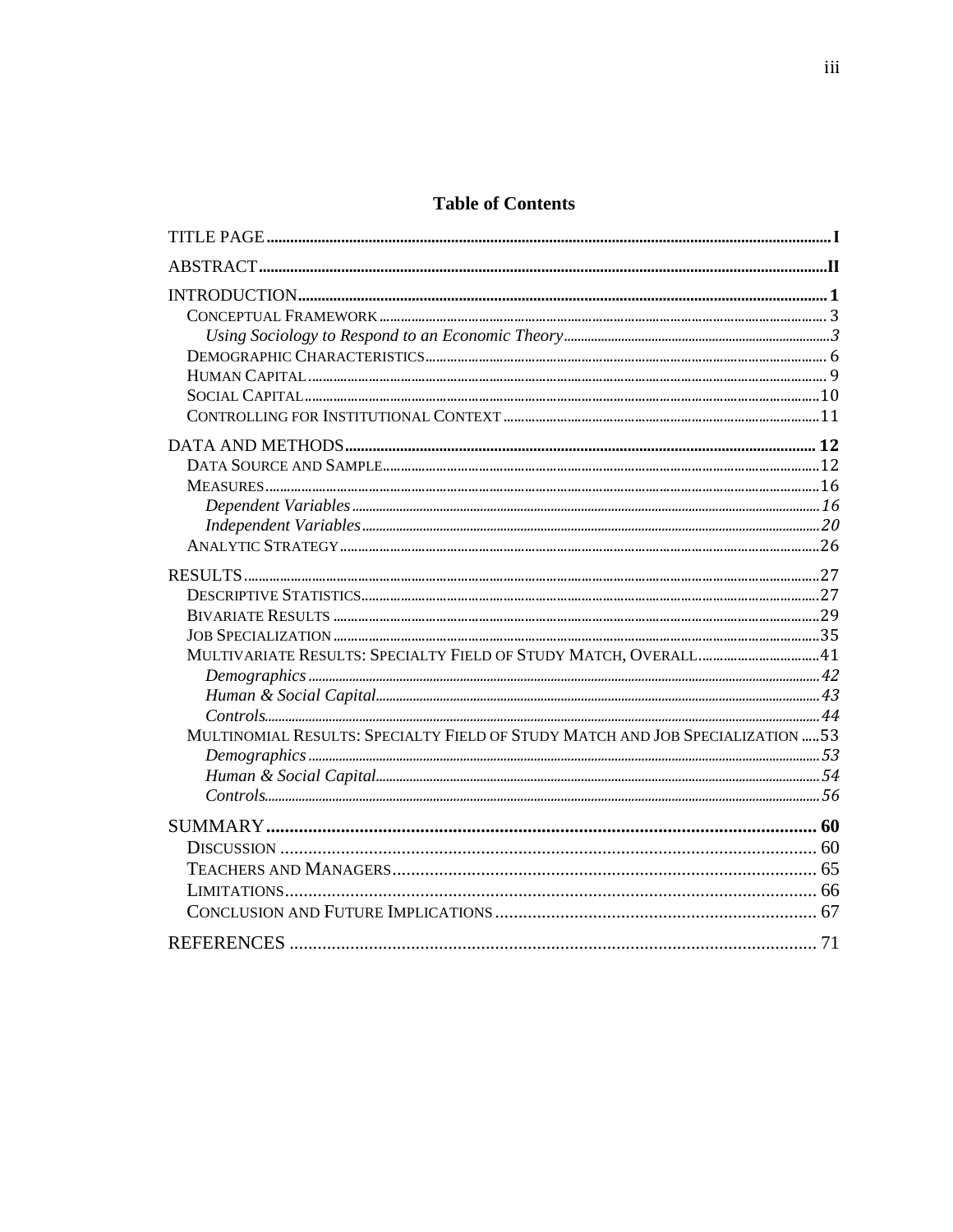#### INTRODUCTION

Once scientists earn a terminal degree in their field (usually a PhD), one objective may be to find a career within their field of study commensurate with their extensive and intensive academic training obtained within that field. This assumption is not only held by individuals, but by educational and occupational institutions. The United States, for instance, produces approximately 20,000 science doctorates annually, second only to China (Cyranoski et al. 2011). Although the supply of doctorates has increased over the past few decades, the demand for PhDs in traditional academic jobs has decreased. In 1973, for instance, 55% of doctorates in the biological sciences secured tenure-track positions and 2% worked in untenured track positions within 6 years after completion of their degrees. A little over 30 years later, only 15% of doctorates in the biological sciences secured tenure-track positions and 18% received untenured academic positions within 6 years of graduation (Cyranoski et al. 2011). Consequently, an increasing number of PhD recipients have had to look outside of their field of study for a well-paying job. These increasing job/education mismatches have created significant repercussions, including but not limited to, consequences for wages, job satisfaction and mobility (Bender and Heywood 2011).

The supply and demand of PhDs has been steadily at odds over the past few decades within the academic realm, but this trend does not fully portray field matches in business or government jobs. Nor does it explain *who* among this educational elite is more likely to end up in a field outside their doctoral field of study. Extant research indicates that job placement is strongly influenced not only by merit and pedigree but also by membership in specific demographic groups (Ma 2011). For instance, significant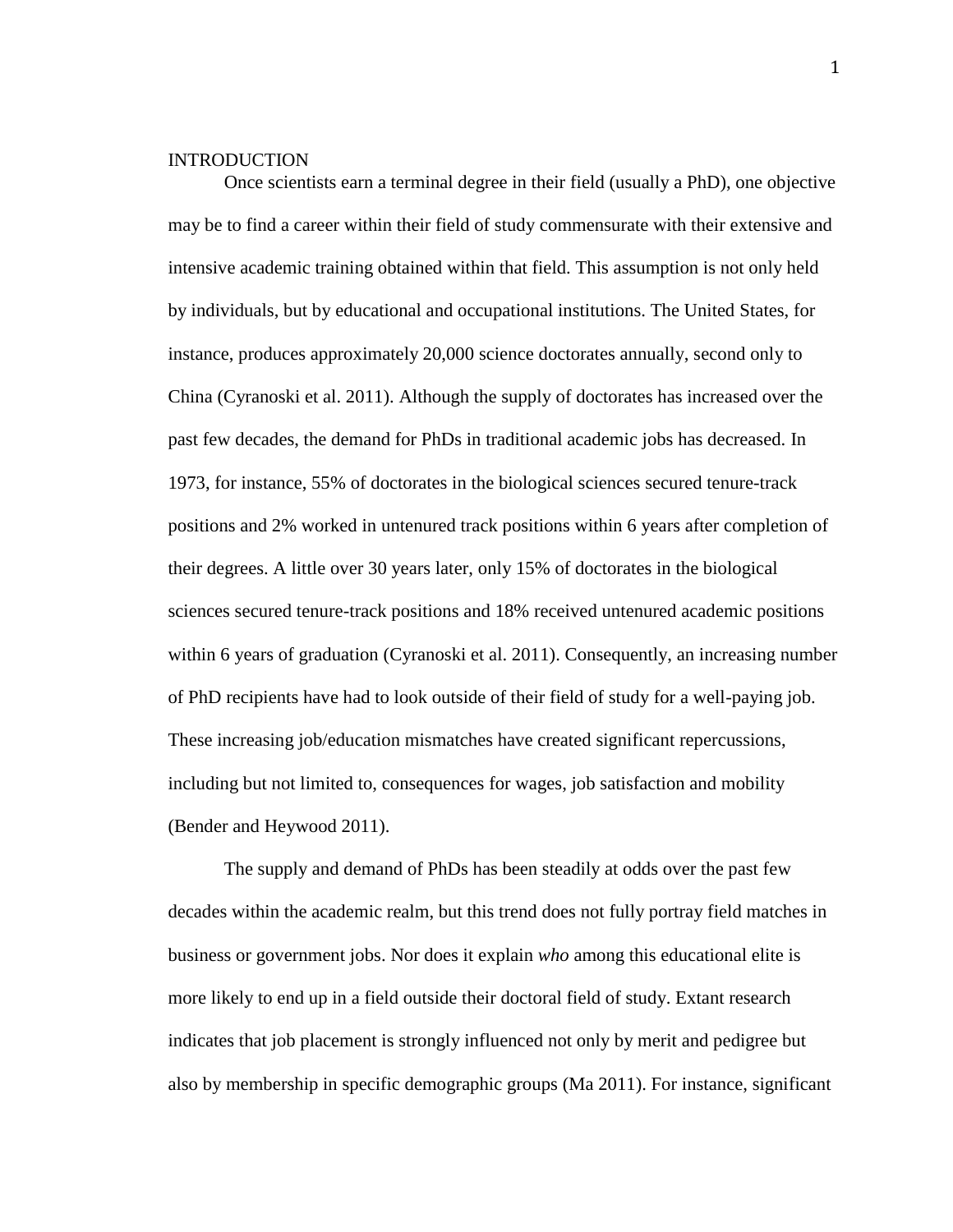gender differences exist in occupational outcomes even for individuals with similar degrees and training (Mann and DiPrete 2013). Consequently, gender segregation is widespread across fields, disciplines and levels of education (Acker 1990a), even though it causes at the highest levels of expertise have not yet been examined (Frehill, Abreu, and Zippel 2015).

Much existing research places doctoral job-education mismatches as predictors of other events, as job/field mismatches have consequences for wages, job satisfaction and mobility (Bender and Heywood 2011). In contrast, few studies have examined institutional or individual-level factors associated with a PhD scientist holding a job outside of the field of their PhD.

Using data from the *2015 Survey of Doctorate Recipients* (National Science Foundation, 2019), this thesis will examine how demographic characteristics, human capital and social capital explain PhD credential/job matche. These factors could contribute to the stratification of specific populations into PhD credential mismatches. This stratification is associated with an individual's lack of occupational opportunities (including job satisfaction, autonomy and higher wages), while whole fields lose intellectual human capital, creativity and growth.

#### LITERATURE REVIEW

Studies of individuals whose educational credentials do not match their occupation primarily focus on the *outcomes* of credential mismatches. Credential mismatches can negatively affect individual wages and limit on-the-job searches (Allen and van der Velden 2001), can increase job turnover (Hersch 1991), and even influence job satisfaction (Tsang and Levin 1985). We know far less about *what type of individuals*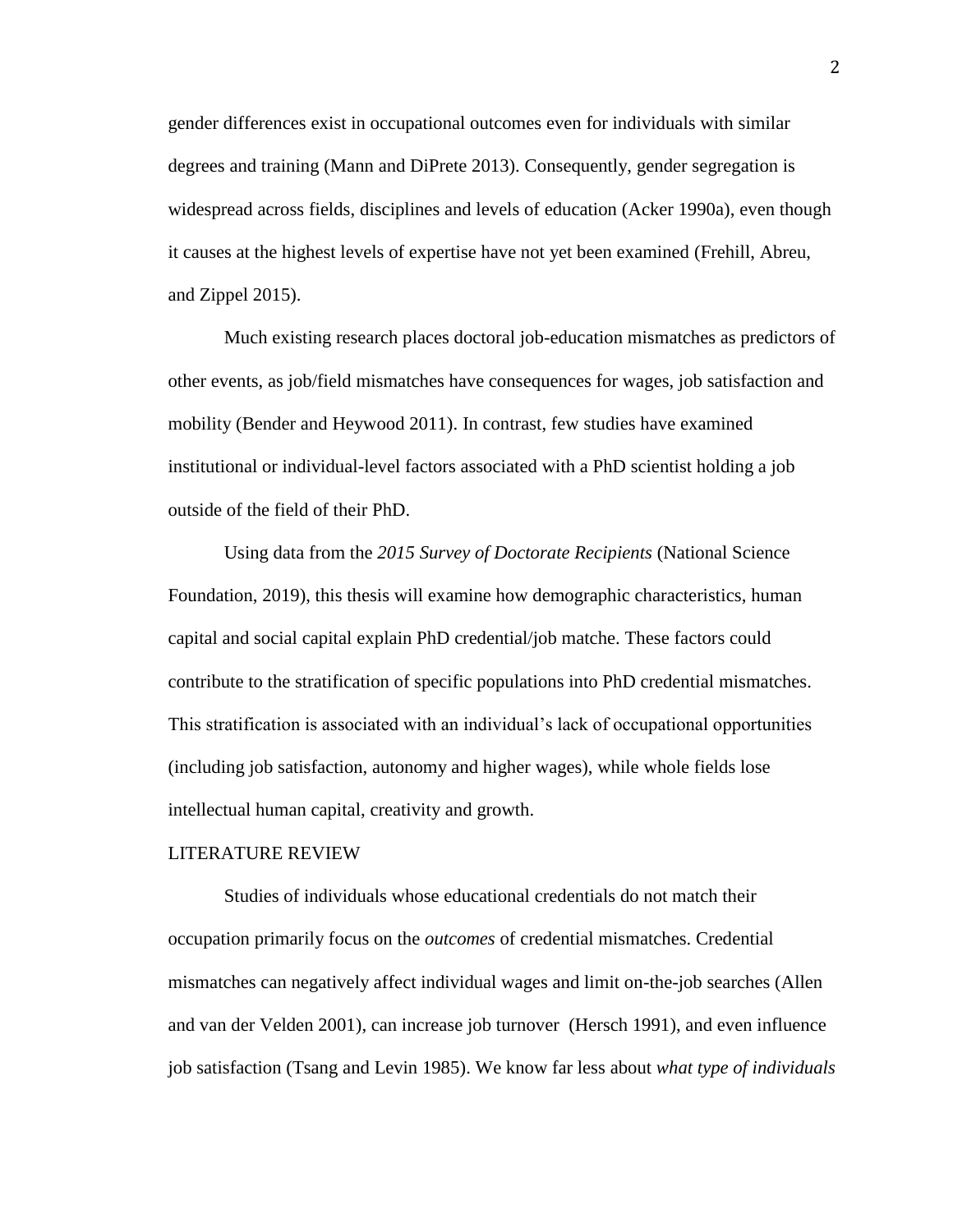face credential-job match and mismatches. On one hand, perhaps women or minorities, who are tracked into specific fields (Riegle-Crumb et al. 2012) are more likely to face credential-job mismatches, due to their limited career options (England and Li 2006:200). On the other hand, perhaps it is advantageous for other, privileged individuals, such as white males, to find a job outside of their doctoral field of study and the mere possession of a PhD could elevate these individuals into more lucrative fields.

The PhD track is particularly interesting, as the educational goal of PhD students is to narrow their field of study and accumulate knowledge within that specific category (Jones 2018). Collegiate tracks at lower levels of educational attainment can include both specific and general scholarship, and a liberal arts education can lead to a variety of jobs and careers (Robst 2007). By focusing on the PhD level of educational credentials, we can assess what differential credential-job match patterns emerge at the highest level of education.

This raises the question: Under which conditions are PhD holders, specifically STEM PhD earners, are likely to hold jobs outside their PhD field of study? It is important to understand the factors promoting or impeding a credential-job match for PhD holders. By assessing predictors of having a job that matches a scientist's field of study, including demographics and human and social capital factors, we can understand the potentially stratified pathways that can develop at elite educational levels.

#### **Conceptual Framework**

#### *Using Sociology to Respond to an Economic Theory*

Human Capital Theory is a rational choice theory used explain the distribution of workers within the labor market (Nafukho, Hairston, and Brooks 2004). The theory has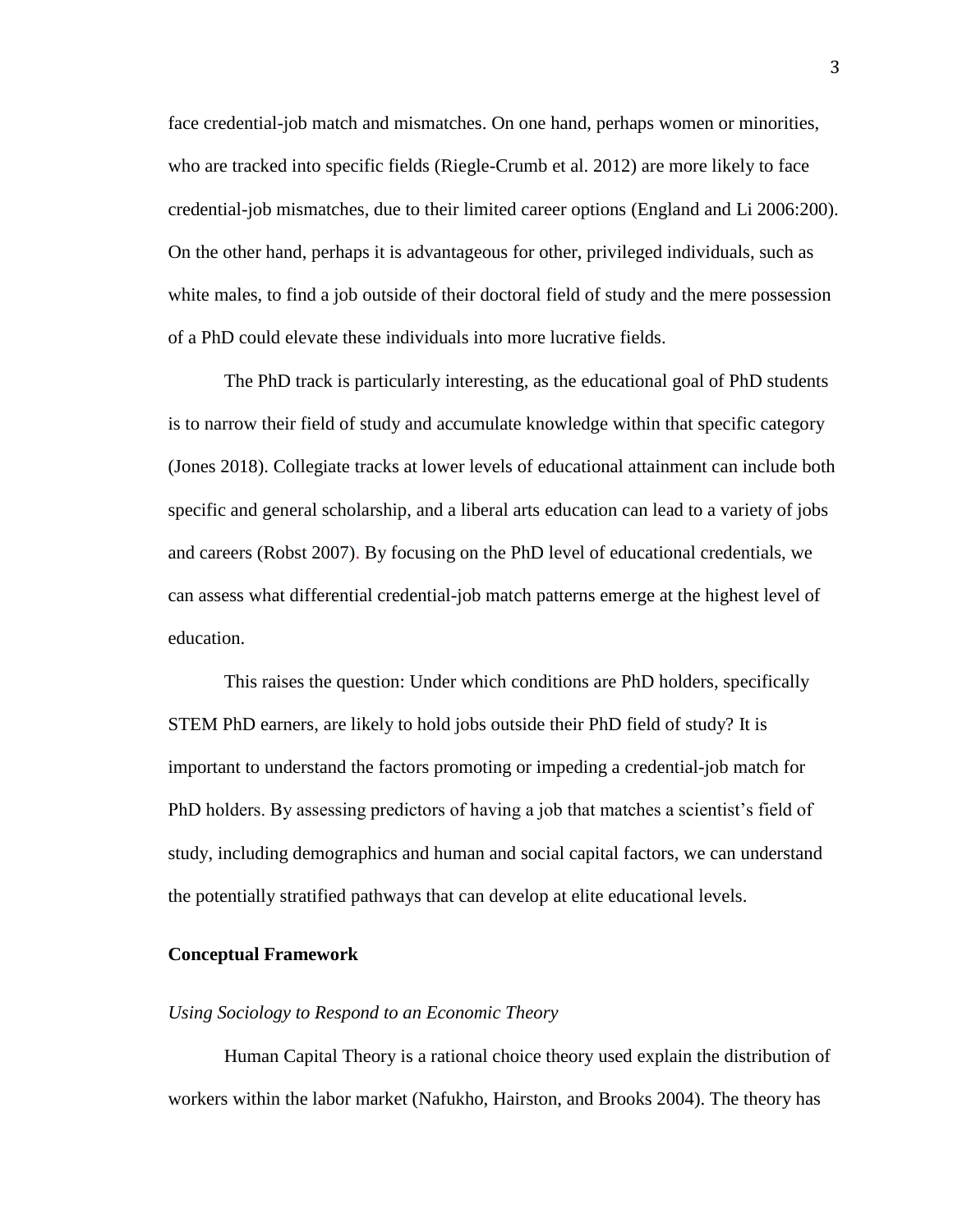undergone many iterations (Fitz-enz 2000; Schultz 1961), but the underlying outcome remains the same: a person's education and training denotes their productivity, and therefore value, as a working member of the labor market. To summarize, Human Capital Theory posits that the skills and qualities of individuals determine their job placement and wages. Researchers still use Human Capital Theory (HCT) and related classic supply and demand arguments to explain PhD credential match or mismatches. A recent analysis of almost 6,000 humanities PhDs, for example, uses this line of argument to explain mismatches for degree holders in fields that outstrip the number of jobs available. (Jaschik 2017).

The HCT model assumes both laborers and employers are rational actors, constantly engaging in a cost-benefit analysis (Doppelt 2019). This model also assumes that the educational credentials an individual earns will be enough to find a job that matches those credentials and that there should be no systematic differences between groups in who ends up getting matched – only personal preferences of job seekers and labor market constraints, rather than prejudice or exclusion. Human Capital has received criticism across disciplines (Bozeman, S. Dietz, and Gaughan 2001; Corley et al. 2019) for its narrow definition.

Sociologists have critiqued HCT for a long time because the model fails to acknowledge other forms of capital, such as social capital, or cultural context. In response to this critique, some social scientists have indeed expanded the definition of Human Capital Theory to include more forms of capital. The Scientific and Technical Human Capital Model (STHC), for instance, includes social capital with the traditional HCT model (Bozeman et al. 2001). Although this model is conceptually more sound, others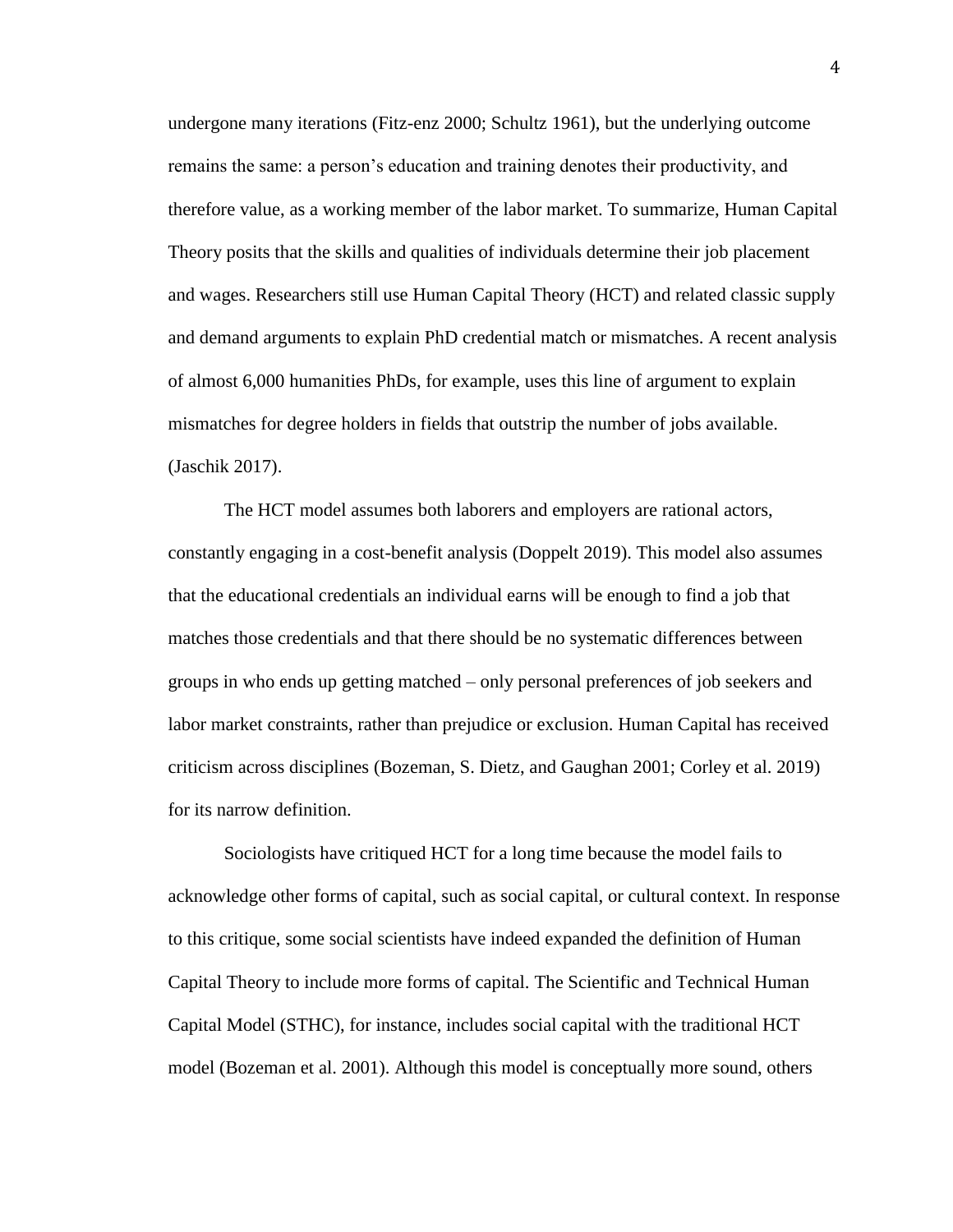point out that it also fails to account for social context, context that is grounded in cultural and organizational practices and institutional dynamics to explain job market outcomes (Corley et al. 2019). These alternative drivers (social context) have been coalesced into the concept of "inequality regimes" (coined by Joan Acker) (Acker 2006). This implications of demographic characteristics (such as gender and race) are socially constructed (Risman 2004) and are subject to hidden inequality regimes that systematically stratify individuals into different occupational choices. Similar to Bozeman and Corley, I expand on HCT to incorporate not only human capital, but also social capital and social context (measured by demographic characteristics).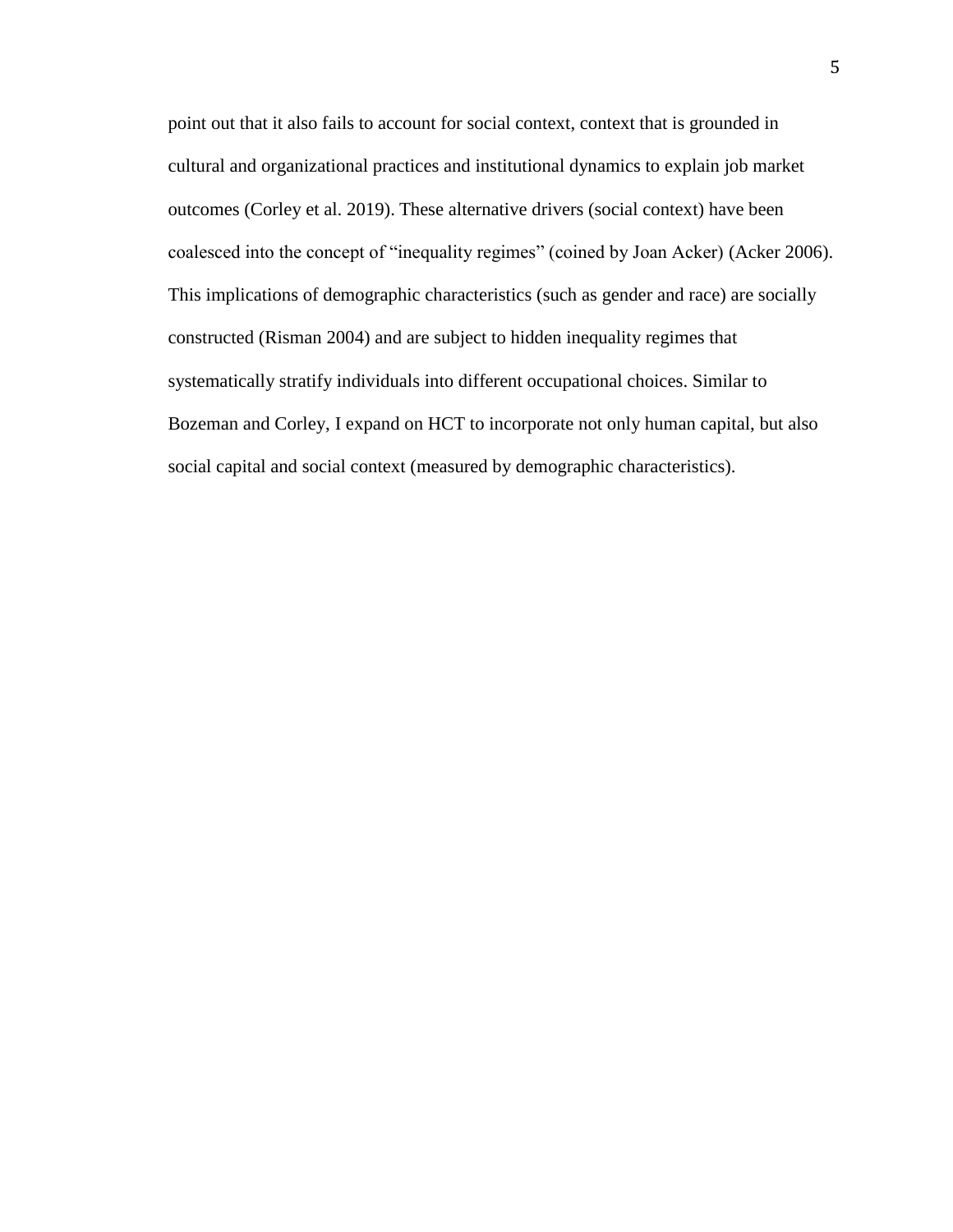

## **Figure 1: Conceptual Model**

### **Demographic Characteristics**

Demographic characteristics, such as age, gender, marital status, citizenship and the presence of children can provide more or fewer opportunities and choices based upon the social value or meaning of each characteristics. Women, for example, face systematic obstacles in finding the right educational job type and fit. Persistent gender stratification leads to systemic discrimination in hiring and promotion, and women's exclusion from high-status occupations or positions is more likely (Jaschik 2017). Once on the job, women in workplaces or occupations dominated by men typically face greater risks of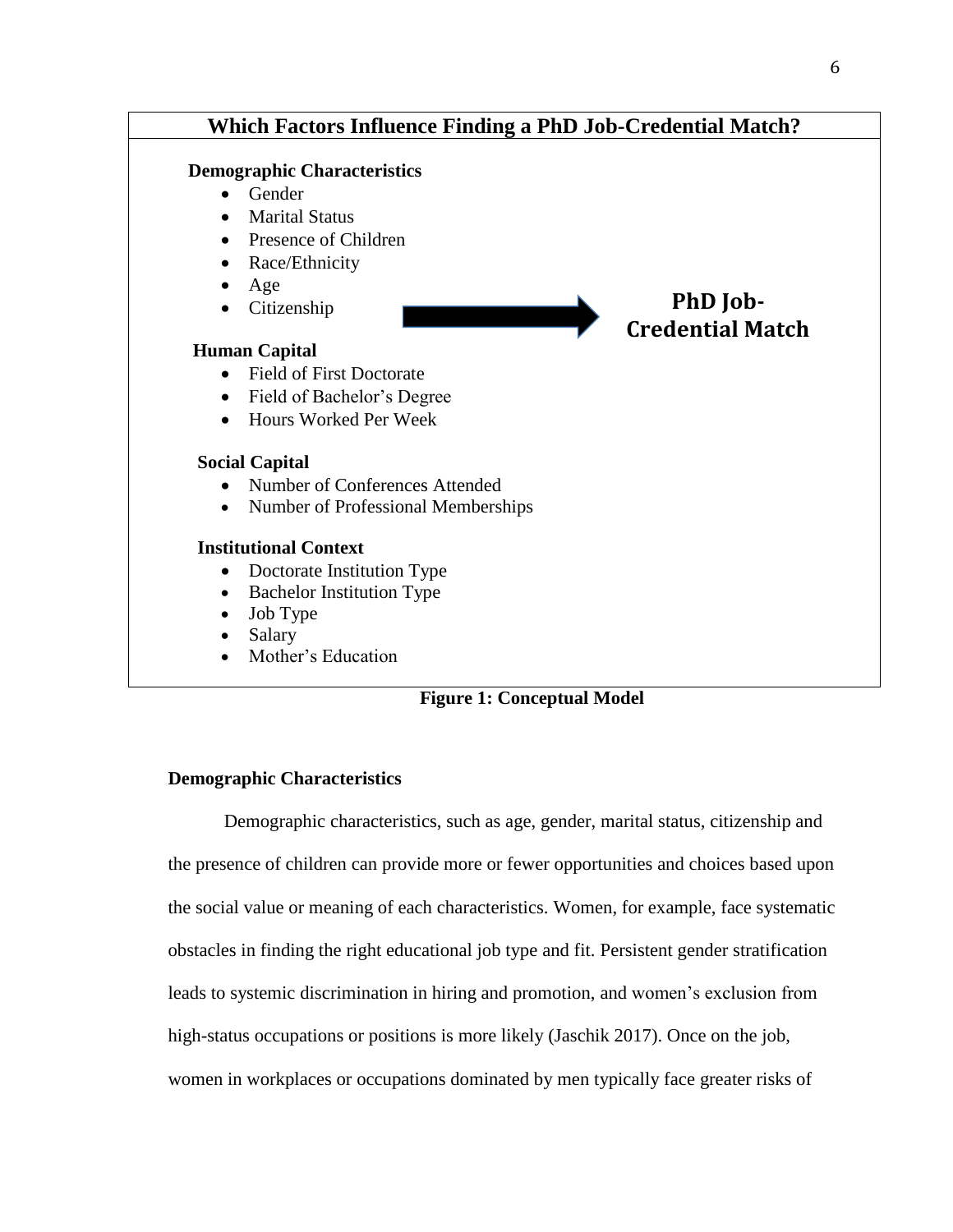marginalization, tokenism, and "glass ceilings" (Bird and Rhoton 2011; Fitzsimons 2017; Irvine and Vermilya 2010).

Men, on the other hand, are systematically offered more opportunities. Studies show that men in occupations dominated by women quickly move into separate, often higher status, tracks (e.g., promotion into administration, management), and are actively "doing gender" in ways that facilitate boundary-building between their own work and that of their women colleagues (Budig 2002; Williams 1995). This shows how men are systematically given higher human capital and tracked into certain institutions, though this tracking is not necessarily an accurate representation of skills and abilities. At the PhD level, individuals can spend between 5 and 10 years earning their PhD (Zhou and Okahana 2019). If a PhD recipient is unable to find a job due to socially stratified systems (e.g. inequality regimes) surrounding one's socially constructed demographics (e.g. race, gender), then the time and resources the PhD recipient invests in earning their degree is vexing and whole fields will lose intellectual capital.

Marital status and the presence of children are two additional key demographic characteristics that could influence job options. One study found that in a sample of dualincome heterosexual couples, wives are less likely than their husbands to relocate for a better job if their husband will suffer a decrease in income (Bielby and Bielby 1992). For women in dual-earner families and who have children, there continues to be asymmetry of gender roles. Mothers average 13 more hours of housework and 6 more hours of childcare than fathers (Bianchi, Robinson, and Milkie 2007). This second shift women experience in childcare will not only impact the jobs available to them, but also the *type*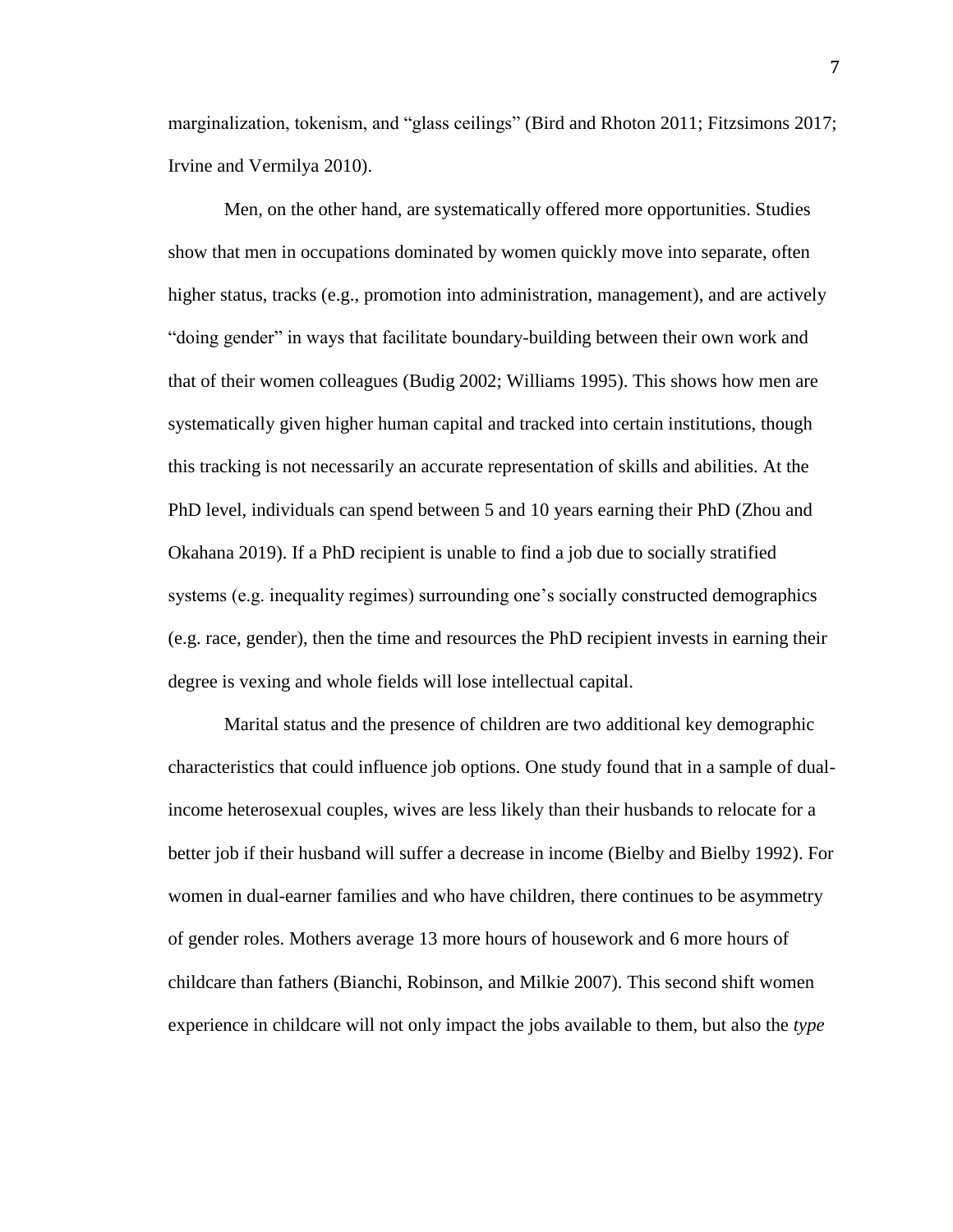of job women (i.e. flexible hours) seek. In one study of college graduates on the east coast, men had a 52-mile larger job search radius than women (Kolmar, 2018).

Another salient demographic characteristic that could be associated with a PhD credential–job match is citizenship status. Often, international students come to the United States for a specific educational goal and are recruited into high-skilled jobs upon degree completion (Redden 2018). Although international students studying in the US are currently declining in number (Redden 2018), the act of moving to a new country to study and work in a specific field would presumably increase the potential for a PhD credential match. In light of the extant empirical research discussed above, I formulate the following hypotheses.

#### Hypotheses

H1a: I hypothesize that men scientists will have a greater likelihood of a job credential match than women scientists.

H1b: I hypothesize that scientists who are married will be less likely to have a match than scientists who are not married, as a partner and their partner's career could limit an individual's job options.

H1c: I hypothesize that scientists who live with children will be less likely to have a match than those who do not live with children.

H1d: Similar to H1a, I hypothesize that minorities will be less likely to have a job credential match than non-minorities, as they are subject to similar social constraints as women.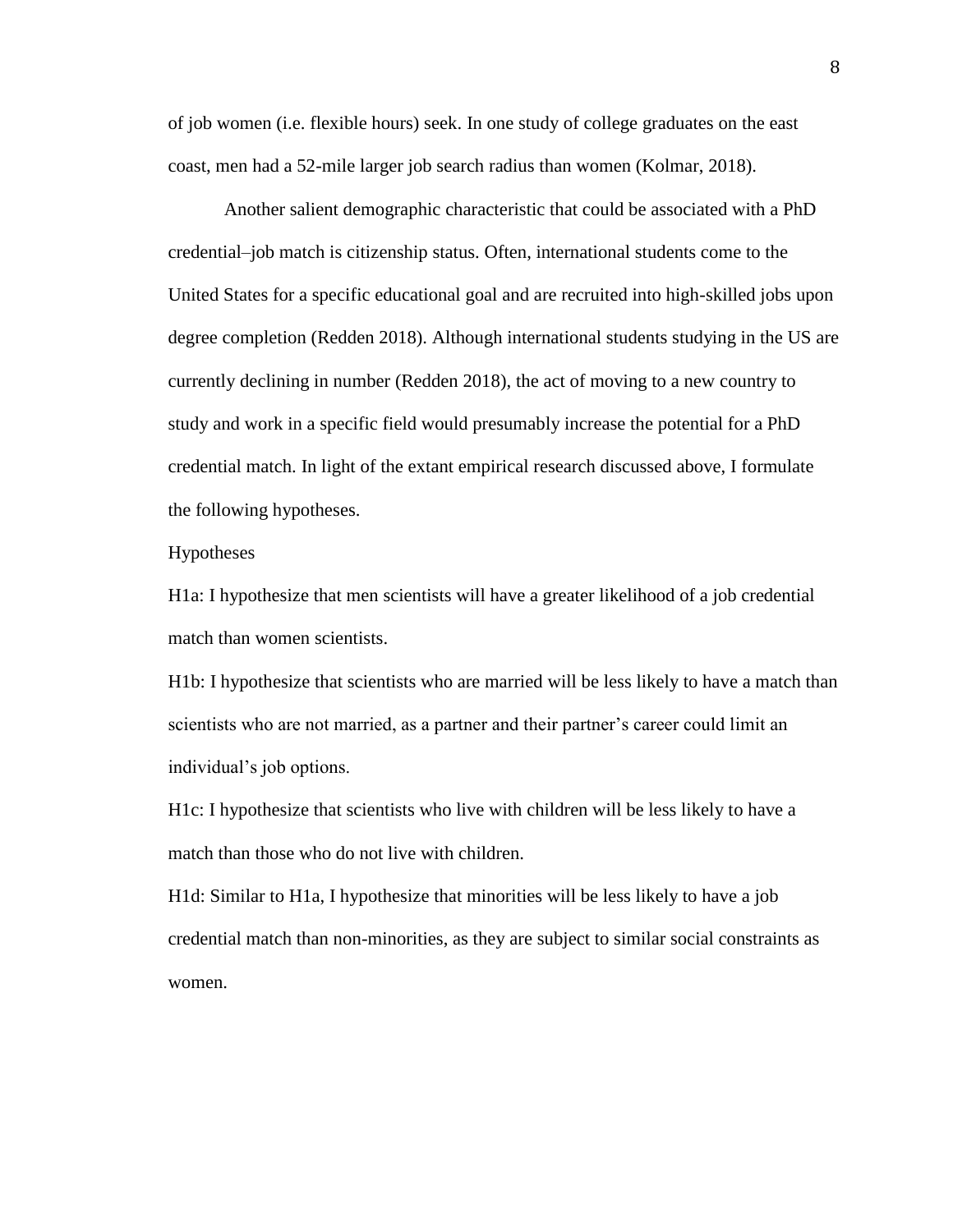H1e: I predict older scientists will be more likely to have a job credential match than younger scientists, as they will have accrued more human and social capital and will have more leverage in finding a job with the right fit.

H1f: I predict non-U.S. citizens will be more likely to have a job credential match than native or naturalized U.S. citizens.

#### **Human Capital**

In light of its widespread use, it is important to consider Human Capital Theory as one (but not the sole) explanation in assessing the distribution of PhD earners in the labor market. In this thesis, human capital is measured in terms of the degree field (e.g. the broad and specialty field of bachelor and doctorate field of study) and number of hours worked per week (as a proxy for "commitment" to the job).

Because of differential supply and demand for positions across STEM PhD fields of study (Landivar 2013), I anticipate that there will be differences in whether an individual has a job that matches their PhD level degree field. In particular, because there are more jobs in the areas of computer and mathematical science and engineering in the science and engineering workforce (National Science Board 2018), I anticipate that recipients of doctoral degrees in these areas will be the most likely to have a job in-field. Given that a doctorate degree is sought to obtain in-depth knowledge in a topic (Bowen and Rudenstine 2014) and is more proximal in time to the current job because it is obtained after a bachelor's degree, I anticipate that the doctorate field of study will be a stronger predictor of having a job-credential match than the bachelor's degree field. Because I am using the number of hours per week as a proxy for commitment, I anticipate that those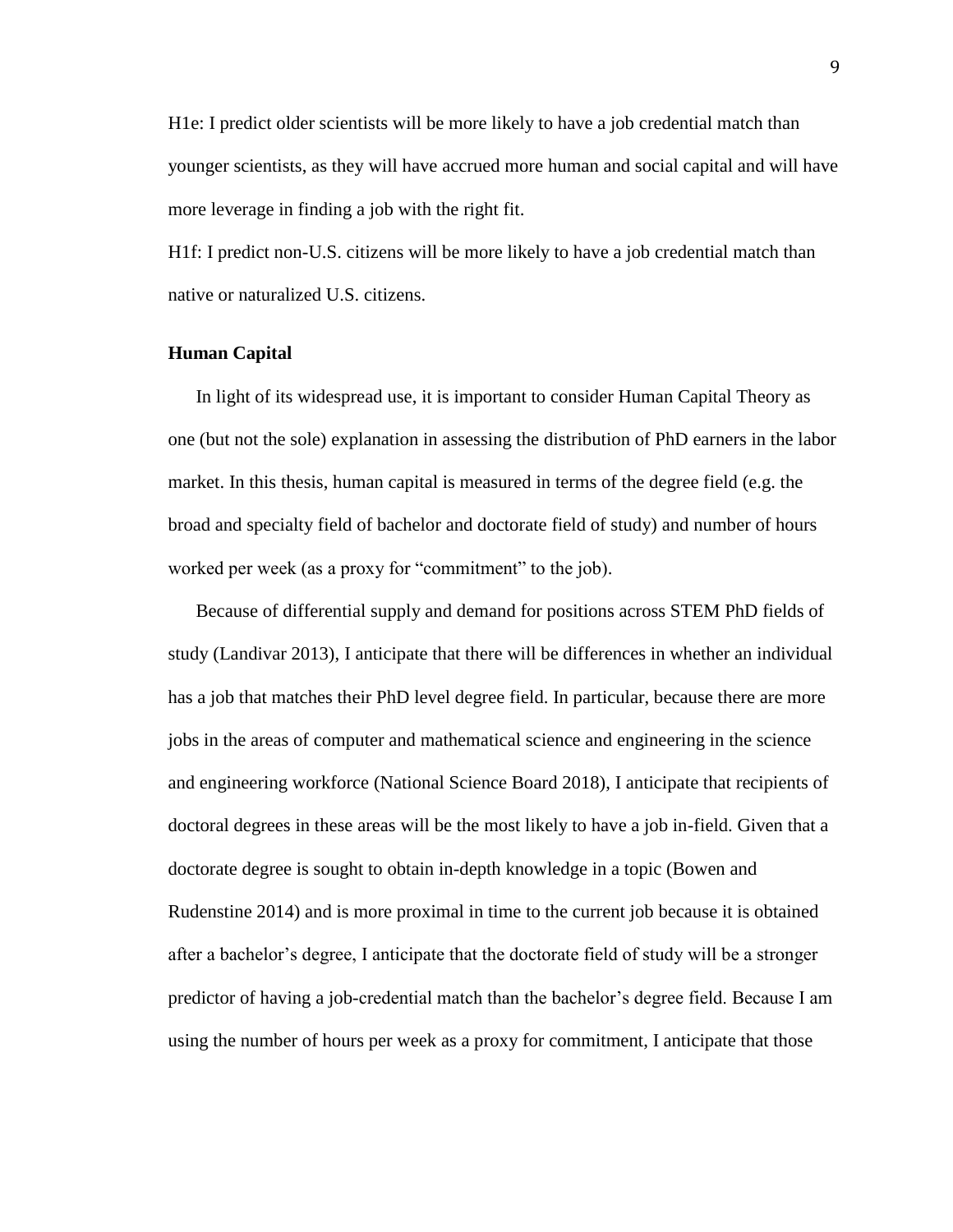who show the most "commitment" (work more hours per week) will be more likely to have a degree field-job match.

Hypotheses

H2a: I hypothesize that the field of first doctorate will be highly associated with a jobcredential match.

H2b: I hypothesize that the field of an individual's bachelor's degree will not be associated with a job-credential match.

H2c: I hypothesize that the more hours an individual works per week, the greater likelihood a scientist will have a job-credential match

#### **Social Capital**

Social capital is another form of capital that plays a role in securing a job (Bozeman et al. 2001; Corley et al. 2019). As such, I include measures of social capital (e.g. network associations through professional memberships and conference attendance) to more thoroughly pinpoint the specific mechanisms that are associated with credential matches. This will also help to disentangle human capital from social capital.

Occupational networks are often demographically homogeneous (Ma 2011; Yoder 2017) but networking can help circumvent this homogeneity. In attending conferences and becoming members of professional groups, PhD-level professionals develop social capital and improve their job market standing – and potentially have a better opportunity for a credential match. Social capital is particularly advantageous for people seeking careers (Adler and Kwon 2002; de Janasz and Forret 2008). By networking within a field, an individual will gain access to network knowledge, resources, and mentorship, which is directly related to salary, promotions and career satisfaction (Seibert, Kraimer, and Liden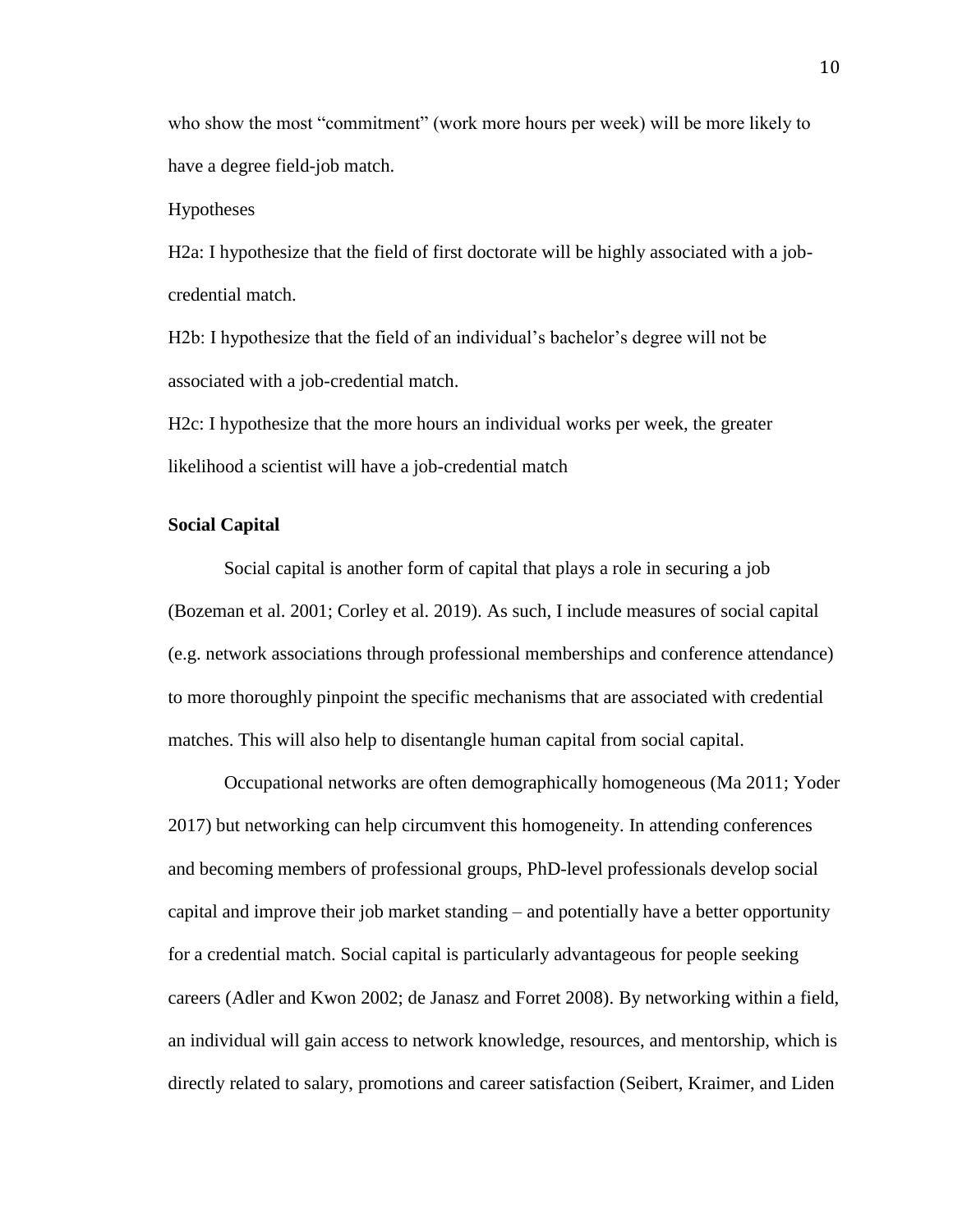2001). Granovetter found that personal contacts as a source of network knowledge were related to higher income (Granovetter 2018). The association could also work in the other direction. Perhaps people with a degree-field match will be more professionally engaged and thus more likely to attend conferences and take part in professional memberships.

Hypotheses

H3a: I hypothesize that if a respondent attended a conference within the past year, they are more likely to have a job-credential match.

H3b: I hypothesize that the higher the number of professional memberships in which a scientist takes part, the more likely they will have a job-credential match.

#### **Controlling for Institutional Context**

Institutional level structures in higher education shape the lives of individuals and their social interactions that then lead to occupational inequalities (Acker 2006). Previous research has shown that institutional level factors can influence gender differences in undergraduate student outcomes (DeAngelo 2011, Carnegie Foundation 2018). For example, the undergraduate gender gap between male and female GPA is greater at non-Research I institutions than at non-Research I institutions (Bender and Heywood 2011; Yoder 2017). Similarly, undergraduate students attending colleges that spend more on research expenditures and comparatively less on the educational experience of the student body are less likely to persist in STEM majors (Griffith 2010).

Because educational institutions are a direct pathway into jobs, the type of institution at both the collegiate and doctoral level could make a difference in a credential match. Due to the importance of institutional context, this thesis will incorporate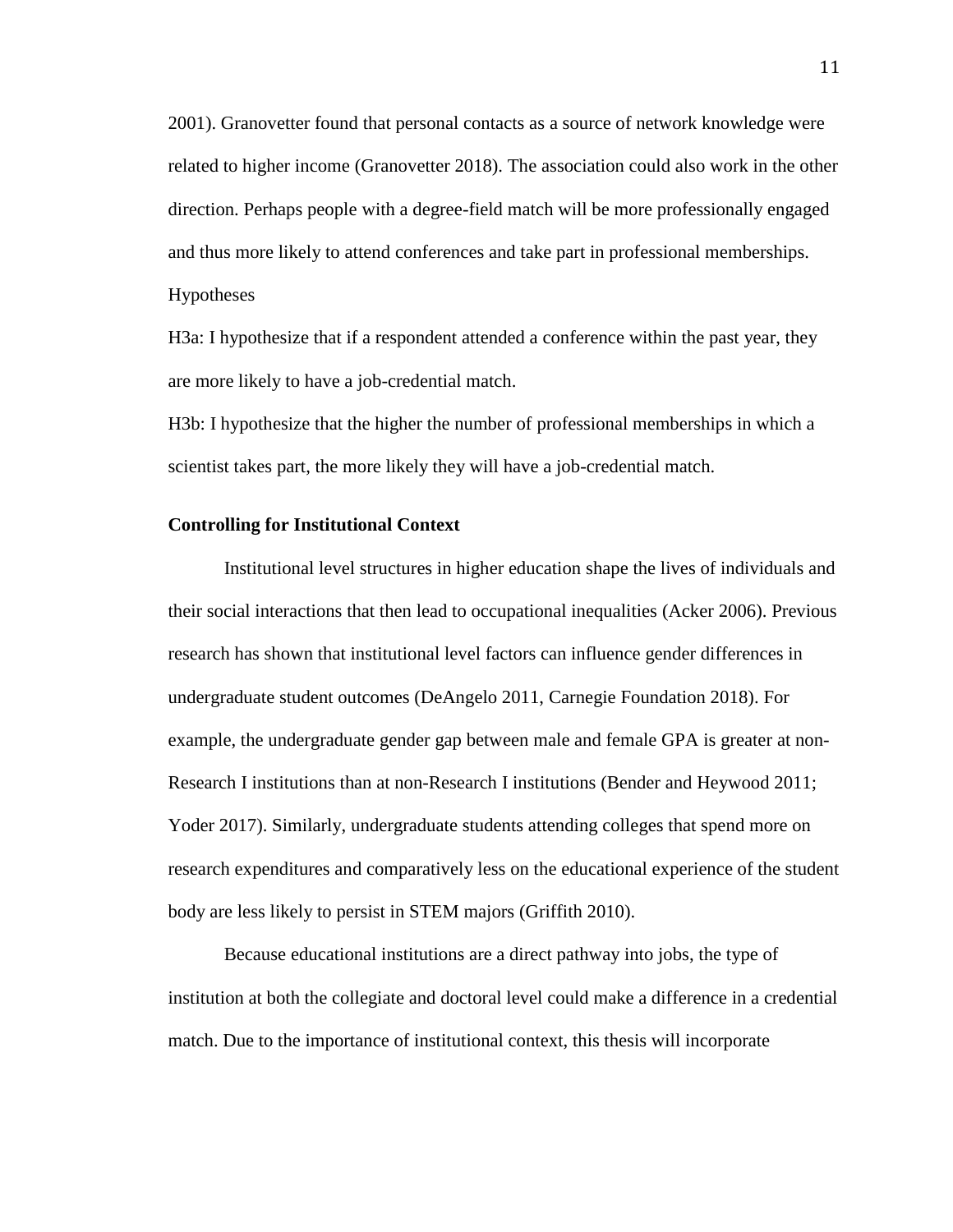institutional variables (e.g. the Carnegie classification of the scientists' bachelor and doctoral institutions) as control variables.

Much of the current research on credential-job matches relies more heavily on job duties and tasks over field of study. While the data used for this analysis does not provide specific occupational codes (or job tasks), it provides invaluable information regarding broad occupational categories. Specifically, the data identify classic research/academic jobs as separate from managerial roles and teaching roles. Because this data will allow for an exploration of job field *and* specific job tasks, I'll take advantage of this measure and explore how each of my independent variables (demographic characteristics, human and social capital) are associated with having non-field specific managerial and teaching roles versus S&E jobs in-field and other non-S&E jobs.

#### DATA AND METHODS

#### **Data Source and Sample**

The *Survey of Doctorate Recipients (SDR)* is a biennial survey conducted by the National Center for Science and Engineering Statistics (NCSES) within the National Science Foundation for individuals who hold a doctorate degree in a broad range of STEM fields. These STEM fields also include health-related sciences and are often referred to as "Science, Engineering or Health: (SEH) fields. This survey asks about demographic information (age, race, sex, ethnicity, citizenship, marital and parental status), educational history, field of degree and occupational information of the doctorate degree earner, as well as spousal occupational information. The *Survey of Doctoral Recipients* has been conducted since 1973. The objectives of the survey are twofold: to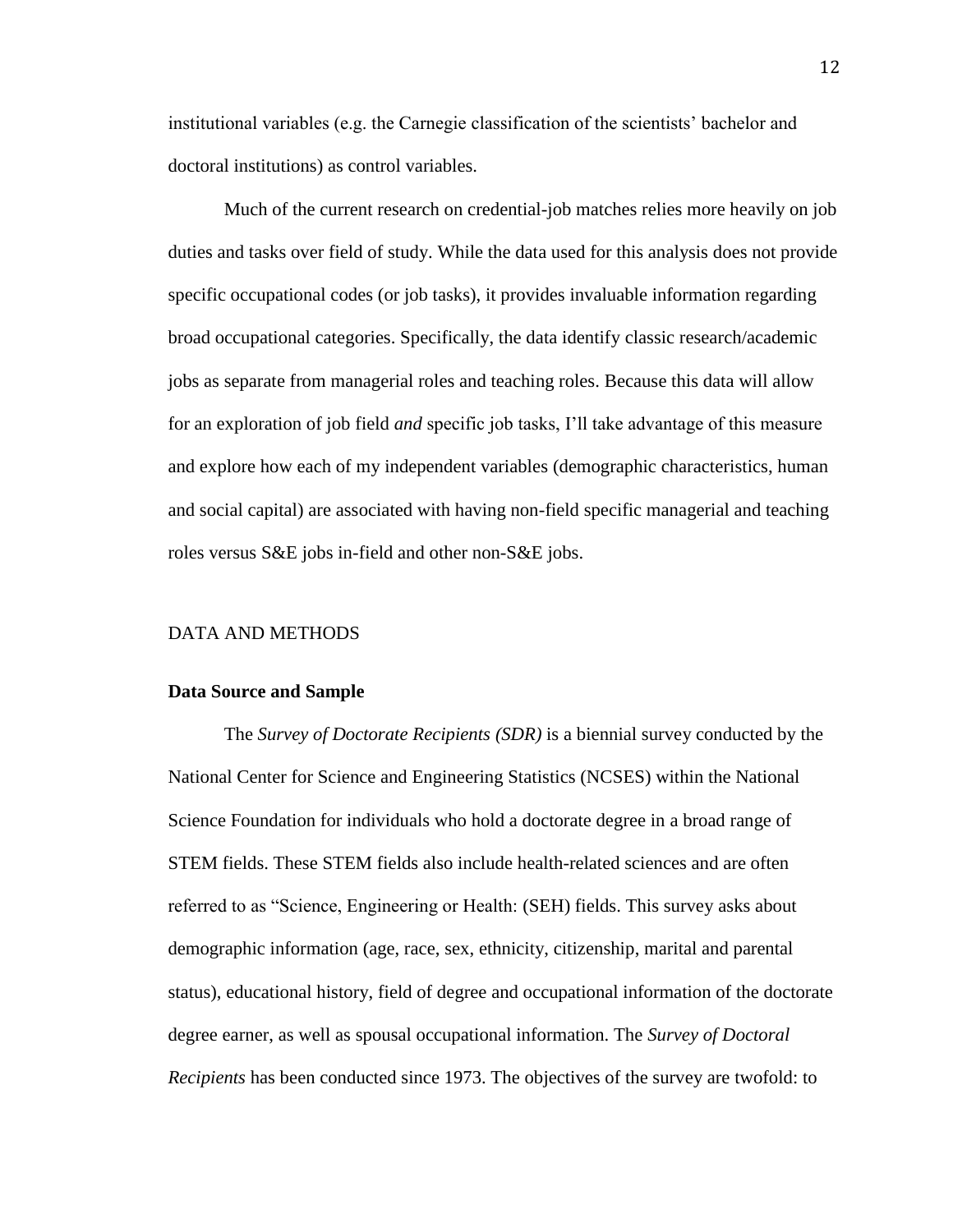identify consistent estimates of employment outcomes and to maintain parity within demographic characteristics (such as gender, race and disability) parity in SEH fields (National Science Foundation, 2019).

The sample frame of this study is created from the annual Survey of Earned Doctorates (SED), a census of all U.S. research doctoral degree recipients. The population size of SEH research doctorate degrees in 2015 is approximately 1,047,900, and the number of individuals sampled in the 2015 survey approximated 120,000 individuals. The individuals sampled the first week of February 2015 had earned a SEH research doctorate degree from a U.S. academic institution prior to July 2013. Respondents in this sample were less than 76 years of age, and not institutionalized nor terminally ill as of February  $1<sup>st</sup>$ , 2015. The SDR uses a fixed panel design. A sample of new doctoral recipients are added to the panel during each survey cycle. The new sample for the 2015 SDR was selected using a stratified sample, where the strata are defined by the 2013 SED fields of study. This 2015 sample possesses an oversample of individuals included in the 2013 SDR, underrepresented minorities in the doctorate population and women.

The *Survey of Doctorate Recipients* collects its data through a trimodal approach: a self-administered questionnaire sent in the mail, a self-administered online survey and a computer-assisted telephone interview (CATI). In the 2015 SDR, the weighted response rate was 66%, while the unweighted response rate was 68%. The SDR includes sampling weights for each survey respondent in order to create unbiased population estimates and account for nonresponse bias. The analysis weights used in the data account for differential sampling rates, adjustments for unknown eligibility, adjustments for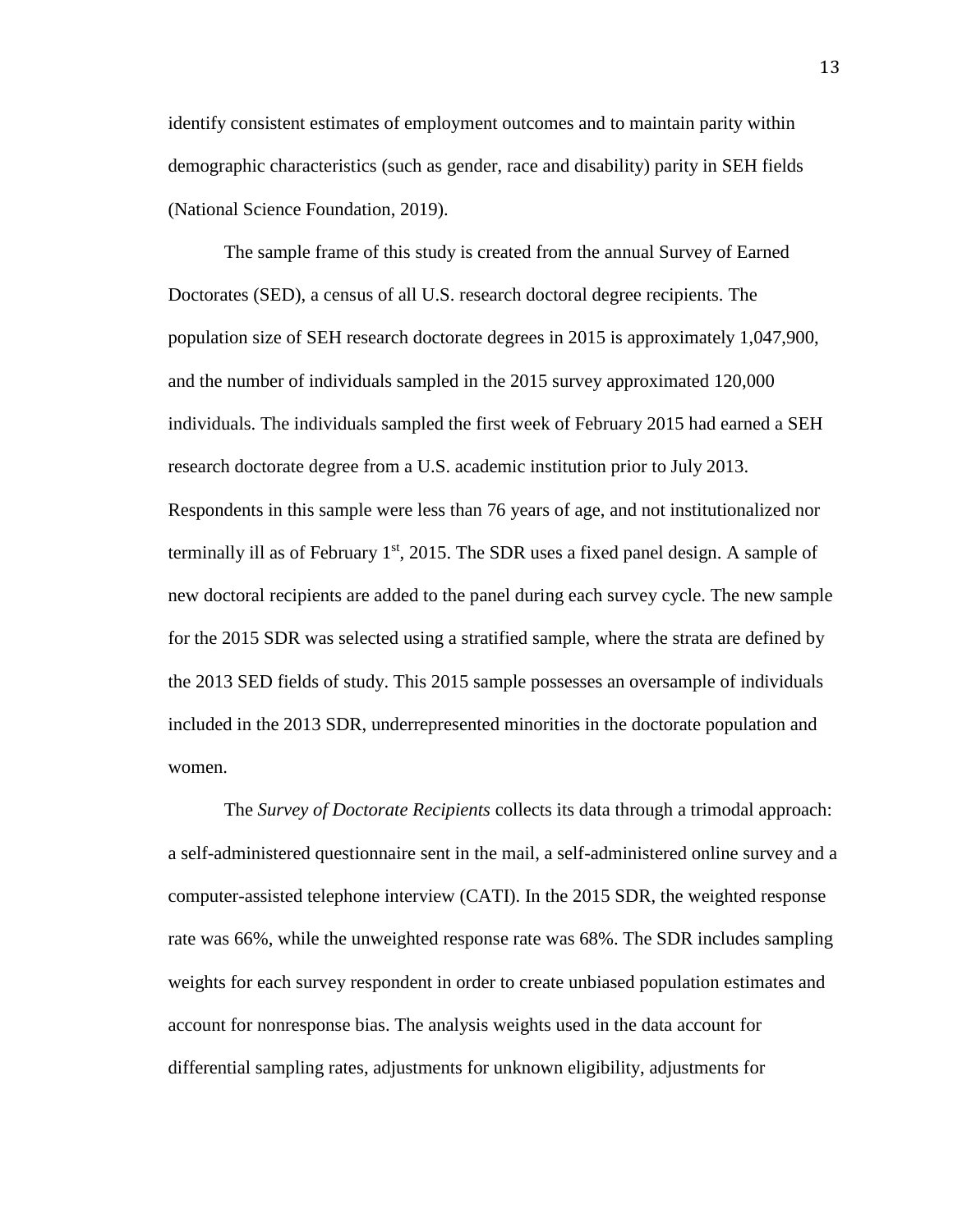nonresponse and adjustments to align with the Doctorate Records File (DRF) distribution on gender, race and ethnicity, degree year and degree field. The SDR data included both logical imputation and statistical (hot deck) imputation in its data processing. A hot deck imputation method was utilized for item nonresponse. In order to reduce over-coverage, the SED is compared and evaluated against the SDR reported information, and weights are developed to bring the SDR respondents in line with the SED population.

|                              | <b>Total</b> | Women        | Men        | F Test for<br><b>Differences</b><br><b>Across Men</b><br>&Women |
|------------------------------|--------------|--------------|------------|-----------------------------------------------------------------|
|                              | $N=63,635$   | $N = 29,075$ | $N=43,664$ |                                                                 |
| Dependent Variables          |              |              |            |                                                                 |
| <b>Broad Field Match</b>     | 60.98%       | 61.66%       | 60.65%     | 3.28                                                            |
| Specialty Field Match        | 55.77%       | 57.36%       | 55.05%     | 15.76***                                                        |
| Specialty Field Match by Job |              |              |            |                                                                 |
| Type                         |              |              |            |                                                                 |
| Mismatch (Known)             | 27.03%       | 25.84%       | 27.58%     |                                                                 |
| Match                        | 55.25%       | 56.42%       | 54.71%     |                                                                 |
| Teacher                      | 14.30%       | 4.91%        | 2.73%      |                                                                 |
| Manager                      | 3.42%        | 12.83%       | 14.97%     | 46.59****                                                       |
| Demographic Characteristics  |              |              |            |                                                                 |
| Gender                       |              | 32.62%       | 67.38%     |                                                                 |
| <b>Marital Status</b>        |              |              |            |                                                                 |
| Not Married                  | 20.66%       | 30.08%       | 16.10%     | 1018.85****                                                     |
| Married                      | 79.34%       | 69.92%       | 83.90%     |                                                                 |
| Living with Children         |              |              |            |                                                                 |
| Not Living with Children     | 63.55%       | 63.51%       | 63.57%     | 0.01                                                            |
| Living with Children         | 36.45%       | 36.49%       | 36.43%     |                                                                 |
| Minority                     |              |              |            |                                                                 |
| N <sub>o</sub>               | 91.16%       | 89.03%       | 92.19%     | 178.65****                                                      |
| Yes                          | 8.84%        | 10.97%       | 7.81%      |                                                                 |
| Age (Years)                  |              |              |            |                                                                 |
| 29 or younger                | 0.77%        | 1.00%        | 0.65%      |                                                                 |
| 20-34                        | 8.35%        | 10.96%       | 7.08%      |                                                                 |
| 35-39                        | 12.31%       | 15.41%       | 10.81%     |                                                                 |
| 40-44                        | 12.10%       | 14.16%       | 11.10%     |                                                                 |
| 45-49                        | 11.62%       | 12.45%       | 11.21%     |                                                                 |
| 50-54                        | 12.12%       | 11.47%       | 12.44%     |                                                                 |
| 55-59                        | 11.31%       | 10.64%       | 11.63%     |                                                                 |
| 60-64                        | 11.38%       | 10.24%       | 11.93%     |                                                                 |
| 65-69                        | 10.27%       | 8.16%        | 11.30%     |                                                                 |
| 70-75                        | 9.78%        | 5.51%        | 11.85%     | 98.90****                                                       |

**Table 1: Descriptive Statistics, Including Gender Differences, by Percentage**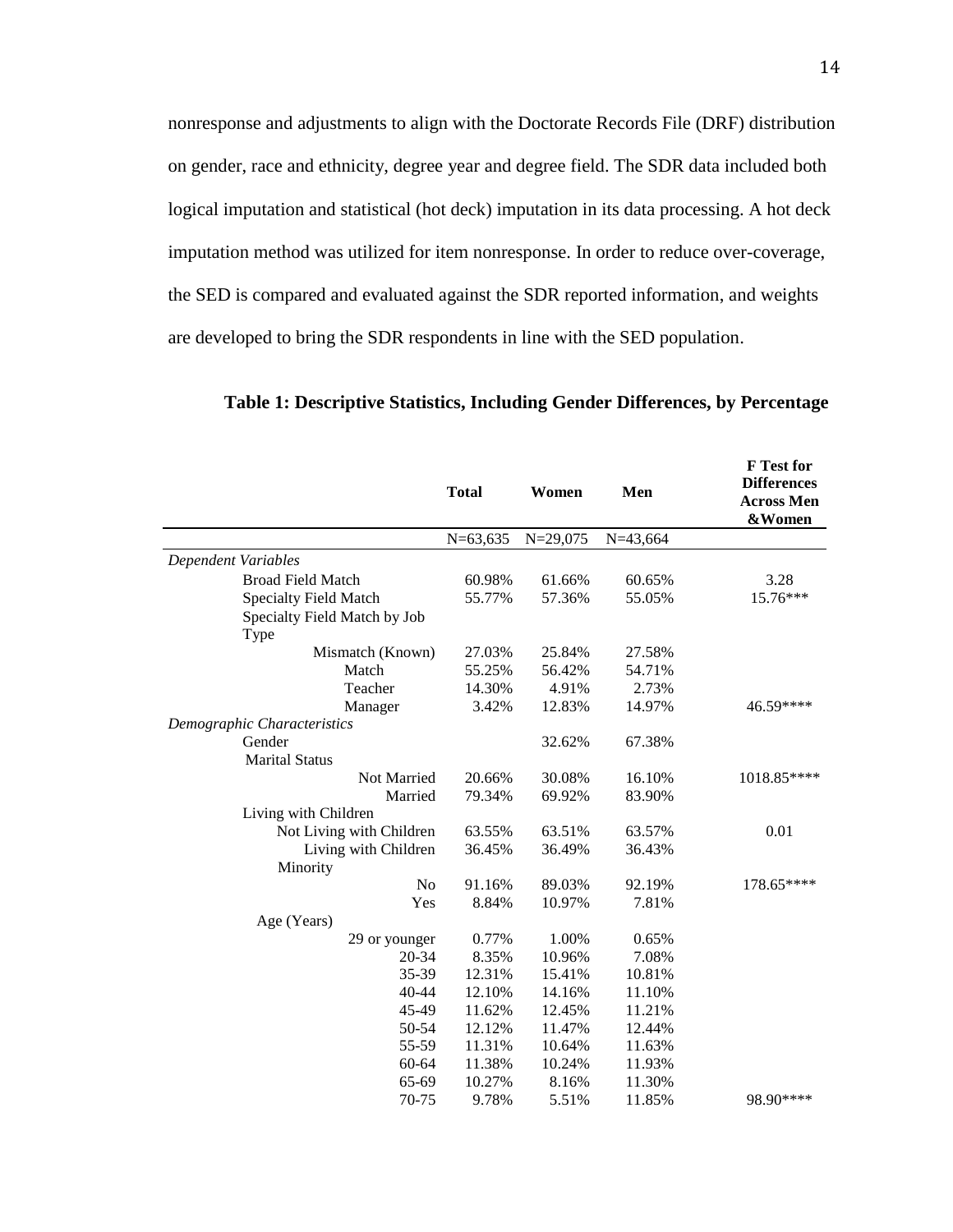|                                                            |              | 100.00% | 100.00% |                                                                 |
|------------------------------------------------------------|--------------|---------|---------|-----------------------------------------------------------------|
|                                                            | <b>Total</b> | Women   | Men     | F Test for<br><b>Differences</b><br><b>Across Men</b><br>&Women |
| US Citizen, Native                                         | 62.63%       | 68.48%  | 59.80%  |                                                                 |
| US Citizen, Naturalized                                    | 17.15%       | 14.95%  | 18.21%  |                                                                 |
| Non-US Citizen                                             |              |         |         |                                                                 |
|                                                            | 20.22%       | 16.57%  | 21.98%  | 138.68****                                                      |
| Social & Human Capital                                     |              |         |         |                                                                 |
| <b>Field of First Doctorate</b>                            |              |         |         |                                                                 |
| <b>Computer and Mathematical</b><br>Sciences               | 8.35%        | 5.51%   | 9.63%   |                                                                 |
| Biology, Agricultural and                                  | 25.87%       | 32.05%  | 23.06%  |                                                                 |
| <b>Environmental Sciences</b>                              |              |         |         |                                                                 |
| Physical and Related Sciences                              | 17.83%       | 11.77%  | 20.57%  |                                                                 |
| Social and Related Sciences                                | 27.83%       | 41.62%  | 21.58%  |                                                                 |
| Engineering<br>Field of Bachelor's Degree                  | 20.13%       | 9.05%   | 25.15%  | 814.42****                                                      |
| <b>Computer and Mathematical</b><br>Sciences               | 7.64%        | 5.48%   | 8.69%   |                                                                 |
| Biology, Agricultural and<br><b>Environmental Sciences</b> | 20.45%       | 24.90%  | 18.29%  |                                                                 |
| Physical and Related Sciences                              | 19.03%       | 12.84%  | 22.02%  |                                                                 |
| Social and Related Sciences                                | 20.17%       | 28.65%  | 16.07%  |                                                                 |
| Engineering                                                | 19.87%       | 8.11%   | 25.56%  |                                                                 |
| <b>S&amp;E Related Fields</b>                              | 4.29%        | 8.01%   | 2.49%   |                                                                 |
| Non-S&E Related Fields                                     | 7.16%        | 10.83%  | 5.38%   |                                                                 |
| Logical Skip                                               | 1.39%        | 1.18%   | 1.50%   | 520.79****                                                      |
| Attended Conferences In the Past Year                      |              |         |         |                                                                 |
| N <sub>o</sub>                                             | 38.53%       | 37.52%  | 39.03%  |                                                                 |
| Yes                                                        | 61.43%       | 62.45%  | 60.94%  | 4.99**                                                          |
| Number of Professional Memberships                         |              |         |         |                                                                 |
| $\boldsymbol{0}$                                           | 29.11%       | 28.75%  | 29.28%  |                                                                 |
| 1                                                          | 22.03%       | 21.00%  | 22.52%  |                                                                 |
| $\overline{2}$                                             | 21.36%       | 21.47%  | 21.31%  |                                                                 |
| 3                                                          | 13.96%       | 14.47%  | 13.72%  |                                                                 |
| $4+$                                                       | 13.50%       | 14.27%  | 13.13%  | 4.71***                                                         |
| Hours Per Week Typically Worked                            |              |         |         |                                                                 |
| Less than 20                                               | 5.13%        | 6.70%   | 4.38%   |                                                                 |
| 21-35                                                      | 6.10%        | 8.46%   | 4.95%   |                                                                 |
| 36-40                                                      | 25.98%       | 25.42%  | 26.26%  |                                                                 |
| $40+$<br>Controls                                          | 49.14%       | 46.27%  | 50.53%  | 71.77****                                                       |
| Doctorate Institution Type                                 |              |         |         |                                                                 |
| <b>Publicly Controlled</b>                                 | 68.77%       | 67.77%  | 69.26%  |                                                                 |
| <b>Privately Controlled</b>                                | 31.14%       | 32.10%  | 30.67%  |                                                                 |
| <b>Bachelor Institution Type</b>                           |              |         |         |                                                                 |
| <b>Publicly Controlled</b>                                 | 38.51%       | 41.05%  | 37.28%  |                                                                 |
| Privately Controlled                                       | 29.40%       | 33.12%  | 27.59%  |                                                                 |
| Logical Skip                                               | 1.39%        | 1.18%   | 1.50%   |                                                                 |
| Info Not Available, likely                                 |              |         |         |                                                                 |
| Foreign Institution                                        | 30.71%       | 24.65%  | 33.64%  | 118.67****                                                      |
| Job Type                                                   |              |         |         |                                                                 |
| Academic                                                   | 41.16%       | 44.93%  | 39.33%  |                                                                 |
| Government                                                 | 7.71%        | 8.05%   | 7.54%   |                                                                 |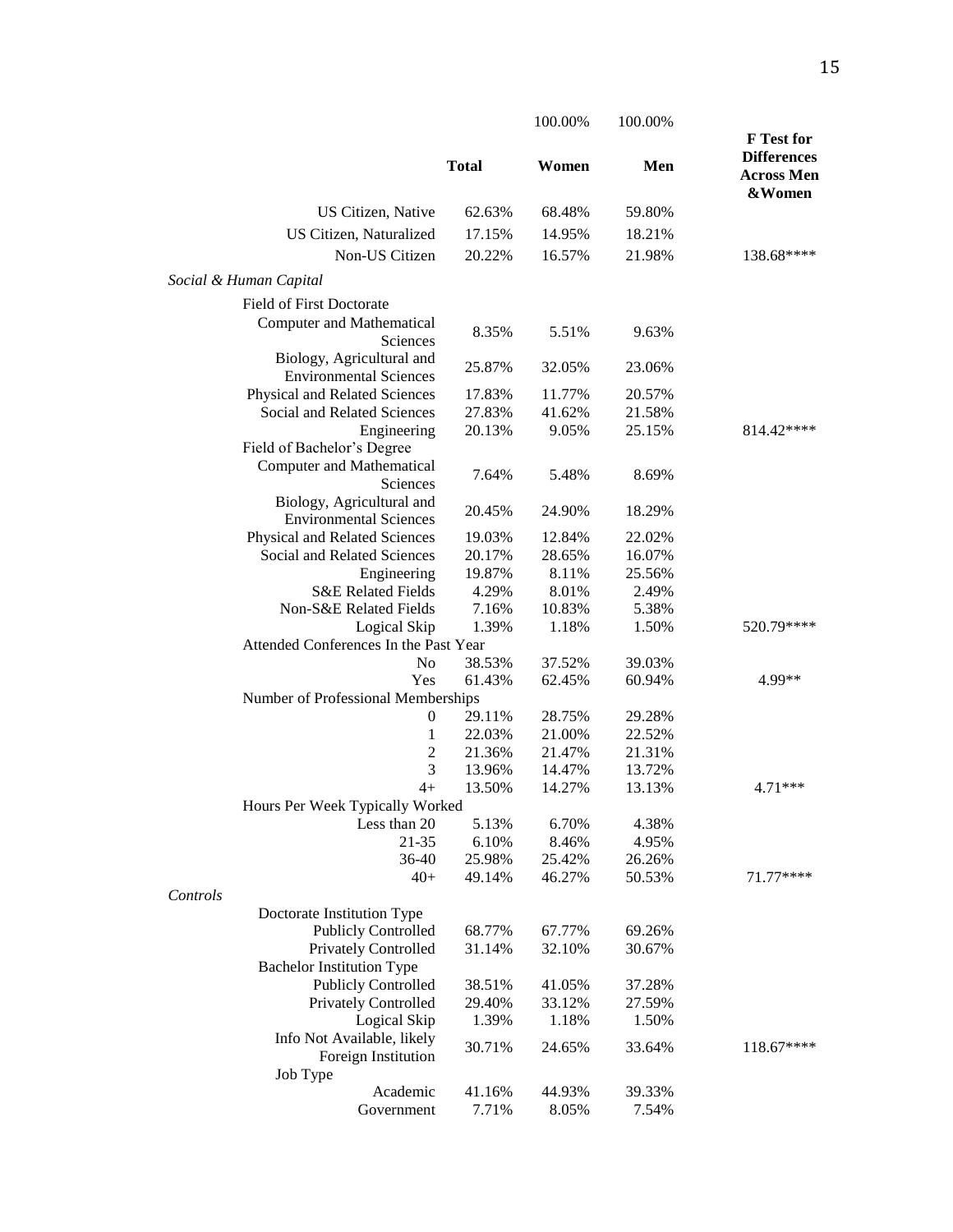| <b>Business</b>                                  | 37.49%       | 33.87% | 39.23% | $46.30***$<br><b>F</b> Test for                   |
|--------------------------------------------------|--------------|--------|--------|---------------------------------------------------|
|                                                  | <b>Total</b> | Women  | Men    | <b>Differences</b><br><b>Across Men</b><br>&Women |
| Salary                                           |              |        |        |                                                   |
| \$0-65,000                                       | 24.74%       | 31.45% | 21.46% |                                                   |
| \$65,000-100,000                                 | 25.43%       | 31.10% | 22.66% |                                                   |
| \$100,000-160,000                                | 32.16%       | 27.06% | 34.65% |                                                   |
| \$160,000-511,000                                | 17.67%       | 10.39% | 21.23% | 382.74****                                        |
| Mother's Education                               |              |        |        |                                                   |
| Less than HS                                     | 15.62%       | 10.40% | 18.15% |                                                   |
| <b>HS</b> Degree                                 | 26.83%       | 24.15% | 28.13% |                                                   |
| Some College                                     | 17.06%       | 18.83% | 16.21% |                                                   |
| College<br>Degree                                | 22.04%       | 24.50% | 20.85% |                                                   |
| Master's                                         | 13.14%       | 15.29% | 12.10% |                                                   |
| Professional Degree                              | 2.45%        | 3.26%  | 2.07%  |                                                   |
| Doctorate                                        | 2.65%        | 3.43%  | 2.28%  |                                                   |
| Not Applicable (e.g. single<br>parent household) | 0.20%        | 0.15%  | 0.23%  | 93.81****                                         |

+p<.10, \*p<.05, \*\*p<.01, \*\*\*p<.001, \*\*\*\*p<.0001

#### **Measures**

#### Dependent Variables

The primary dependent variable used in this analysis is looking at the binary match or mismatch between the respondent's principal job and principal field of study for their doctorate. The survey differentiates six broad STEM jobs and broad field of study categories: 1. Computer and Mathematical Sciences, 2. Biology, Agricultural and Environmental Life Sciences, 3. Physical and Related Sciences, 4. Social and Related Sciences, 5. Engineering, and 6. Science & Engineering Related Fields. The principal or "broad" fields of study are a summary of the subfields that STEM PhD recipients can enter, and defined by the NSF on the data file. I create a dichotomous dependent variable indicating that there is a "match" between the field for the principal job (defined using the variable "broad field of doctorate" and the principal field of study for the PhD (defined using the variable "principal job"). This variable takes the value of 1 where the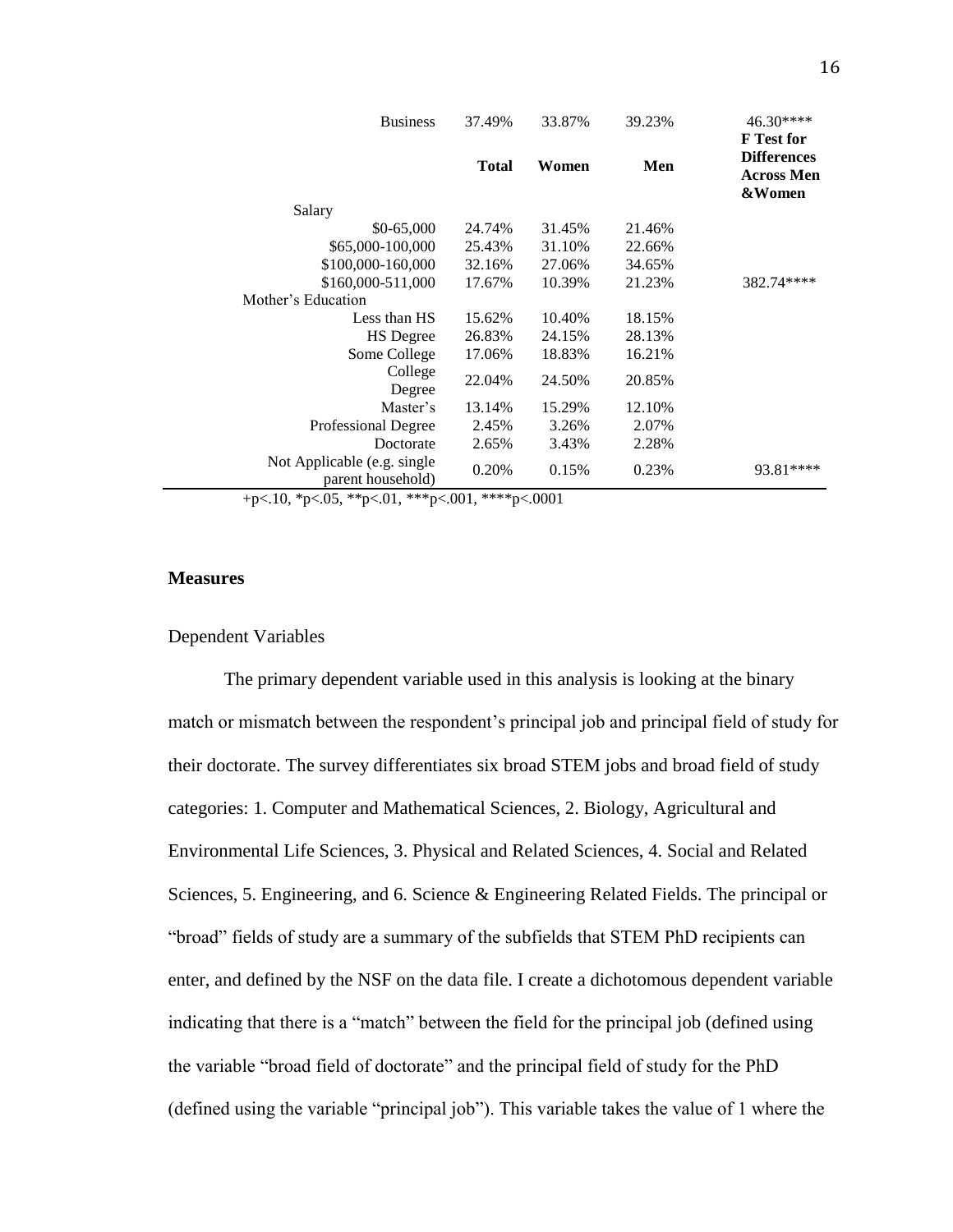broad field of study for the PhD and the broad field for the respondent's principal job match (e.g., both the job and the PhD are in the Social and Related Sciences) and a value of 0 where the broad field of study for the PhD and the broad field for the respondent's principal job do not match (e.g., the job is in Biology, Agriculture, and Environmental Life Sciences and the PhD is in Social and Related Sciences.) Unemployed or retired individuals are set equal to missing. Overall, 60.98% of the respondents have a job that matches their field of study for the PhD Out of the women respondents, 61.98% are in a broad field match, and of the men respondents, 60.65% are in a broad field match.

In order to take into account the more nuanced types of fields of study, I also compare the match/mismatch with the respondent's specialty field of study and specialized job match/mismatch. *Specialty fields of study* include a more complex typology of the fields STEM PhD students can study or enter. The categories for specialty field of study for the PhD include Computer and Information Sciences, Mathematics and Statistics, Agricultural and Food Sciences, Biological Sciences, Environmental Life Sciences, Chemistry, Except Biochemistry, Earth, Atmospheric and Ocean Sciences, Physics and Astronomy, Other Physical Sciences, Economics, Political and Related Sciences, Psychology, Sociology and Anthropology, Other Social Sciences, Aerospace, Aeronautical and Astronautical Engineering, Chemical Engineering, Civil and Architectural Engineering, Electrical and Computer Engineering, Industrial Engineering, Mechanical Engineering, and Other Engineering. The categories for *specialty field for the principal job* include Computer and Information Scientists, Mathematical Scientists, Postsecondary Teachers – Computer and Math Sciences, Agricultural and Food Scientists, Biological and Medical Scientists, Environmental Life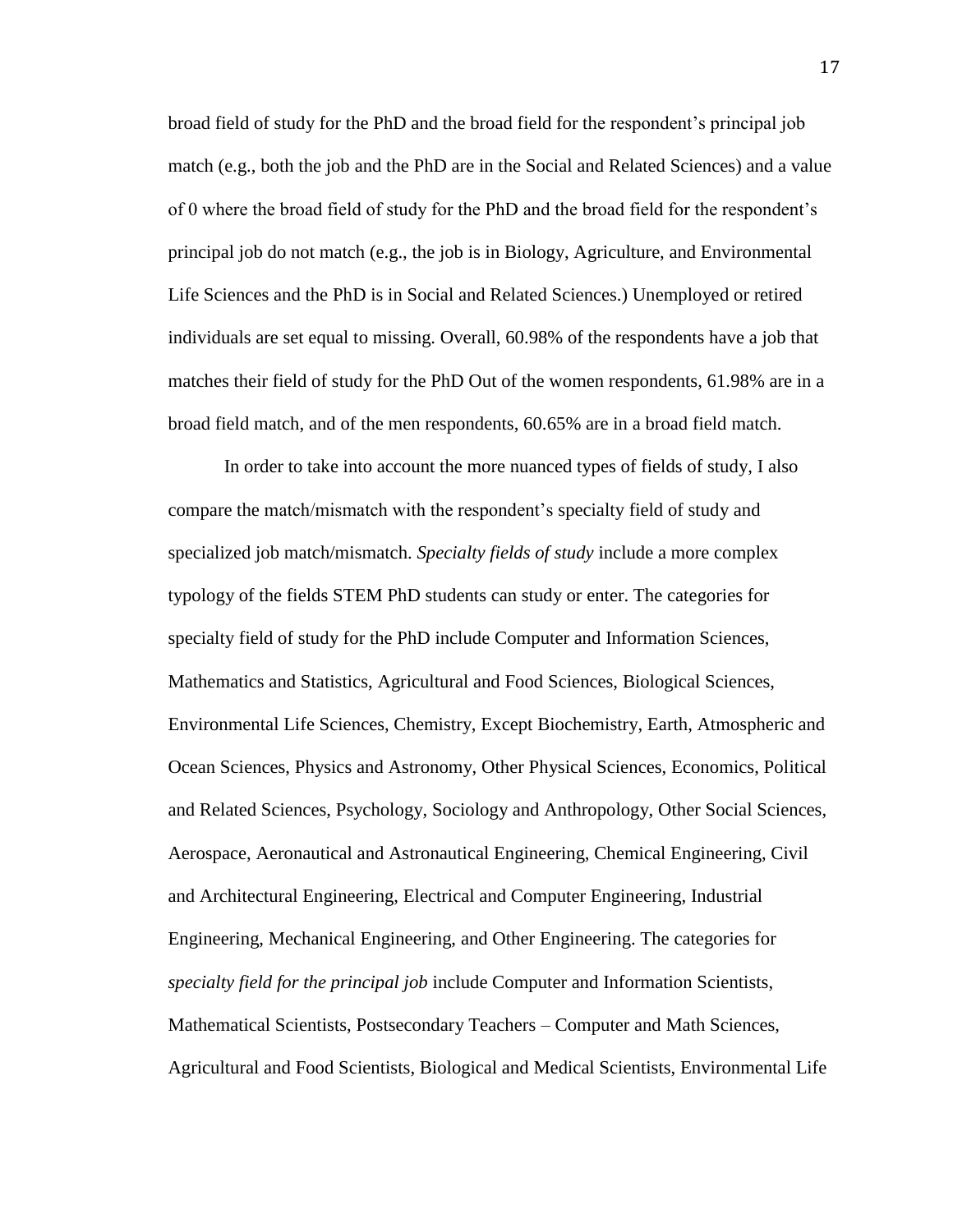Scientists, Postsecondary Teachers – Life and Related Sciences, Chemists, Except Biochemists, Earth Scientists, Geologists and Oceanographers, Physicists and Astronomers, Other Physical and Related Scientists, Postsecondary Teachers – Physical and Related Sciences, Economists, Political Scientists, Psychologists, Sociologists and Anthropologists, Other Social and Related Scientists, Postsecondary Teachers – Social and Related Sciences, Aerospace, Aeronautical or Astronautical Engineers, Chemical Engineers, Civil, Architectural or Sanitary Engineers, Electrical or Computer Hardware Engineers, Industrial Engineers, Mechanical Engineers, Other Engineers, Postsecondary Teachers – Engineering, Health-Related Occupations, Science & Engineering Managers, Science & Engineering Pre-College Teachers, Science & Engineering Technicians and Technologists, Other S&E Related Occupations, Non-S&E Managers, Management-Related Occupations, Non-S&E Precollege Teachers, Non-Science & Engineering Postsecondary Teachers, Social Services and Related Occupations, Sales & Marketing Occupations, Art, Humanities & Related Occupations, Other non-Science & Engineering Occupations.

I create a dichotomous dependent variable indicating that there is a "match" between the specialty field for the principal job (defined using the variable "job of specialty field") and the principal specialty field of study for the PhD (defined using the variable "specialty field of doctorate"). This variable takes the value of 1 where the specialty field of study for the PhD and the fine field for the respondents' principal job match (e.g., both the job and the PhD. are in Computer and Information Sciences) and a value of 0 where the specialty field of study for the PhD and the specialty field for the respondent's principal job do not match (e.g., the job is in Chemical Engineering and the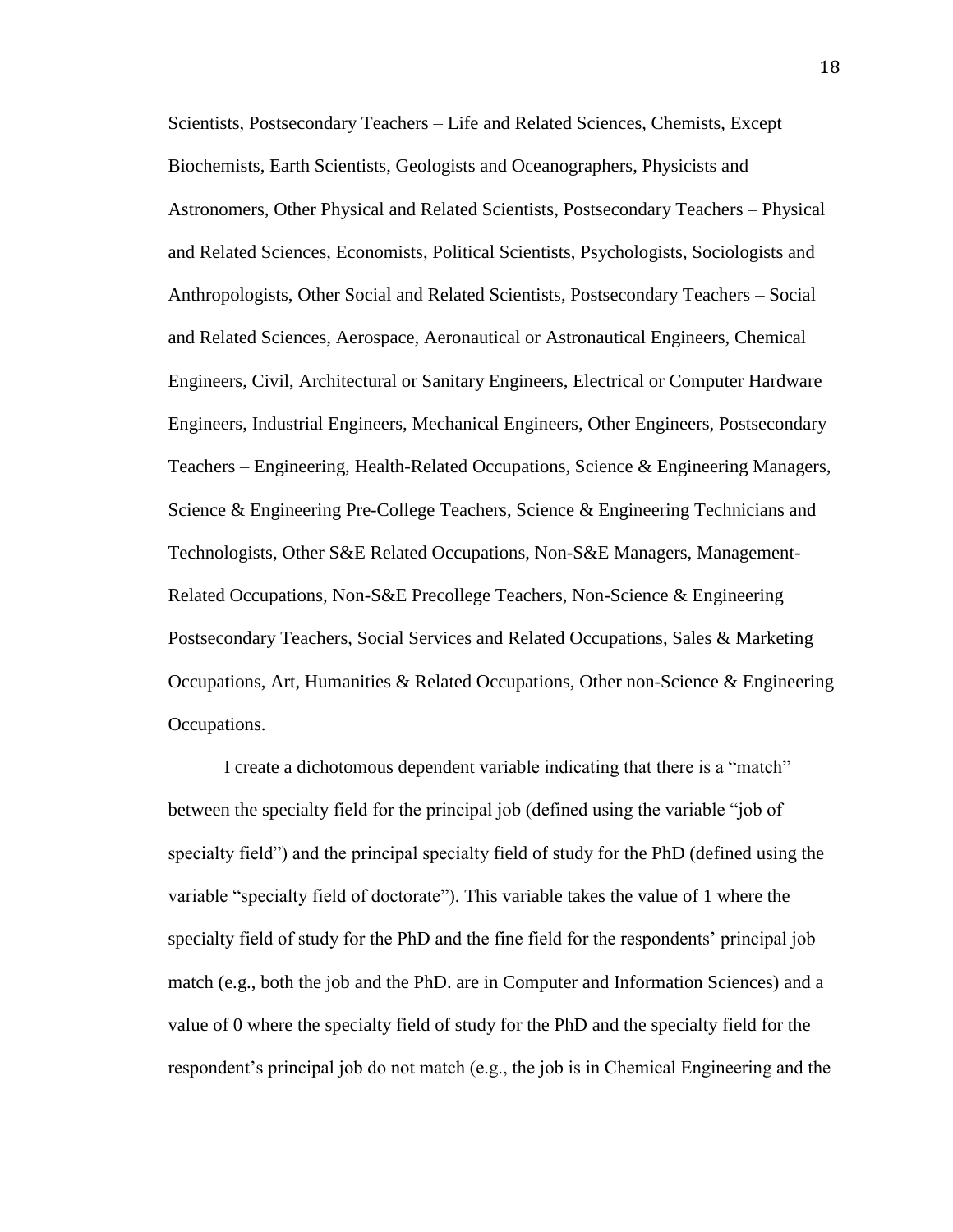PhD is in Electrical or Computer Hardware Engineering). Overall, 55.77% of the respondents have a job that matches their specialty field of study for the PhD 57.36% of women and 55.05% of men have a job that matches their specialty field of PhD study.

These specialty field categories help pinpoint specific (mis)match dynamics that remain invisible when we only examine broad field of study. By looking closer at the specialty field of study, I parse out the teaching and management jobs that cannot easily be matched with the many specialty fields of study (Appendix A). In particular, the specialty field for the principal job include all persons whose primary job is "teaching" or "administration" in the postsecondary teaching and manager categories. Thus, even if those individuals identify themselves as scientists who are working in their field, their principal job fails to categorize them accordingly (e.g., a university College Dean who continues to do research in their field of study would be classified as an administrator and thus working out-of-field according to the specialty field of study). This leads to the creation of a four category dependent variable which takes the value of 0 for being a known specialty field mismatch, 1 for known specialty field match, 3 for a job as a teacher with no clear field designation, and 4 for a job as a manager/administrator with no clear field designation. Overall, 27.03% of employed PhD scientists are in a field with a known mismatch between the specialty field of job and the field for the PhD, 55.25% have a known match between the specialty field of job and the field for the PhD, 14.30% are employed as teachers with an unknown field of employment, and 3.42% are employed as managers with an unknown field for the job. Among women, 25.84% of them have a known mismatch between specialty field of study and specialty field of job, 56.42% of women have a specialty field match, 4.91% of women are teachers and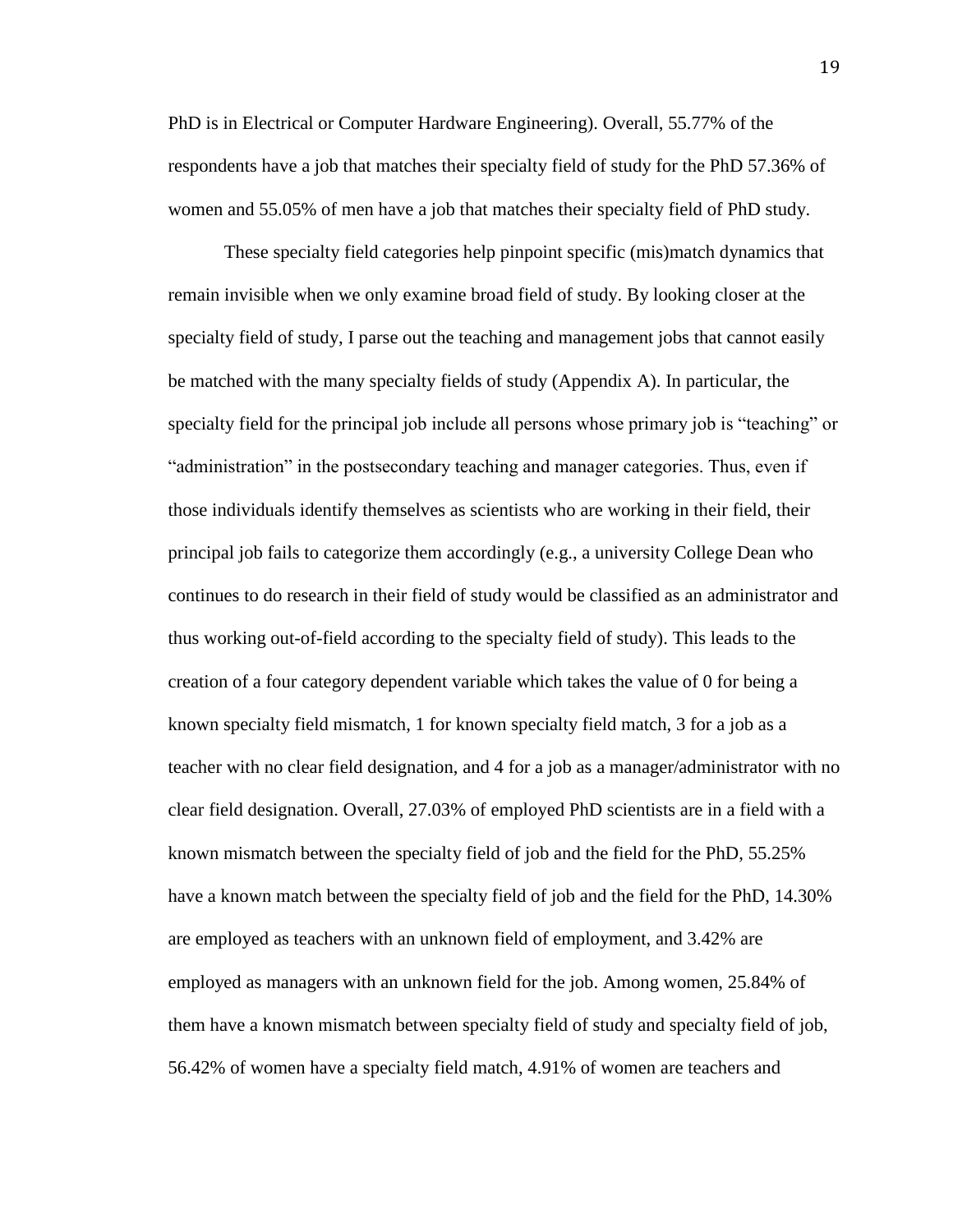12.83% of women are managers. The breakdown for men is that 27.58% are in a specialty field mismatch, 54.71% are in a specialty field match, 2.73% are teachers and 14.97% of men are managers.

#### Independent Variables

Sixteen independent variables are used in this analysis, grouped under the following three categories: a) *demographics*, b) *social and human capital*, and c) *control variables*. Table 1 contains the overall descriptive statistics for each independent variable, including distributions for men and women.

For *demographic* variables, I include six indicators. The gender of the respondent is a dichotomous variable of male  $(=0, 67.38%)$  and female  $(=1, 32.62%)$ . The marital status of respondent was collected as a six category variable asking "On February 1, 2015 were you: 1: Married, 2: Living in a marriage-like relationship, 3: Widowed, 4: Separated, 5: Divorced, or 6: Never Married. I recoded marital status into two categories, married  $(=1, 79.34\%)$  versus not married  $(=0, 20.66\%)$ ; 30.08% of women are not married and 16.10% of men were not married. Presence of children under the age of 18 in the household was collected as a two category variable asking, "As of the week of February 1, 2015, did you have any children living with you as part of your family?", This question was recoded into a dichotomous variable of not living with children  $(=0, 0)$ 63.55%) versus living with children  $(=1, 36.45\%)$ . 63.51% of women and 63.57% of men do not live with children, indicating no gender difference. Minority status of respondents was collected as a two category combination of a five category race and ethnicity variable. The race and ethnicity variable categories included Asian non-Hispanic, Black non-Hispanic, Hispanic, White non-Hispanic and Other Underrepresented minorities. The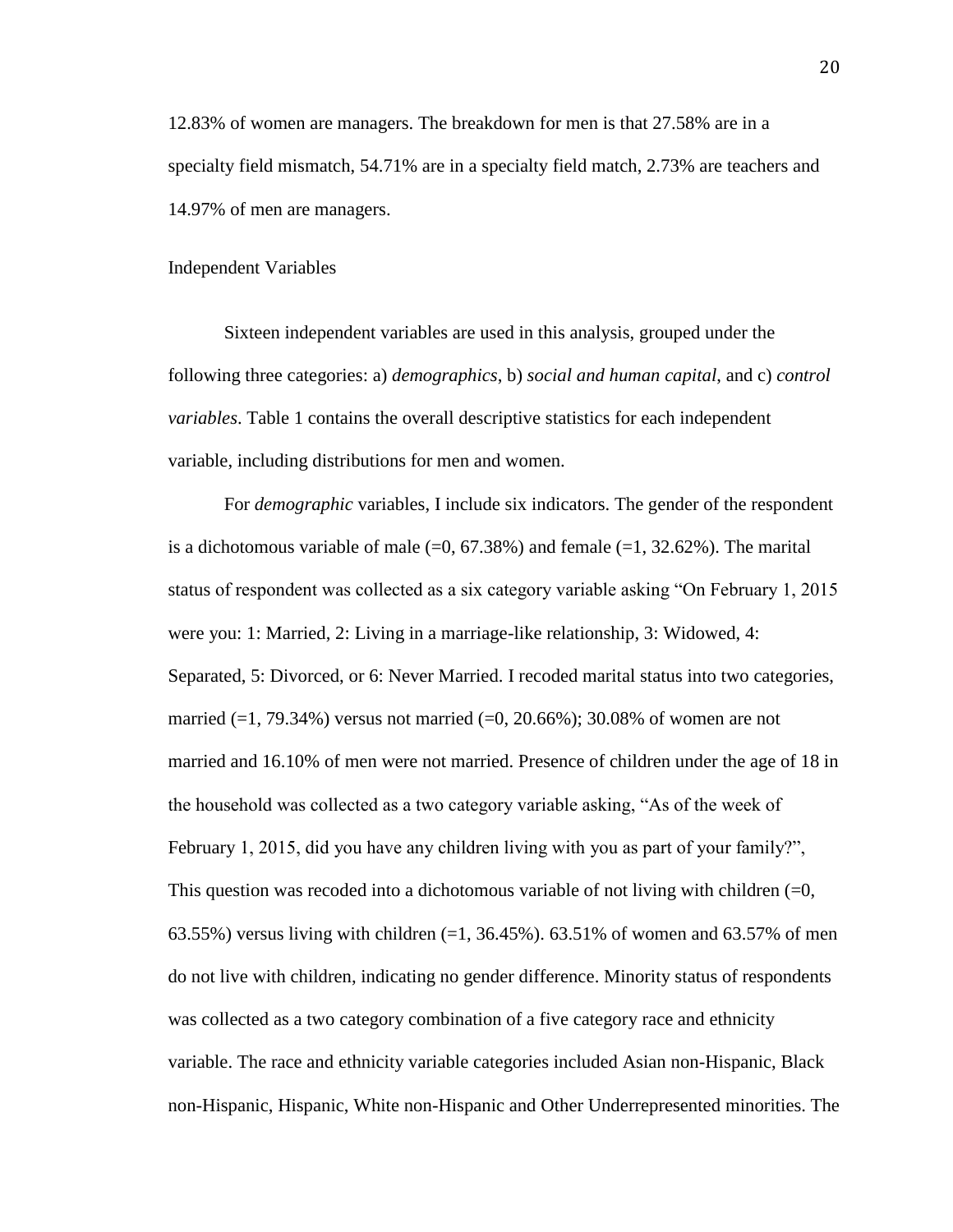minority status indicator variable combined these categories into being a minority (Black, non-Hispanic, Hispanic and underrepresented minorities) or not a minority (e.g. Asian, non-Hispanic and White, non-Hispanic). I recoded the minority status indicator variable into a dichotomous variable of not a minority  $(=0, 91.16%)$  versus a minority  $(=1, 1)$ 8.84%); 10.97% of women were minorities and 7.81% of men were minorities. Age of respondent was coded as a ten category variable of age ranges: 29 or younger (0.77%) (women: 1.00%, men: 0.65%), 20-34 years old (8.35%) (women: 10.96%; men: 7.08%), 35-39 years old (12.31%) (women: 15.41%, 10.81%), 40-44 years old (12.10%) (women: 14.16%; men: 11.10%), 45-59 years old (11.62%) (women: 12.45%; men: 11.21%), 50- 54 years old (12.12%) (women: 11.47%; men: 12.44%), 55-59 years old (11.31%) (women: 10.64%; men: 11.63%), 60-64 years old (11.38%) (women: 10.24%; men: 11.93%), 65-69 years old (10.27%) (women: 8.16%; men: 11.30%), and 70-75 years old (9.78%) (women: 5.51%; men: 11.85%). Citizenship status of the respondent was collected as a five category variable: 1. U.S. citizen, Native, 2. U.S. citizen, Naturalized, 3. Non-U.S. citizen, Permanent resident, 4. Non-U.S. citizen, Temporary resident, 5. Non-U.S. citizen, living outside the U.S. I recoded the five category citizenship variable to a three category variable, U.S. Citizen, Native (=1, 62.63%) (women: 68.48%; men: 59.80%), U.S. Citizen, Naturalized (=2, 17.15%) (women: 14.95%; men: 18.21%) and Non-U.S. Citizen (=3, 20.22%) (women: 16.57%; men: 21.98%).

To measure *social and human capital*, I use five indicators. The broad field of study for a doctoral degree is a seven-category variable asking field of study for highest degree (broad field). These categories include:1. Computer and Mathematical Sciences (8.35%) (women: 5.51%; men: 9.63%), 2. Biology, Agricultural and Environmental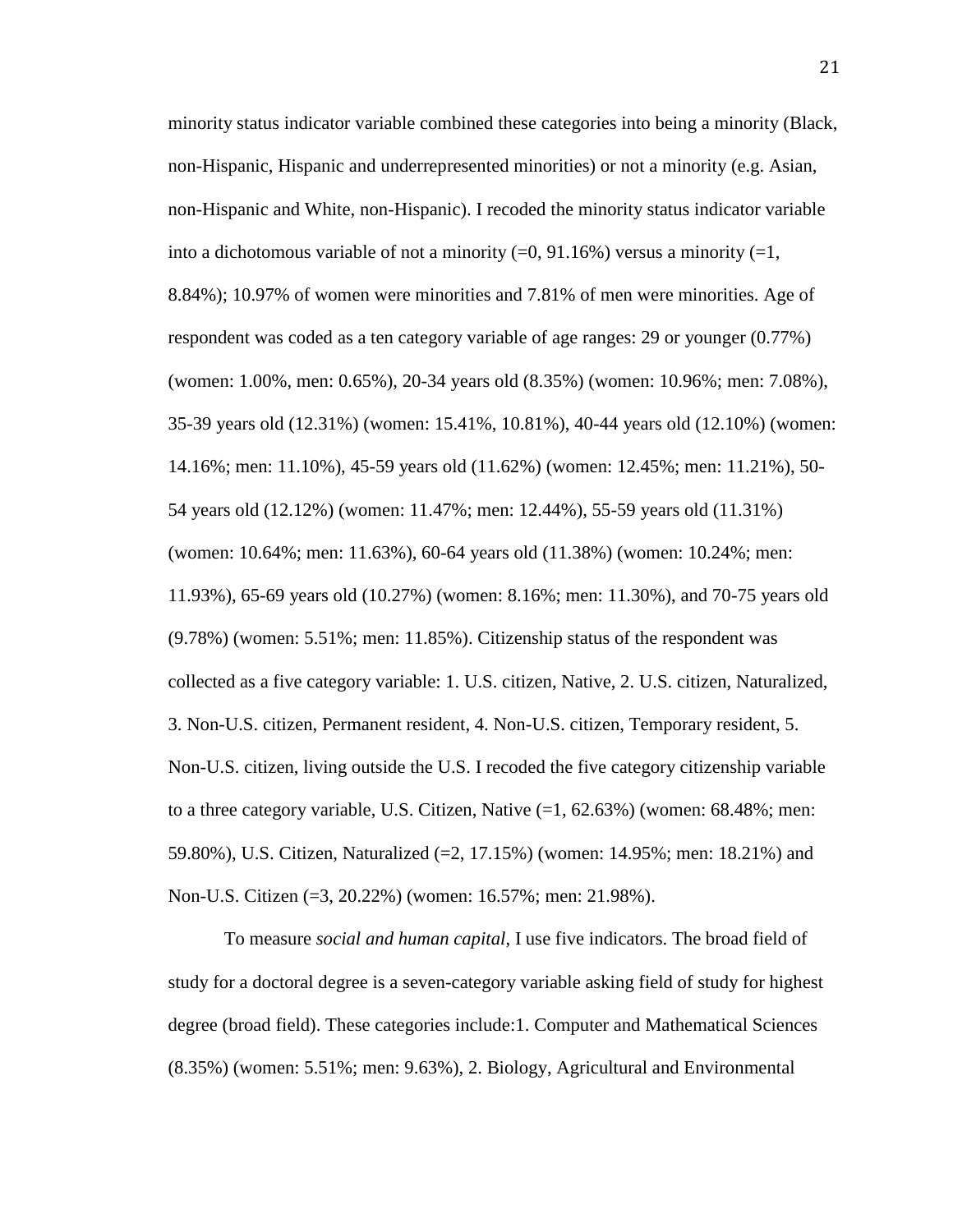Sciences (25.87%) (women: 32.05%; men: 23.06%), 3. Physical and Related Sciences (17.83%) (women: 11.77%; men: 20.57%), 4. Social and Related Sciences (27.83%) (women: 41.62%; men 21.58%) and 5. Engineering (20.13%) (women: 9.05%; men: 25.15%).

I kept these categories but dropped S&E Related Fields and Non S&E Related Fields. For S&E Related Fields, there weren't clear matches with the specialty field of study, and S&E Related Fields only had 7 people in this category. The top three most common PhD fields are Social and Related Sciences (27.83%), Biology, Agricultural and Environment Sciences (25.87%) and Engineering (20.13%).

The broad field of study for bachelor's degree (major group) is an eight-category variable asking for field of study for first bachelor's degree (major group). I retained these eight broad categories: 1. Computer and Mathematical Sciences (7.64%) (women: 5.48%; men: 8.69%), 2. Biology, Agricultural and Environmental Sciences (20.45%) (women: 24.90%; men: 18.29%), 3. Physical and Related Sciences (19.03%) (women: 12.84%; men: 22.02%), 4. Social and Related Sciences (20.17%) (women: 28.65%; men: 16.07%), 5. Engineering (19.87%) (women: 8.11%; men: 25.56%), 6. Science and Engineering Related Fields (4.29%) (women: 8.01%; men: 2.49%), 7. Non-Science and Engineering Related Fields (7.16%) (women: 10.83%; men: 5.38%) and 8. Logical Skip (1.39%) (women: 1.18%; men: 1.50%). The Logical Skip category is presumably the scientists who skipped earning their undergraduate degree and went directly to earn their masters or PhD. The top four most common bachelor's degree types mirror the PhD level distributions: Biology, Agricultural and Environmental Sciences (20.45%), Social and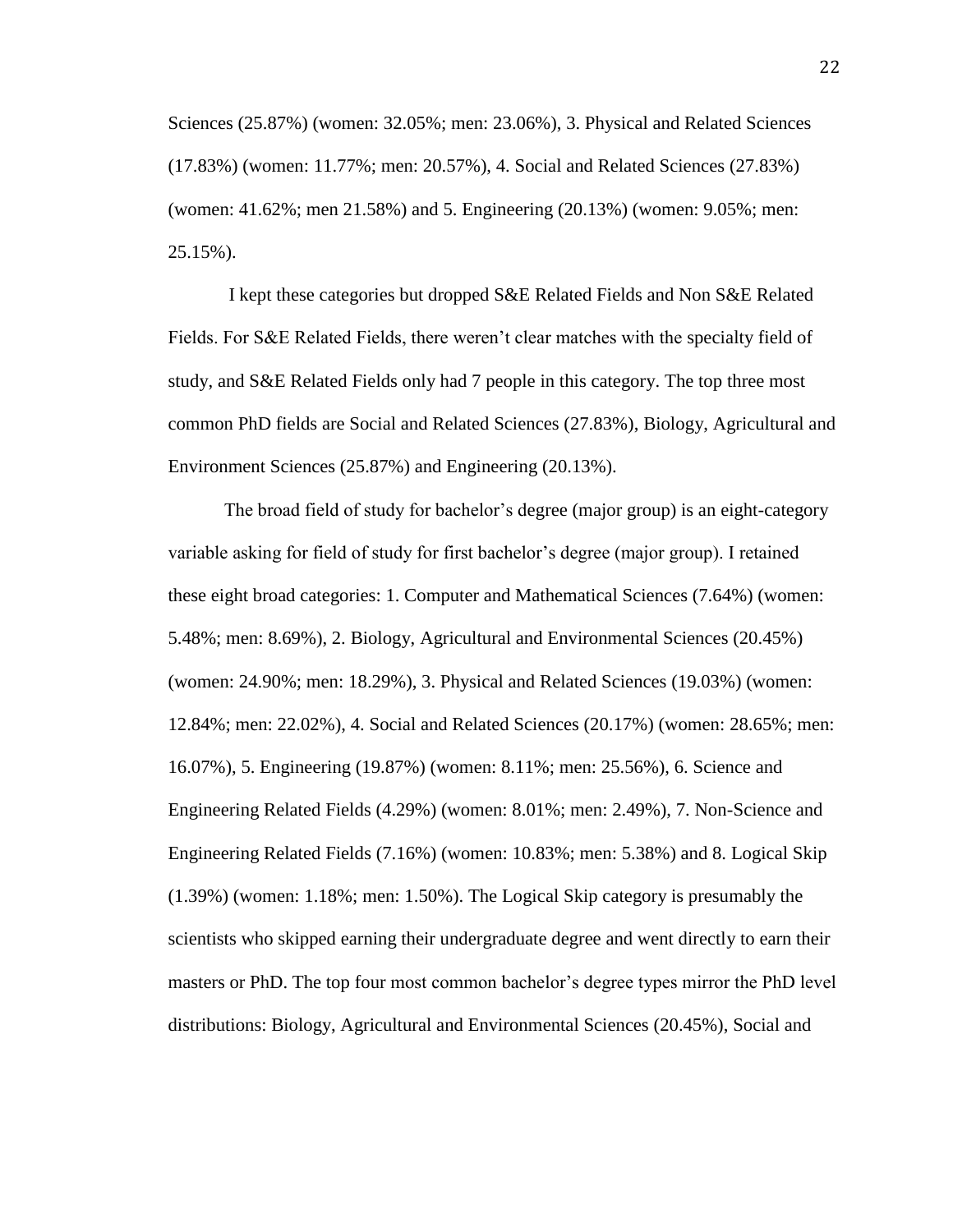Related Sciences (20.17%), Engineering (19.87%) and Physical and Related Sciences (19.03%).

Attendance at professional conferences was collected as a two category variable asking, "During the past 12 months, did you attend any professional society or association meetings or professional conferences?" which I recoded into a dichotomous variable of no  $(=0, 38.53\%)$  and yes  $(=1, 61.43\%)$ . 62.45% of women and 60.94% of men attended professional conferences within the past year. Professional group membership was collected as an eight category variable asking, "Number of Professional Society Memberships." These categories include: No memberships, 1 membership, 2 memberships, 3 memberships, 4 memberships, 5 memberships, 6 or more memberships and Logical Skip. I collapsed the  $4.5$  and 6 or more membership categories into one. I set the Logical Skip category (n=34) to missing. My final categories for this variable include: 0 memberships (29.11%) (women: 28.75%; 29.28%), 1 membership (22.03%) (women: 21%; men: 22.52%), 2 memberships (21.36%) (women: 21.47%; men: 21.31%), 3 memberships (13.96%) (women: 14.47%; men: 13.72%) and 4 or more memberships (13.50%) (women: 14.27%; men: 13.13%). Finally, number of work hours was collected as a five category variable asking, "Principal job: hours per week typically worked?" These categories include 20 hours or less (5.13%) (women: 6.70%; men: 4.38%), 21-35 hours (6.10%) (women: 8.46%; men: 4.95%), 36-40 hours (25.98%) (women: 25.42%; men: 26.26%), greater than 40 (49.14%) (women: 46.27%; men: 50.53%) and logical skip (13.65%) (women: 13.15%; men: 13.89%), which I retained.

I measure 5 *control* variables in this study. Carnegie classification of the doctoral granting institution was measured as a three-category variable asking, "From which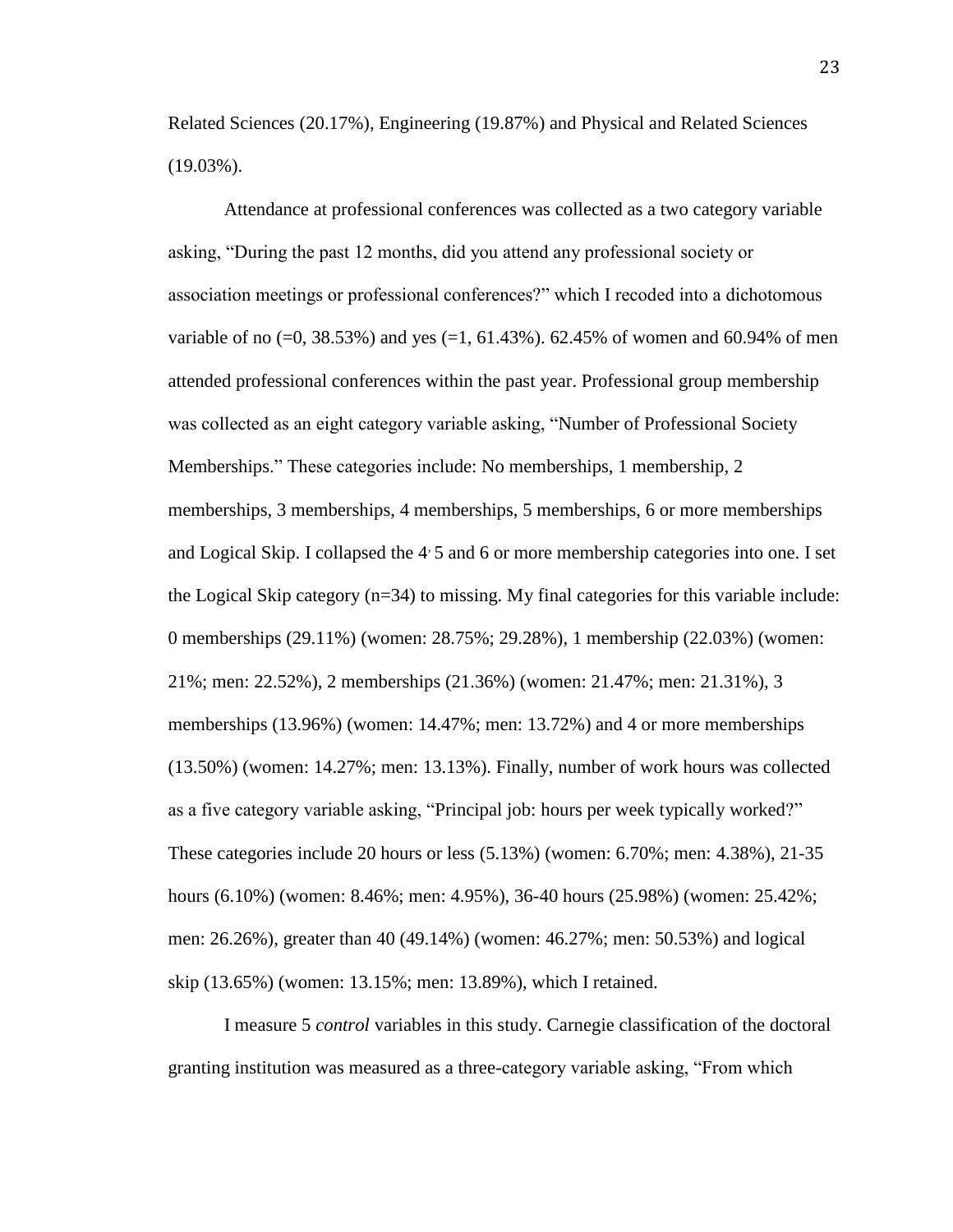academic institution did you receive your highest degree (1994 Public/Private flag)? I kept the three categories NSF recorded: Publicly Controlled (68.77%) (women: 67.77%; men: 69.26%), Privately Controlled (31.14%) (women: 32.10%; men: 30.67%) and Info Not Available (0.087%) (women: 0.12%; men: 0.07%). The majority of respondents (68.77%) earned their doctorate at a publicly controlled institution. The Carnegie classification of the institution awarding the bachelor's degree was coded into four categories. This question asked. "From which academic institution did you receive your first BA degree (1994 Public/Private flag)?" I kept these four NSF recorded categories: Publicly Controlled (38.51%) (women: 41.05%; men: 37.28%), Privately Controlled (29.40%) (women: 33.12%; men: 27.59%), Logical Skip (1.39%) (women: 1.18%; men: 1.50%) and Information Not Available (30.71%) (women: 24.65%; men: 33.64%). Only 38.51% of respondents earned their bachelor's degree at a publicly controlled institution, but information was not available on 30.71% of respondent's bachelor educational credentials.

Job type was measured as a four-category variable asking which employment sector the respondent worked in during the week of February 1, 2015. I kept the categories NSF recorded: Educational Institution (e.g. Academic) (41.16%) (women: 44.93%; men: 39.33%), Government (7.71%) (women: 8.05%; men: 7.54%), Business/Industry (e.g. Business) (37.49%) (women: 33.87%; men: 39.23%) and Logical Skip (13.65%) (women: 13.15%; men: 13.89%). (This Logical Skip category encompasses respondents who are either retired, on layoff from a job, students, those with family responsibility, those who possess a chronic illness or permanent disability, a suitable job was not available or the respondent did not need or want to work. This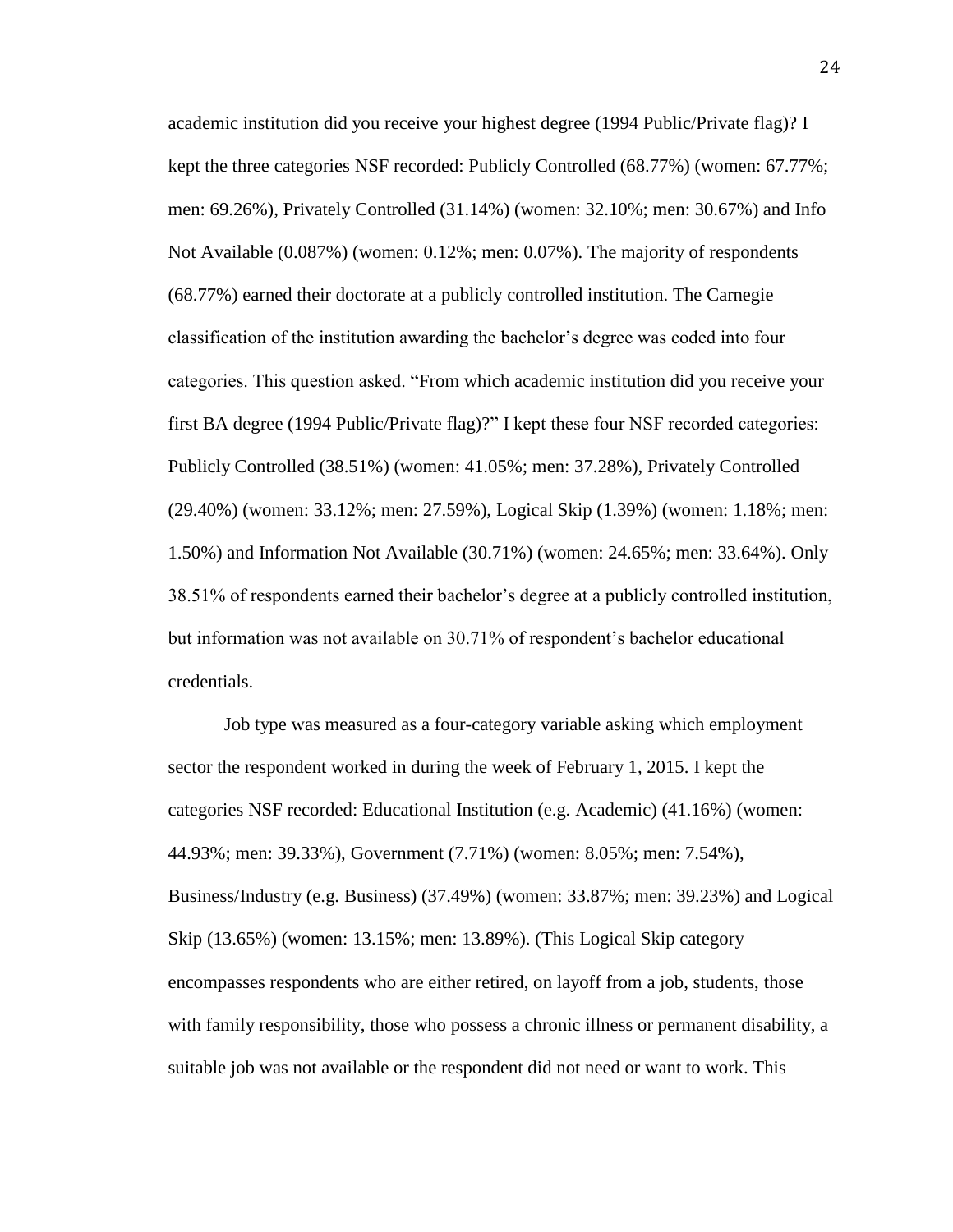category was set equal to missing in the multivariate analyses.) 41.16% of respondents enter the academic sector, with 37.49% entering the business sector. Only 7.71% of respondents work for the government.

Salary was a quasi-continuous variable category variable ranging from \$0 to \$511,000. These original categories had a \$1000 gradation between them from \$0 to \$347,000. The last two categories were \$511,000 and a logical skip. Because of these categories, I divvied up the distribution of salaries into quartiles. Quartile one consists of earners between \$1,000 and \$64,999 (24.74%) (women: 31.45%; men: 21.46%), quartile two consists of earners between \$65,000 and \$99,999 (25.43%) (women: 31.10%; men: 22.66%), quartile three consists of earners between \$100,000 and \$159,999 (32.16%) (women: 27.06%; men: 34.65%) and quartile four consists of earners between \$160,000 and \$511,000 (17.67%) (women: 10.39%; men: 21.23%). I dropped the logical skips from the analysis.

Mother's education was measured as a nine category variable. The last category was set to missing, which I dropped. My final categories, which I retained from the NSF categorization are: 1. Less than high school completed (15.62%) (women: 10.40%; men: 18.15%), 2. High school diploma or equivalent (26.83%) (women: 24.15%; men: 28.13%), 3. Some college, vocational, or trade school (including 2-year degrees) (17.06%) (women: 18.83%; men: 16.21%), 4. Bachelors degree (e.g. BS, BA, AB) (22.04%) (women: 24.50%; men: 20.85%), 5. Masters degree (e.g. MS, MA, MBA) (13.14%) (women: 15.29%; men: 12.10%), 6. Professional degree (e.g. JD, LLB, MD, DDS, etc.) (2.45%) (women: 3.26%; men: 2.07%), 7. Doctorate (e.g. PhD, DSc, EdD,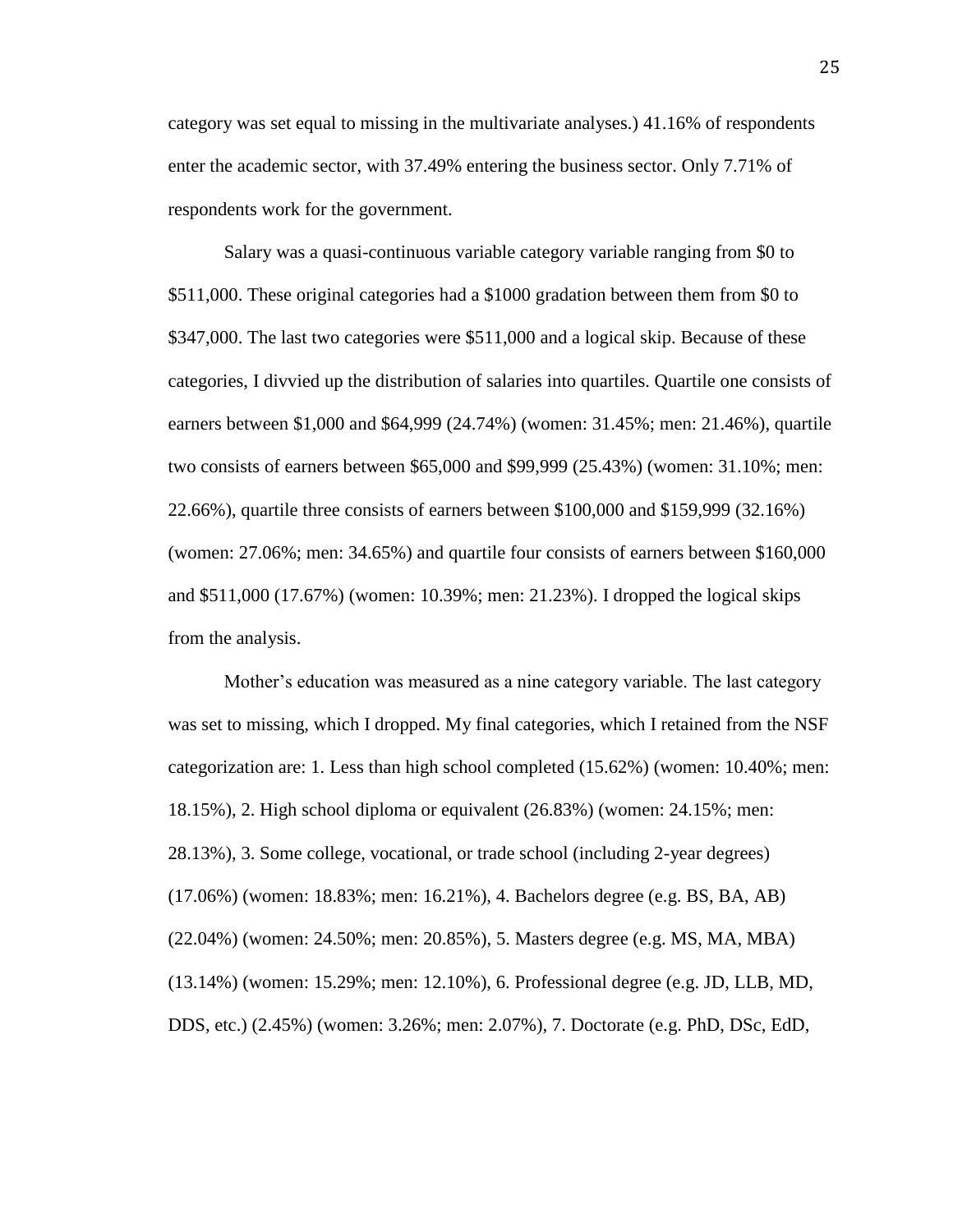etc.) (2.65%) (women: 3.43%; men: 2.28%), and 8. Not applicable (0.20%) (women: 0.15%; men: 0.23%).

#### **Analytic Strategy**

All of my analyses account for unequal selection probabilities and nonresponse adjustments using the svy commands in Stata. There are no variables for clusters or strata in the public use dataset.

My analytic strategy has four steps. First, I examine whether the independent variables vary for men and women. This analysis establishes if the difference between men and women is statistically significant. I use survey-design adjusted chi-square statistics that have been transformed into F-statistics (SDR, 2015) to evaluate whether the distribution of the demographics, human capital indicators, social capital indicators, and control variables vary for men and women.

Second, I examine the bivariate association between my independent variables and the dependent variables of matches with the broad and specialty fields of study. I test whether the distribution of a PhD scientist having a job that matches their broad or specialty field of study varies across categories of my independent variable using surveydesign adjusted F-statistics.

Third, I use survey-design adjusted logistic regression models to assess the association between demographic characteristics and the possession of human and social capital with my outcome variables. I estimate a series of three models for each dependent variable. In the first set of models, I include demographic characteristics. Then, I add the proxy measures for human and social capital. Finally, I add the control variables to the model.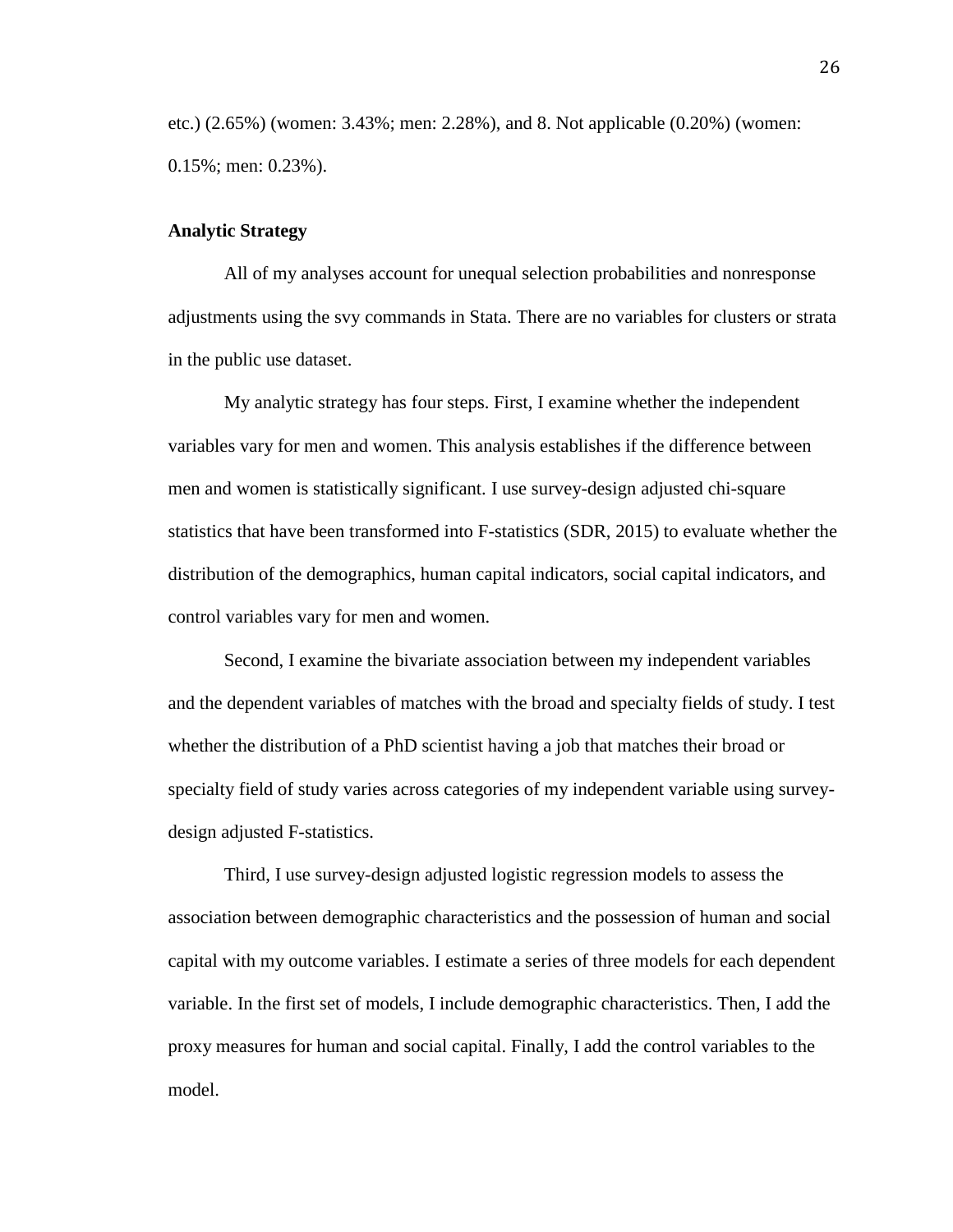Fourth, by looking closer at the specialty field, I parse out the teaching and managing jobs that cannot easily be matched with the many specialty fields of study (Table 4). I use survey-design adjusted multinomial regression models to assess the association between demographic characteristics and the possession of human and social capital with being either a manager in a non-specific field or a teacher in a non-specific field. I estimate one full model to include the independent variables.

#### **RESULTS**

#### **Descriptive Statistics**

Table 1 shows the distribution of the variables of interest for the full sample and separately for men and women. Approximately 40% of men and women find jobs outside of their principal doctorate field of study, with no meaningful difference between men and women. When I examine the specialty field of study, this loose coupling increases as 44% of men and women find jobs outside of their minor specialty field, with slight differences between men  $(55.05\%$  in field) and women  $(57.36\%$  in field p<.05). By looking closer at the specialty field, I parse out the teaching and managing jobs that cannot easily be matched with the many specialty fields of study. Looking at the type of position for reach respondent, Table 1 shows that 14.30% of PhD scientists are employed in post-secondary teaching positions that are not directly related to their degree field, and 3.42% are employed in administrative or management positions. There are notable differences in these types of jobs for men and women – 4.91% of women compared to 2.73% of men enter non-field specific post-secondary teaching positions, and 14.97% of men compared to 12.83% of women enter managerial positions. (p<.0001). These gender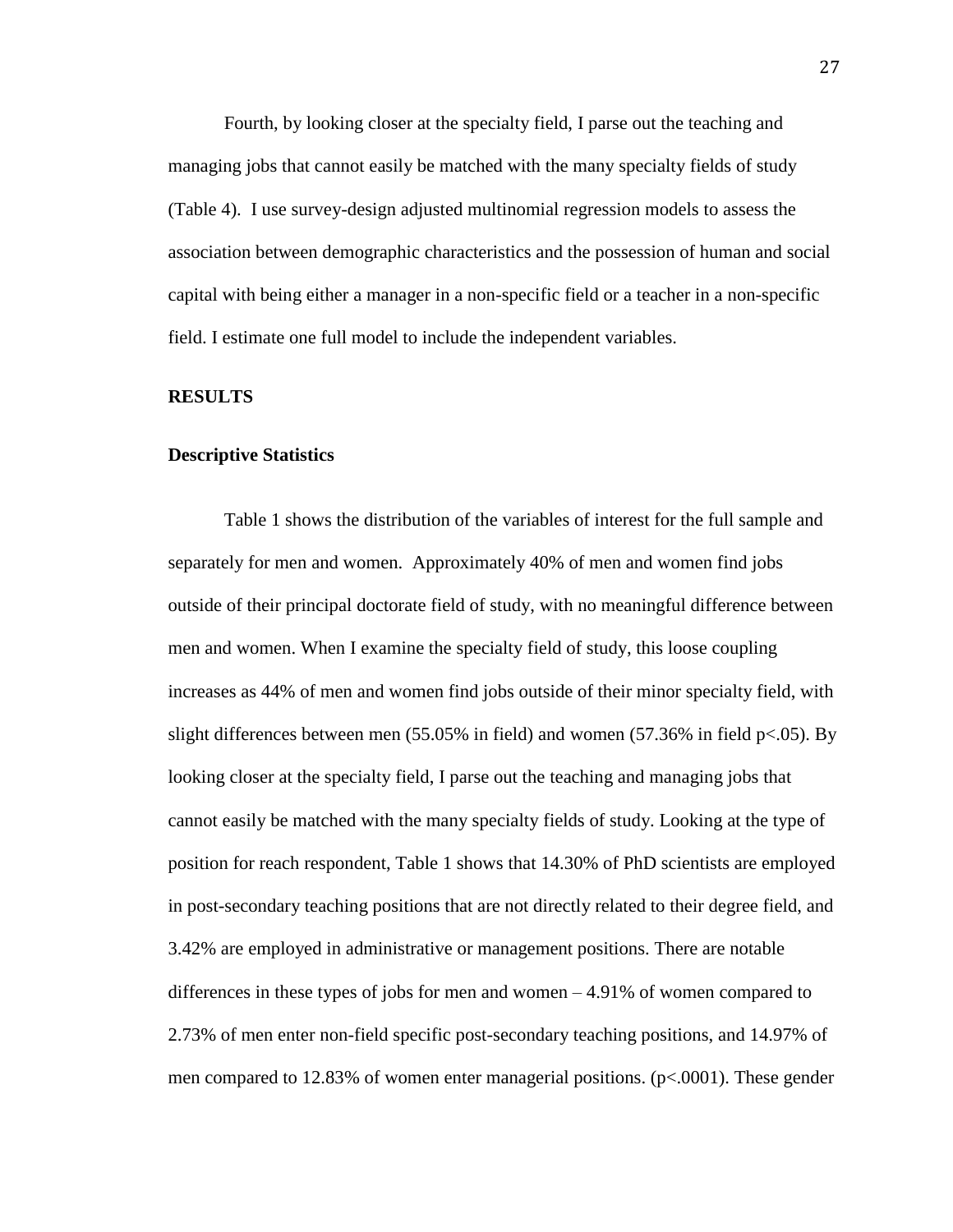differences in job type provide initial evidence of gender tracking for PhD level scientists.

I now examine whether the demographic measures of interest vary for men and women (second panel of Table 1). Most PhD STEM scientists are men (67.38%), and the majority of scientists are married (79.34%). The overwhelming majority of PhD STEM scientists are white, non-Hispanic only or Asian, non-Hispanic only, but there is a significant difference between men and women. Of the STEM PhD recipients who are women, 10.97% are minorities while 7.81% of STEM PhD recipients are men (p<.0001). There is a greater gender segregation of STEM PhD recipients between the ages of 35 and 69. Finally, 62.63% of respondents are native U.S. citizens.

Overall, 30% of women who possess a STEM doctorate are not married, compared to 16% of men (p<.0001). Specialty field match by job type is gendered. There is a higher percentage of women in teaching positions compared to men. Inversely, there is a higher percentage of men in managerial positions than women (p<.0001). The only age group in which women have earned more STEM PhDs than men are those between the ages of 45 and 49. There is a higher percentage of women who are native U.S. citizens (68.48%) as compared to men (59.80%), and more men are non-U.S. citizens  $(21.98\%)$  than women  $(16.57\%)$  (p<.0001).

I now examine the variables representing social and human capital. Men and women earn PhDs in different fields. Women are more likely than men to hold a PhD in the fields of Social and Related Sciences (41.62% of women compared to 21.58% of men) and Biology, Agricultural, and Environmental Sciences (32.05% vs. 23.06%). Men are more likely than women to hold a PhD in Engineering (25.15% compared to 9.05%),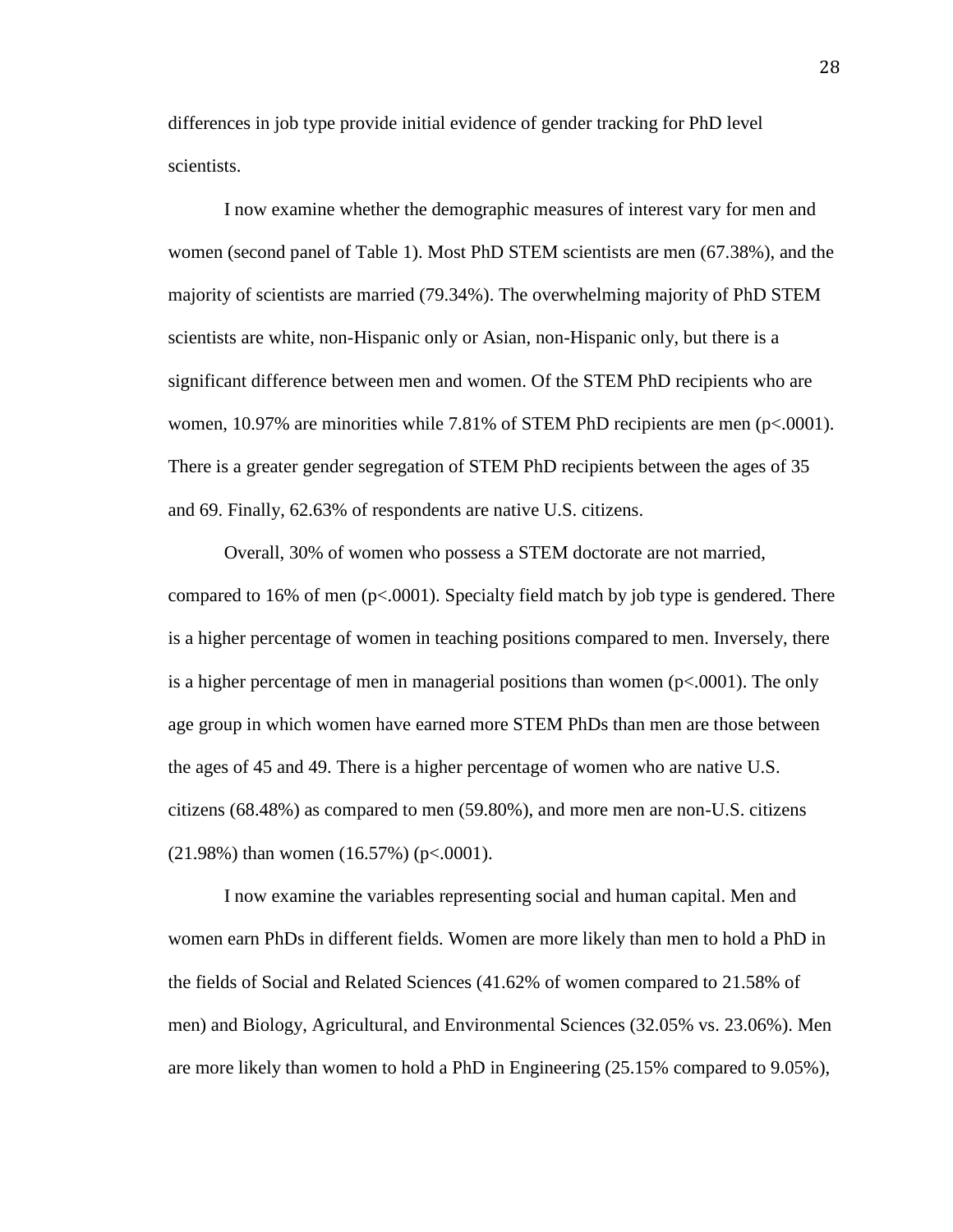Physical and Related Sciences (20.57% compared to 11.77%) and Computer and Mathematical Sciences (9.63% compared to 5.51%) (p<.0001).

Similarly, women are more likely to have earned a bachelor's degree in the Social and Related Sciences (with 28.65% of women compared to 16.07% earning this degree), Biology, Agricultural and Environmental Sciences (24.90% vs. 18.29%), and S&E related fields (with 8.01% of women and 2.49% of men earning this degree). Men are more likely than women to have earned a bachelor's degree in Engineering (25.56% compared to 8.11%), Physical and Related Sciences (22.02% compared to 12.84%) and Computer and Mathematical Sciences (8.69% compared to 5.48%) (p<.0001).

Women attend conferences more often than men  $(p<0.01)$  and are more likely to work part time than full time  $(p<0.01)$ . 41.05% of women attended a public institution in their undergraduate career as compared to 37.28% of men (p<.0001). A large difference between men and women is their job type after earning their STEM PhD 44.93% of women are in academic work as compared to 39.33% of men, and 39.23% of men are working in the private business sector as compared to only 33.87% of women (p<.0001).

Although the overall salary distribution is in rough quartiles, there are clear gender differences in the distribution of salaries. More women than men earn between \$0 and \$100,000 for their annual salary and more men than women earn between \$100,000 and  $$511,000$  (p<.0001).

#### **Bivariate Results**

Table 2 contains bivariate results assessing the association between independent (demographic characteristics, social and human capital indicators) variables and dependent variables (broad and specialty field matches). For each independent variable, I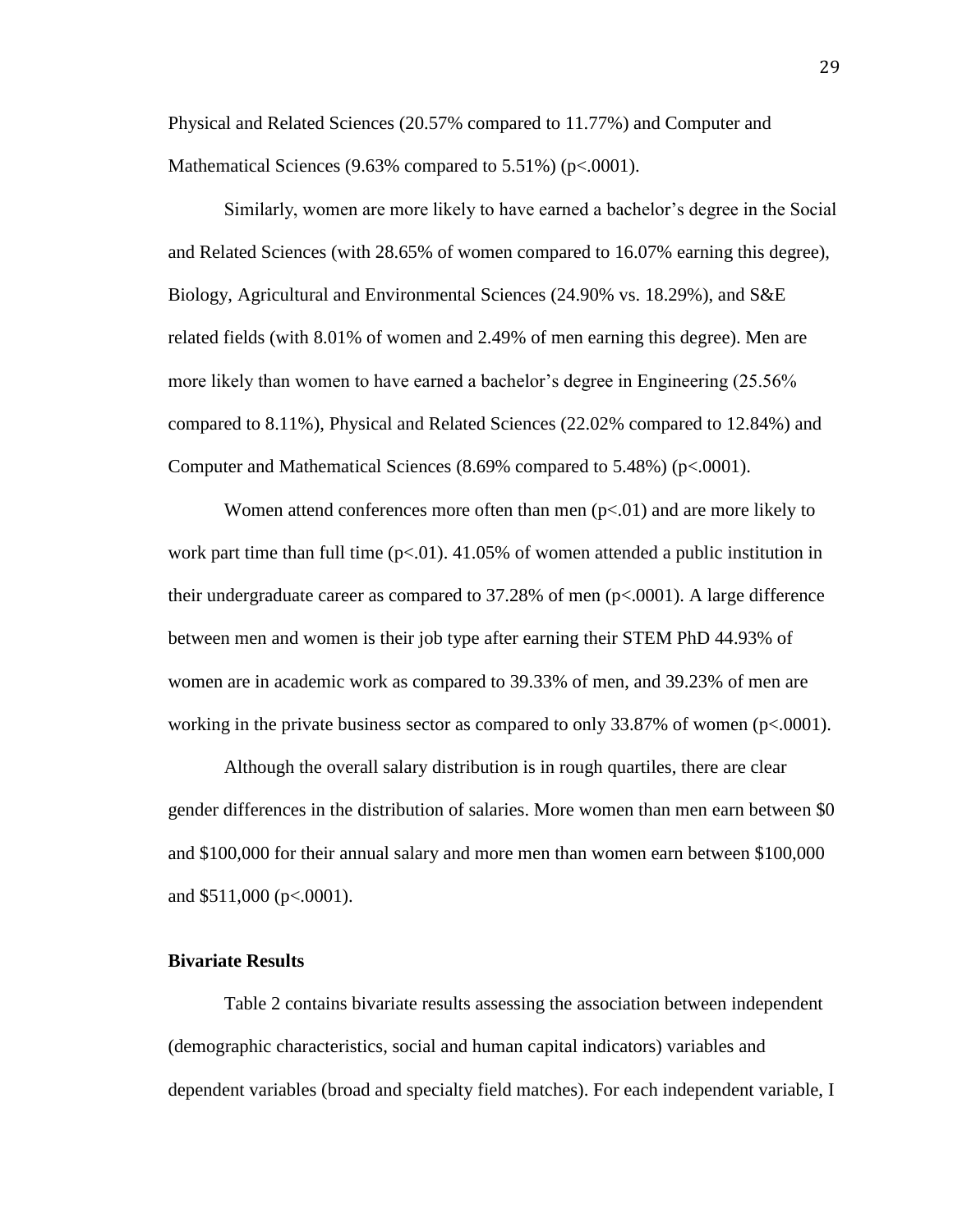assess whether the independent variable is statistically associated with having a job that matches versus does not match with the PhD field of study using chi-square tests that have been transformed into survey-adjusted F-tests for distributional differences across the categories of each independent variable. For sake of parsimony, the table contains only the "matched" percentages; the "not matched" percentages can be calculated within each independent variable by taking 100 minus the matched percentages. Thus, the table can be interpreted as 61.66% of female scientists have a job that matches their broad field of study and 38.34% (100-61.66) do not. For variables with more than two categories, the statistical tests are the same, evaluating differences in distributions of the dependent variable (match versus not match) across categories of the independent variable. For example, 70.16% of scientists who are aged 29 or younger have a job that matches their broad field of study (and 29.84%=100-70.16 do not), with the percentage decreasing to 57.42% of scientists aged 70 to 75 having a job that matches their PhD field of study. Thus each analysis reflects a bivariate table of size 2\**k*, where 2 is the number of categories in the dependent variable and *k* is the number of categories in the independent variable.

The bivariate results assessing broad field of study and broad field match and the results assessing specialty field of study and specialty field match were similar; therefore, both are presented in Table 2. Due to this similarity, I discuss the analyses of the specialty fields rather than the broad field matches. Also due to the large sample size, I only discuss differences that exceed 5 percentage points.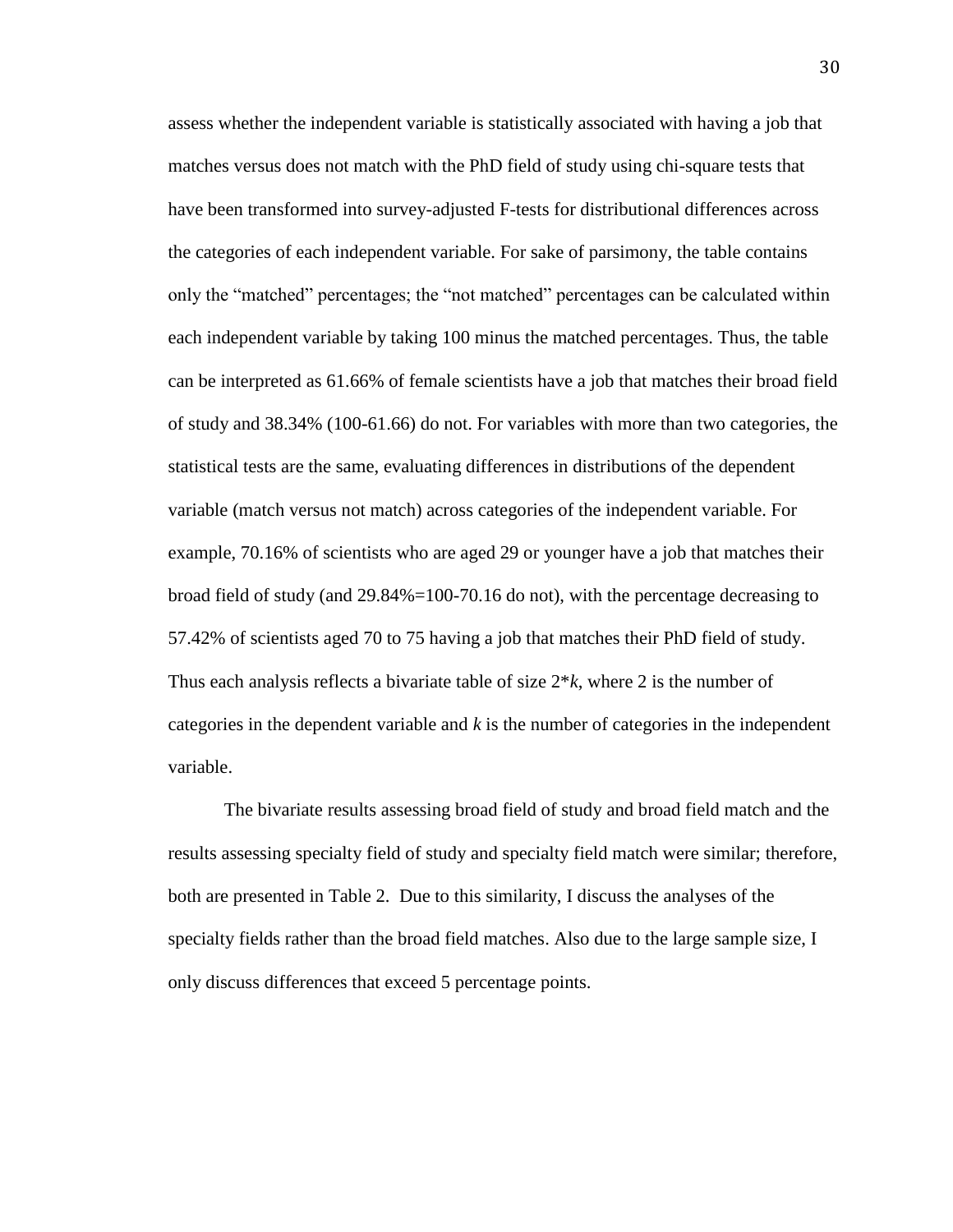|                                                     | <b>Match</b> in<br><b>Broad Field</b> | F test for<br>differences in<br>broad field<br>match within<br>categories of the<br>independent<br>variables | <b>Match</b> in<br><b>Specialty</b><br><b>Field</b> | <b>F-test for</b><br>differences in<br>specialty field<br>match within<br>categories of<br>the<br>independent<br>variables |
|-----------------------------------------------------|---------------------------------------|--------------------------------------------------------------------------------------------------------------|-----------------------------------------------------|----------------------------------------------------------------------------------------------------------------------------|
|                                                     | $N=63,645$                            |                                                                                                              | $N=63,640$                                          |                                                                                                                            |
| Demographic                                         |                                       |                                                                                                              |                                                     |                                                                                                                            |
| <b>Characteristics</b>                              |                                       |                                                                                                              |                                                     |                                                                                                                            |
| Gender                                              |                                       |                                                                                                              |                                                     |                                                                                                                            |
| Female                                              | 61.66%                                |                                                                                                              | 57.36%                                              |                                                                                                                            |
| Male                                                | 60.65%                                | 3.28                                                                                                         | 55.05%                                              | 15.76***                                                                                                                   |
| <b>Marital Status</b>                               |                                       |                                                                                                              |                                                     |                                                                                                                            |
| Married                                             | 60.46%                                |                                                                                                              | 55.19%                                              |                                                                                                                            |
| <b>Not</b>                                          | 62.98%                                | 14.15***                                                                                                     | 58.03%                                              | 16.49****                                                                                                                  |
| Married                                             |                                       |                                                                                                              |                                                     |                                                                                                                            |
| Living with Children                                |                                       |                                                                                                              |                                                     |                                                                                                                            |
| Living with Children                                | 61.33%                                |                                                                                                              | 56.14%                                              |                                                                                                                            |
| Not Living with Children                            | 60.76%                                | 1.02                                                                                                         | 55.52%                                              | 1.10                                                                                                                       |
| Minority                                            | 60.81%                                |                                                                                                              |                                                     |                                                                                                                            |
| N <sub>o</sub>                                      |                                       |                                                                                                              | 55.50%                                              | 14.90***                                                                                                                   |
| Yes                                                 | 62.69%                                | 6.59                                                                                                         | 58.45%                                              |                                                                                                                            |
| Age (Years)<br>$29$ or                              |                                       |                                                                                                              |                                                     |                                                                                                                            |
|                                                     | 70.16%                                |                                                                                                              | 64.60%                                              |                                                                                                                            |
| younger                                             |                                       |                                                                                                              |                                                     |                                                                                                                            |
| 30-34<br>35-39                                      | 70.07%<br>65.67%                      |                                                                                                              | 65.83%<br>60.40%                                    |                                                                                                                            |
| 40-44                                               | 63.65%                                |                                                                                                              | 58.18%                                              |                                                                                                                            |
| 45-49                                               | 57.43%                                |                                                                                                              | 51.75%                                              |                                                                                                                            |
| 50-54                                               | 58.47%                                |                                                                                                              | 52.68%                                              |                                                                                                                            |
| 55-59                                               | 59.20%                                |                                                                                                              | 53.13%                                              |                                                                                                                            |
| 60-64                                               | 57.26%                                |                                                                                                              | 52.88%                                              |                                                                                                                            |
| 65-69                                               | 56.94%                                |                                                                                                              | 52.40%                                              |                                                                                                                            |
| 70-75                                               | 57.42%                                | 27.02****                                                                                                    | 52.95%                                              | 26.94****                                                                                                                  |
| Citizenship                                         |                                       |                                                                                                              |                                                     |                                                                                                                            |
| US Citizen, Native                                  | 60.20%                                |                                                                                                              | 55.58%                                              |                                                                                                                            |
| <b>US Citizen, Naturalized</b>                      | 55.43%                                |                                                                                                              | 48.76%                                              |                                                                                                                            |
| Non-US Citizen                                      | 67.51%                                | 89.43****                                                                                                    | 61.78%                                              | 91.09****                                                                                                                  |
| Social & Human Capital                              |                                       |                                                                                                              |                                                     |                                                                                                                            |
| Field of First Doctorate                            |                                       |                                                                                                              |                                                     |                                                                                                                            |
| <b>Computer and Mathematical Sciences</b>           | 76.07%                                |                                                                                                              | 70.90%                                              |                                                                                                                            |
| Biology, Agricultural and Environmental             |                                       |                                                                                                              |                                                     |                                                                                                                            |
| Sciences                                            | 58.55%                                |                                                                                                              | 54.26%                                              |                                                                                                                            |
| Physical and Related Sciences                       | 53.86%                                |                                                                                                              | 49.57%                                              |                                                                                                                            |
| Social and Related Sciences                         | 64.35%                                |                                                                                                              | 61.17%                                              |                                                                                                                            |
| Engineering                                         | 60.37%                                | 99.45****                                                                                                    | 49.28%                                              | 126.74****                                                                                                                 |
| Field of Bachelor's Degree                          |                                       |                                                                                                              |                                                     |                                                                                                                            |
| <b>Computer and Mathematical Sciences</b>           | 71.96%                                |                                                                                                              | 67.05%                                              |                                                                                                                            |
| Biology, Agricultural and Environmental<br>Sciences | 60.10%                                |                                                                                                              | 56.08%                                              |                                                                                                                            |

# **Table 2 Percentage of Respondents Who Have a Job/PhD Match in their Broad Field and Specialty Field by Demographic Characteristics, Social and Human Capital Characteristics, and Control Variables**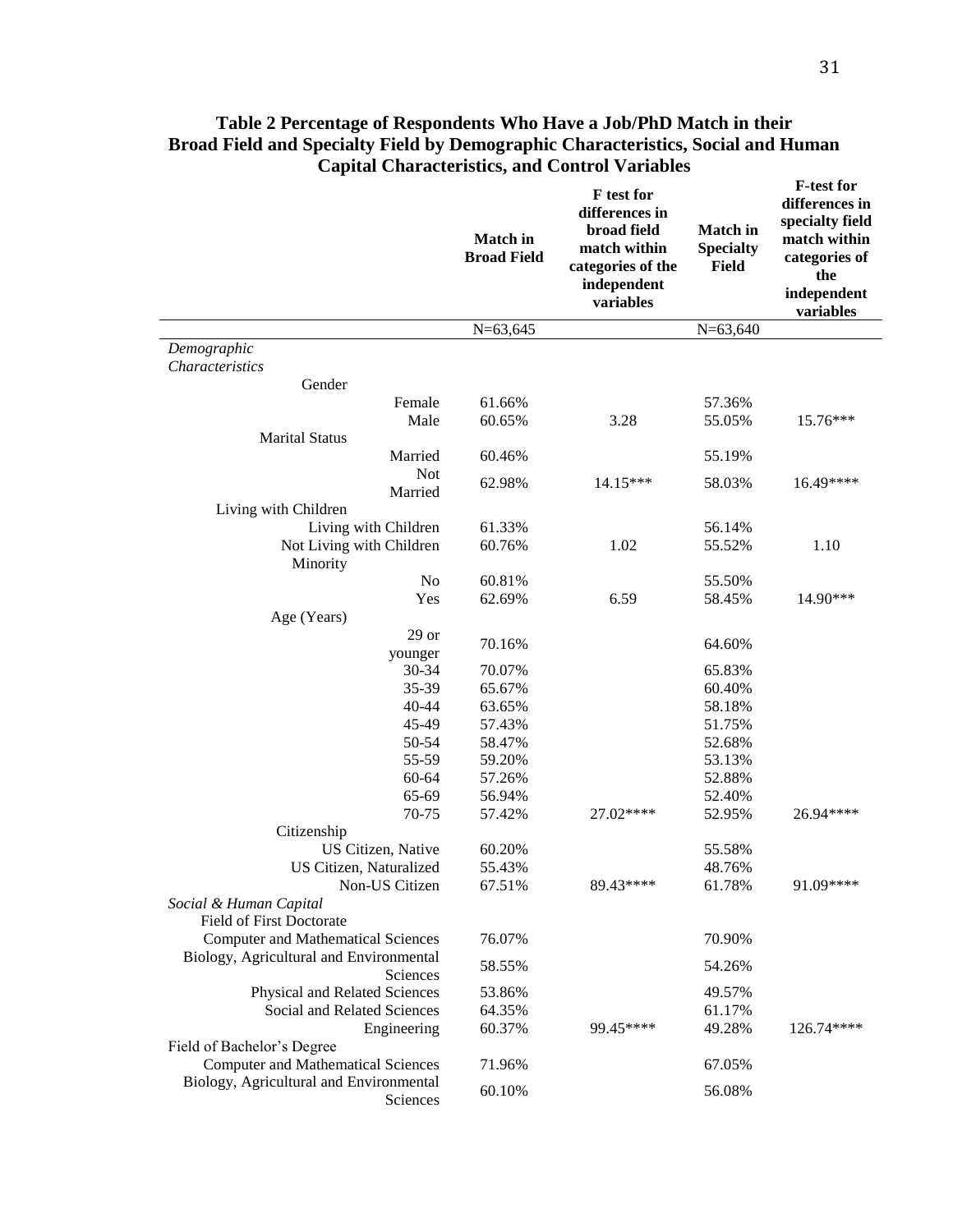|                                                   | <b>Match</b> in<br><b>Broad Field</b> | <b>F</b> test for<br>differences in<br>broad field<br>match within<br>categories of the<br>independent<br>variables | <b>Match</b> in<br><b>Specialty</b><br>Field | <b>F-test for</b><br>differences in<br>specialty field<br>match within<br>categories of<br>the<br>independent<br>variables |
|---------------------------------------------------|---------------------------------------|---------------------------------------------------------------------------------------------------------------------|----------------------------------------------|----------------------------------------------------------------------------------------------------------------------------|
| Physical and Related Sciences                     | 54.09%                                |                                                                                                                     | 49.90%                                       |                                                                                                                            |
| Social and Related Sciences<br>Engineerin         | 67.81%                                |                                                                                                                     | 64.97%                                       |                                                                                                                            |
| g                                                 | 60.75%                                |                                                                                                                     | 50.65%                                       |                                                                                                                            |
| <b>S&amp;E Related Fields</b>                     | 57.44%                                |                                                                                                                     | 45.32%                                       |                                                                                                                            |
| Non-S&E Related Fields                            | 53.49%                                |                                                                                                                     | 50.79%                                       |                                                                                                                            |
| Logical<br>Skip                                   | 58.96%                                | 57.42****                                                                                                           | 51.17%                                       | 73.64****                                                                                                                  |
| Attended Conferences In the Past Year             |                                       |                                                                                                                     |                                              |                                                                                                                            |
| N <sub>o</sub><br>Yes                             | 56.46%                                | 116.95****                                                                                                          | 50.03%<br>58.53%                             |                                                                                                                            |
| Number of Professional Memberships                | 63.11%                                |                                                                                                                     |                                              | 119.56****                                                                                                                 |
| 0                                                 | 53.71%                                |                                                                                                                     | 47.29%                                       |                                                                                                                            |
| $\,1\,$                                           | 63.88%                                |                                                                                                                     | 58.51%                                       |                                                                                                                            |
| $\overline{\mathbf{c}}$                           | 62.19%                                |                                                                                                                     | 57.23%                                       |                                                                                                                            |
| $\overline{3}$                                    | 64.80%                                |                                                                                                                     | 60.71%                                       |                                                                                                                            |
| $4+$                                              | 62.83%                                | 56.48****                                                                                                           | 58.74%                                       | 73.04****                                                                                                                  |
| Hours Per Week Typically Worked                   |                                       |                                                                                                                     |                                              |                                                                                                                            |
| Less than<br>20                                   | 58.00%                                |                                                                                                                     | 53.42%                                       |                                                                                                                            |
| 21-35                                             | 63.71%                                |                                                                                                                     | 59.28%                                       |                                                                                                                            |
| 36-40                                             | 64.02%                                |                                                                                                                     | 57.02%                                       |                                                                                                                            |
| $40+$                                             | 59.35%                                | 22.19****                                                                                                           | 54.92%                                       | 7.94 ****                                                                                                                  |
| Controls                                          |                                       |                                                                                                                     |                                              |                                                                                                                            |
| Doctorate Institution                             |                                       |                                                                                                                     |                                              |                                                                                                                            |
| Type                                              |                                       |                                                                                                                     |                                              |                                                                                                                            |
| <b>Publicly Controlled</b>                        | 62.20%                                |                                                                                                                     | 56.65%                                       |                                                                                                                            |
| <b>Privately Controlled</b>                       | 58.27%                                |                                                                                                                     | 53.80%                                       |                                                                                                                            |
| Info Not Available, likely Foreign<br>Institution | 79.30%                                | 26.97****                                                                                                           | 76.72%                                       | 14.86****                                                                                                                  |
| <b>Bachelor Institution Type</b>                  |                                       |                                                                                                                     |                                              |                                                                                                                            |
| <b>Publicly Controlled</b>                        | 60.60%                                |                                                                                                                     | 55.37%                                       |                                                                                                                            |
| <b>Privately Controlled</b>                       | 58.89%                                |                                                                                                                     | 55.09%                                       |                                                                                                                            |
| Logical                                           | 58.96%                                |                                                                                                                     | 51.17%                                       |                                                                                                                            |
| Skip<br>Info Not Available                        | 63.36%                                | 13.40****                                                                                                           | 57.00%                                       | $3.79*$                                                                                                                    |
| Job Type                                          |                                       |                                                                                                                     |                                              |                                                                                                                            |
| Academic                                          | 71.24%                                |                                                                                                                     | 69.46%                                       |                                                                                                                            |
| Governmen                                         |                                       |                                                                                                                     |                                              |                                                                                                                            |
| t                                                 | 62.48%                                |                                                                                                                     | 52.76%                                       |                                                                                                                            |
| <b>Business</b>                                   | 49.42%                                | 701.75****                                                                                                          | 41.69%                                       | 1038.09****                                                                                                                |
| Salary                                            |                                       |                                                                                                                     |                                              |                                                                                                                            |
| \$0-65,000                                        | 65.73%                                |                                                                                                                     | 62.32%                                       |                                                                                                                            |
| \$65,000-                                         | 70.11%                                |                                                                                                                     | 65.65%                                       |                                                                                                                            |
| 100,000                                           |                                       |                                                                                                                     |                                              |                                                                                                                            |
| \$100,000-160,000                                 | 61.08%                                |                                                                                                                     | 54.31%                                       |                                                                                                                            |
| \$160,000-511,000                                 | 41.04%                                | 404.14****                                                                                                          | 35.33%                                       | 420.90****                                                                                                                 |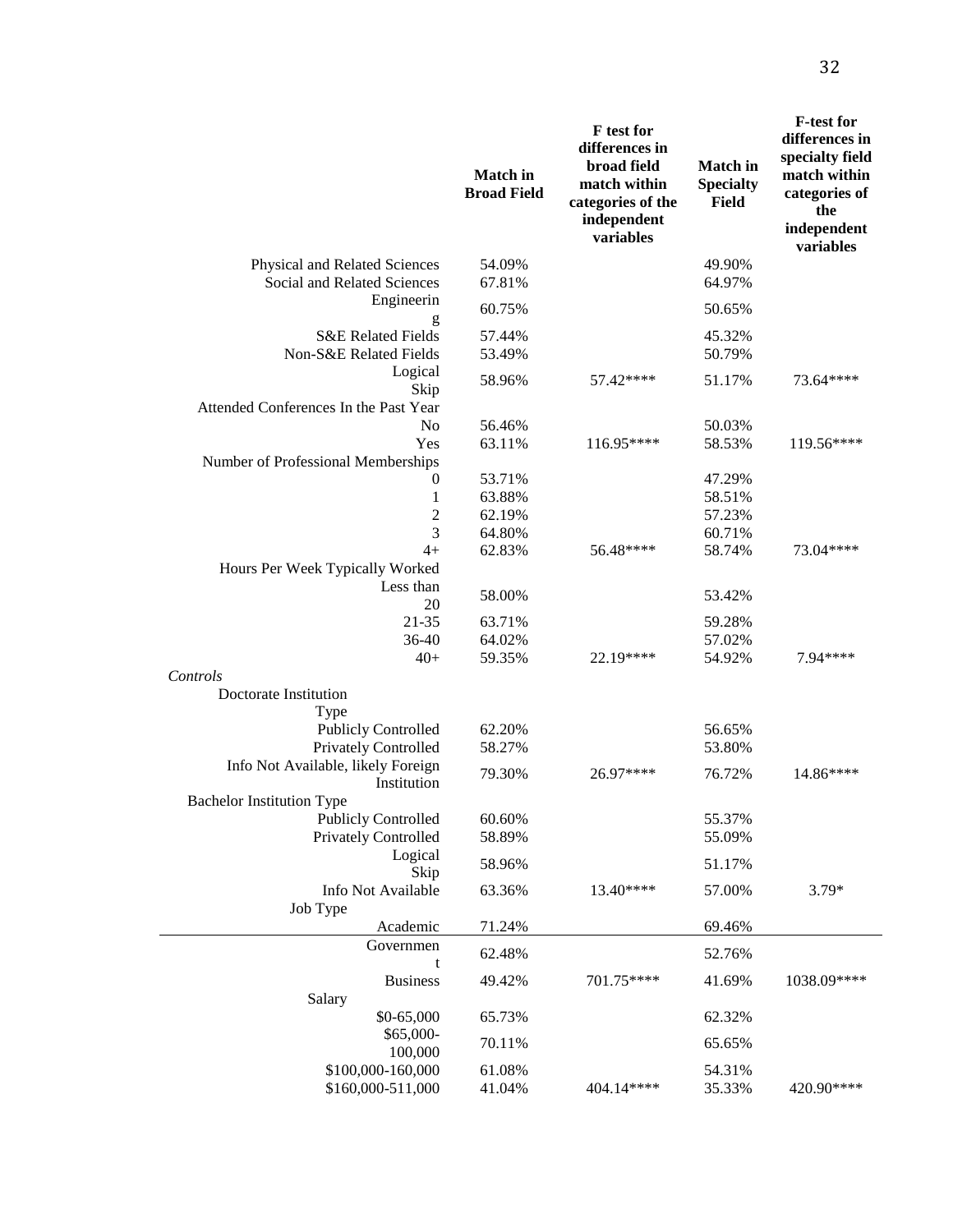|                                                  | <b>Match</b> in<br><b>Broad Field</b> | <b>F</b> test for<br>differences in<br>broad field<br>match within<br>categories of the<br>independent<br>variables | <b>Match</b> in<br><b>Specialty</b><br>Field | <b>F-test for</b><br>differences in<br>specialty field<br>match within<br>categories of<br>the<br>independent<br>variables |
|--------------------------------------------------|---------------------------------------|---------------------------------------------------------------------------------------------------------------------|----------------------------------------------|----------------------------------------------------------------------------------------------------------------------------|
| Mother's Education                               |                                       |                                                                                                                     |                                              |                                                                                                                            |
| Less than<br>HS                                  | 60.97%                                |                                                                                                                     | 55.33%                                       |                                                                                                                            |
| <b>HS</b> Degree                                 | 61.01%                                |                                                                                                                     | 55.47%                                       |                                                                                                                            |
| Some<br>College                                  | 60.30%                                |                                                                                                                     | 55.34%                                       |                                                                                                                            |
| College<br>Degree                                | 61.18%                                |                                                                                                                     | 56.09%                                       |                                                                                                                            |
| Master's                                         | 61.65%                                |                                                                                                                     | 56.68%                                       |                                                                                                                            |
| Professional Degree                              | 59.77%                                |                                                                                                                     | 53.84%                                       |                                                                                                                            |
| Doctorate                                        | 60.28%                                |                                                                                                                     | 57.21%                                       |                                                                                                                            |
| Not Applicable (e.g. single parent<br>household) | 73.73%                                | 1.02                                                                                                                | 67.09%                                       | 1.10                                                                                                                       |

+p<.10, \*p<.05, \*\*p<.01, \*\*\*p<.001, \*\*\*\*p<.0001

Surprisingly, there were no gender differences in having a job that matched the broad field of study; when examining the specialty field of study, there were modest gender differences. For broad field of study, 61.66% of women and 60.65% of men had a job that matched their principal field. When looking at the specialty field of study, women were slightly more likely than men to have a job in their minor field, but this does not meet our differences greater than 5 percentage points criterion (55.05% of men vs. 57.36% of women, p<.001).

Now I look at the other demographic characteristics. Scientists with and without children were equally likely to have a job within their degree field (55.52% no children; 56.14% with children). Younger scientists were more likely to have a job in their specialty field than older scientists – roughly 60% of scientists under the age of 35 hold a job in their PhD area compared to only about 50% of scientists aged 45 and above. U.S.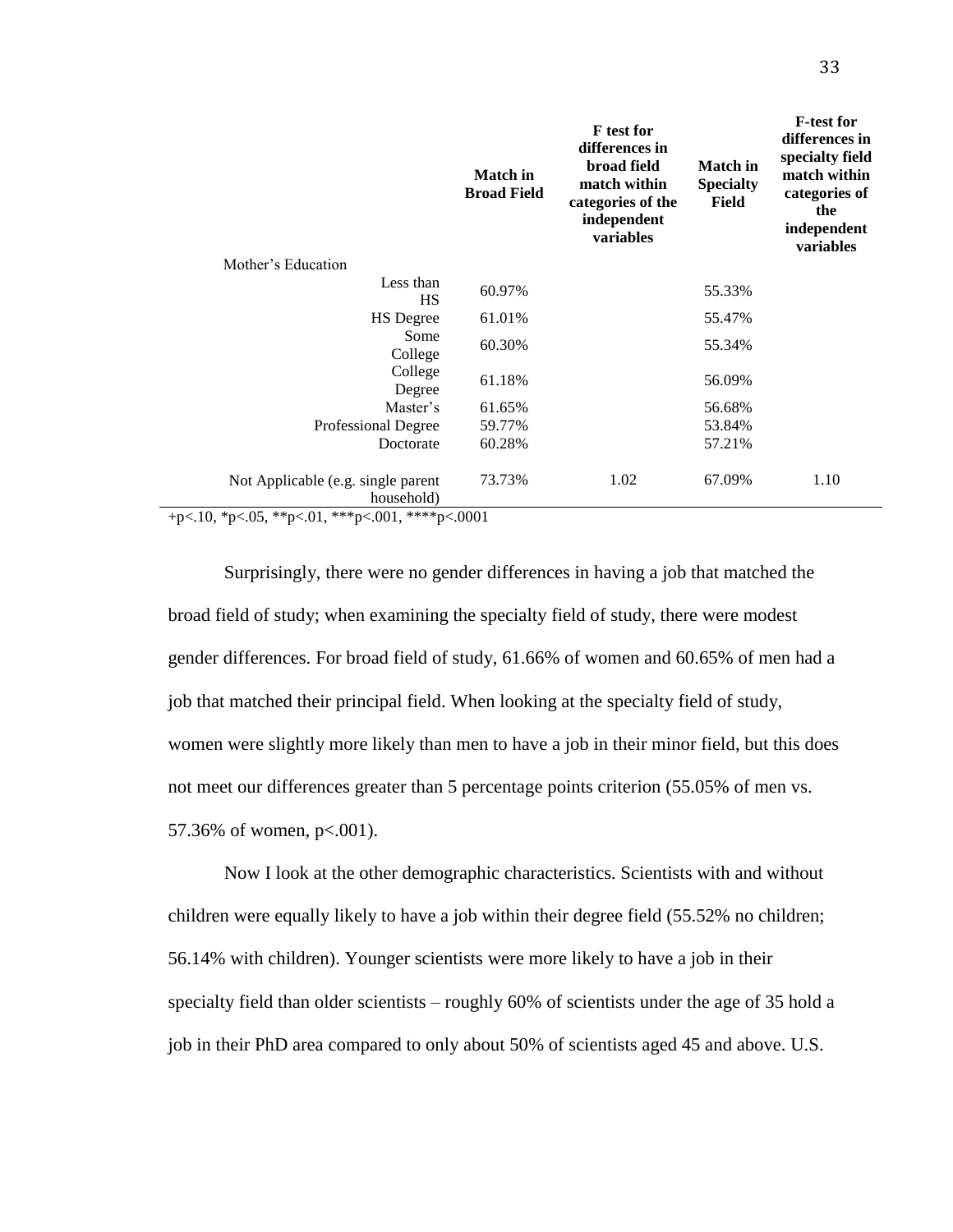citizens, either native (55.58%) or naturalized (48.76%), were less likely to have a job in their degree area than non-U.S. citizens (61.78%)

Next I look at social and human capital characteristics. Scientists who earn their doctoral degree in Computer and Mathematical Sciences (70.9%) are more likely to find a job in this field than scientists who earn a doctorate in Engineering (49.28%) or Physical and Related Sciences (49.57%). These findings are somewhat similar for scientists who earn their bachelor's degrees in these fields, as most science fields require undergraduate coursework to enter graduate school in this field.

Last I look at the control variables. For the Carnegie classification of the doctorate institution, scientists who come from doctoral institutions come from the small proportion of the sample that graduated from unidentified doctoral institutions (likely foreign institutions) (76.72%) are more likely to have a specialty field match than those from publicly controlled doctoral institutions (56.65%) and from privately controlled doctoral institutions (53.80%). The spread was more evenly distributed for scientists' bachelor's institution type, but the difference was significant. Scientists who come from undergraduate institutions for whom we do not have their Carnegie classification (57%) are more likely to find a specialty match than scientists from privately controlled undergraduate institutions (55.09%) and those from publicly controlled undergraduate institutions (53.37%). Scientists who enter the academic sector (69.46%) are more likely to be in their specialty field than those who work for the government (52.76%) or in the business sector (41.69%). Roughly 60% of scientists whose salary is between \$0 and \$100,000 is more likely to have a specialty match than scientists' whose salary falls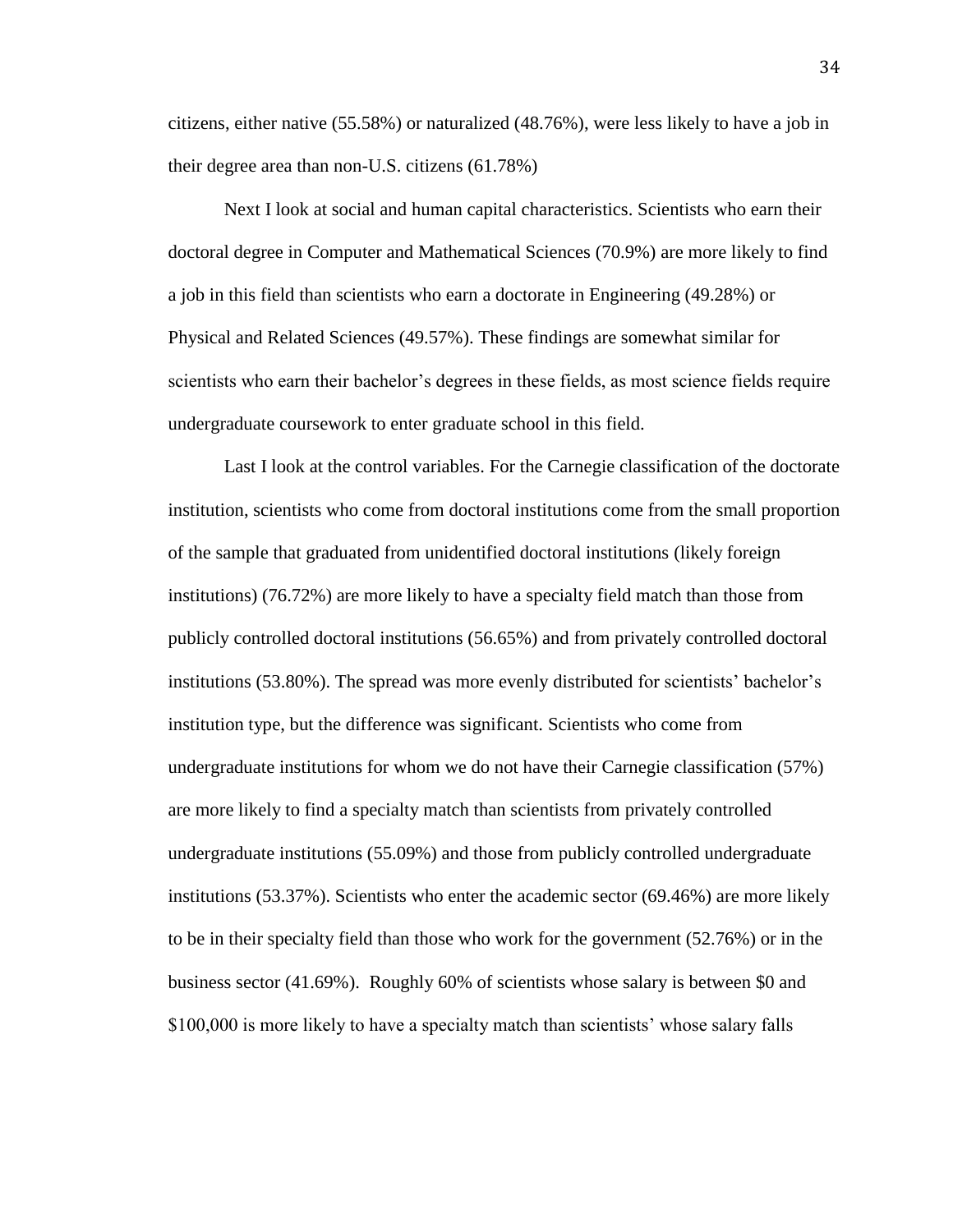between \$100,000 and \$511,000. The education of the scientist's mother was not associated with finding a job specialty match.

## **Job Specialization**

In this bivariate table, I parse out the job specialty matches even further. These analyses expand the previous specialty category mismatches into a four category dependent variable – those with a specialty PhD field that matches their job field, those with a known specialty PhD field that does not match their job field, those who teach in an unspecified field, and those who are managers in an unspecified field. Table 3 represents the distribution of respondents who are in specialty field matching, specialty field known non-matching, managerial, or teaching (non-field specific) roles. The statistical tests assessing the association between demographic characteristics, social and human capital indicators, and control variables with respondents who are in managerial or teaching positions again analyze a series of bivariate tables; here the bivariate tables are 4\**k*, with four categories of the dependent variable and *k* categories for each independent variable.

Looking at the bivariate association between gender and the four category match and job type variable, I found gender differences within the specialized fields. Among men, 54.71% were in the same field as their doctorate degree, 27.58% are in a known S&E field that is not the same as their doctorate degree, 14.97% were in a managerial role and 2.73% were in a non-field specific teaching position. Women, on the other hand, differed, in that 56.42% were in the same field as their doctorate degree, 25.84% were in a known S&E field that is not the same as their doctorate degree, 12.83% of women were

35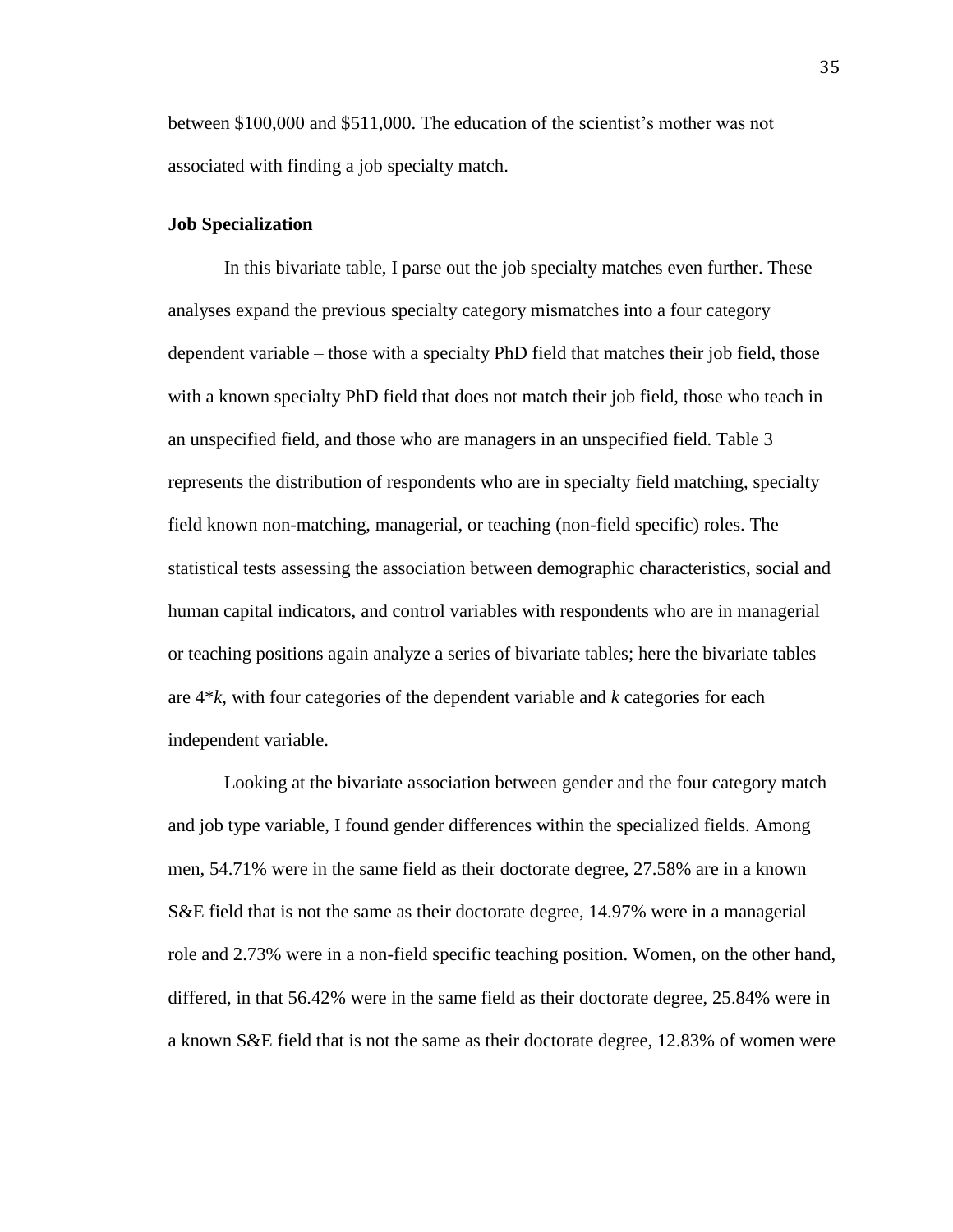in managerial positions and 4.91% were in a non-field specific teaching position. I note that again, none of these differences meet the five percentage point criterion.

Among the demographic characteristics, age and citizenship were significant indicators of job position. Scientists who are between the ages of 40 and 70 are less likely to be working in the field of their PhD and more likely to be in a managerial position than scientists who are younger than 40. Older scientists are also slightly more likely to go into post-secondary teaching positions than younger scientists. Native-born U.S. citizens (54.99%) are more likely to have a job that matches their field of study than naturalized U.S. citizens (46.89%), but both are less likely than non-U.S. citizens (48.30%) to have a job that matches their field of study. U.S. citizens, either native (15.25%) or naturalized (16.81%) were more likely to have a managerial position than non-U.S. citizens (9.73%) Native U.S. citizens (3.87%) are more likely to have a post-secondary teaching position outside their field of study than naturalized U.S. citizens (2.69%) and non-U.S. citizens  $(2.77\%)$ .

Next I look at the social and human capital characteristics. Although there are striking differences across doctoral fields of study for working in the same field (ranging from 70.79% for computer and mathematical sciences to about 50% for physical and related sciences and engineering), there are only marginal differences in the rate of being in a managerial position, ranging from 10.73% of those with a degree in computer and mathematical sciences to 14.89% of those with a degree in engineering. Teaching, on the other hand, is less uniformly distributed. Scientists who possess their first doctorate in the Social and Related Sciences are more likely to teach in a non-field specific position (7.12%), whereas scientists who earn their first doctorate in Biology, Agricultural and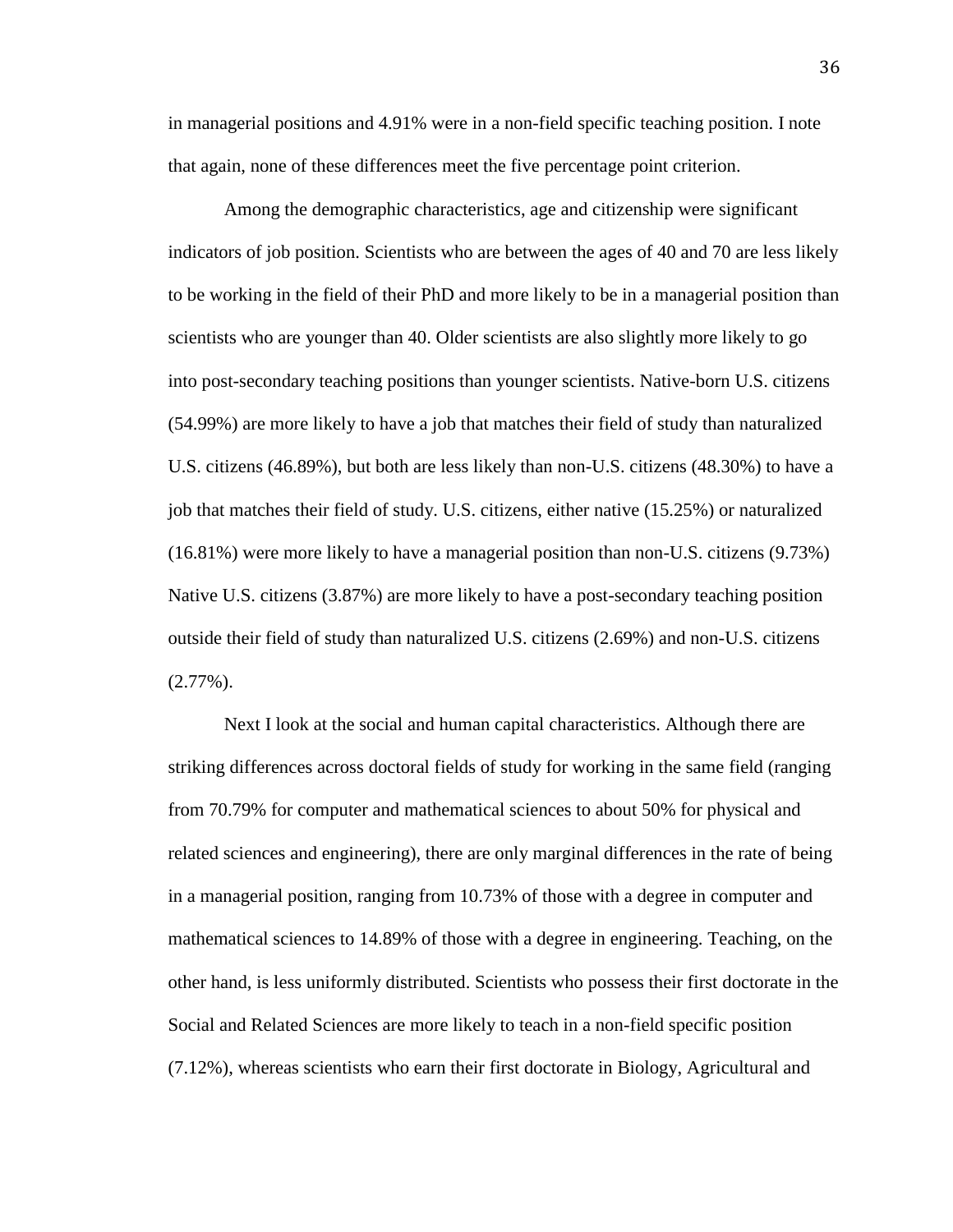Environmental Sciences, Physical and Related Sciences and Engineering Sciences are less likely to teach in a non-field specific position (p<.0001).

The field of first bachelor's degree had similar patterns as the doctoral degree field. There was notable variation across working in a doctoral field-specific job over the field of the bachelor's degree, as well as notable variation in working in a known S&E field outside of the degree area, ranging from 16.01% for a bachelor's degree in Social and Related Sciences working in a known S&E field outside the doctoral degree area to 32.73% for S&E related fields. Scientists who earned their bachelor's degree in a Non-S&E Related Field were more likely to be a teacher (15.05%) than those with any other bachelor's field of study, followed by those who earned their undergraduate degree in the Social and Related Sciences and became teachers (4.44%). Again, scientists who earned their undergraduate degree in Biology, Agricultural and Environmental Sciences, Physical and Related Sciences and Engineering were less likely to teach in a non-field specific position  $(p<.0001)$ .

Scientists who worked full time (over 40 hours per week) were more likely to have a managerial position (17.47%) than scientists who worked less than 20 years per week (8.74%), scientists who worked between 21 and 35 hours (9.87%) and scientists who worked between 36 and 40 hours per week (10.42%). The spread was different for scientists who were teachers. Scientists who worked part time were also more likely to be in a teaching position (4.97%) than scientists who worked less than 20 hours per week (4.70%), scientists who worked between 36 and 40 hours per week (2.70%) and scientists who worked more than 40 hours per week (3.42%).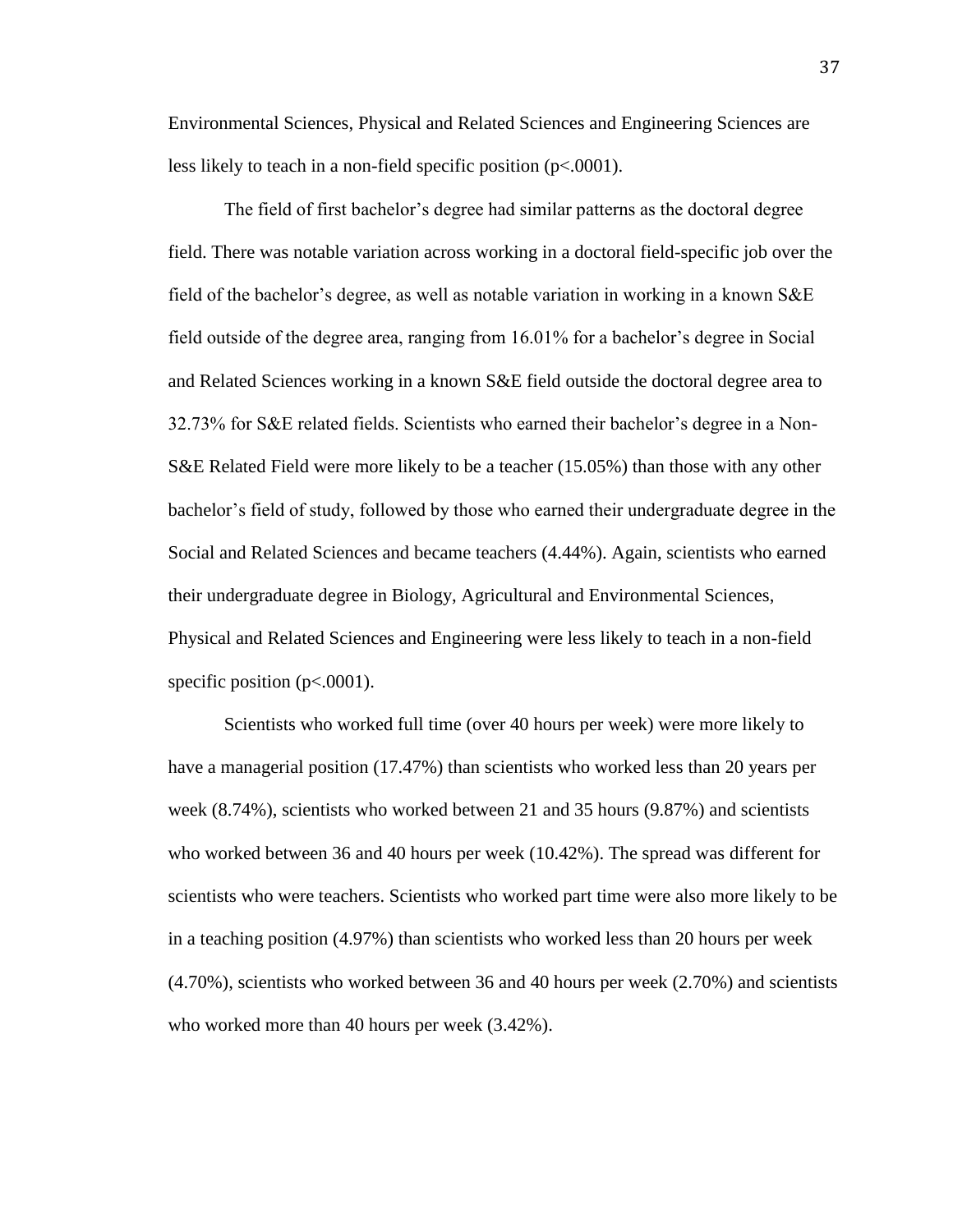Lastly, I looked at the control variables. Academic scientists are the most likely to have a job in the field of their doctorate degree compared to those working in the government or business sectors. Of note, scientists who enter the business sector have a much higher likelihood of entering a managerial position (21.64%) than those who work for the government (16.75%) and those who work in academia (7.01%). And only those scientists who work in academia will enter post-secondary teaching positions (7.24%). Unsurprisingly, no scientists who worked for the government or the business sector identified their job as teaching.

Although there is some variation in having a job that matches the field of study by current income, the largest variation is among top earners (\$160,000-\$511,000), of whom 34.76% have a job in field, compared to between about 50-60% for the other income categories. Scientists with a salary of \$100,000-\$160,000 are more likely to be a manager (14.56%) and that percentage is doubled for the highest salary quartile (\$160,000- \$511,000), with 33.32% of scientists in this quartile being managers. This is compared to only 6.18% of scientists in the first salary quartile being managers and 8.39% of scientists in the second salary quartile. The spread of scientists who are post-secondary teachers within the salary percentiles also varies, with 5.35% being in the first salary quartile, 4.33% in the second salary quartile, 2.15% in the third quartile and 1.80% in the fourth and highest quartile.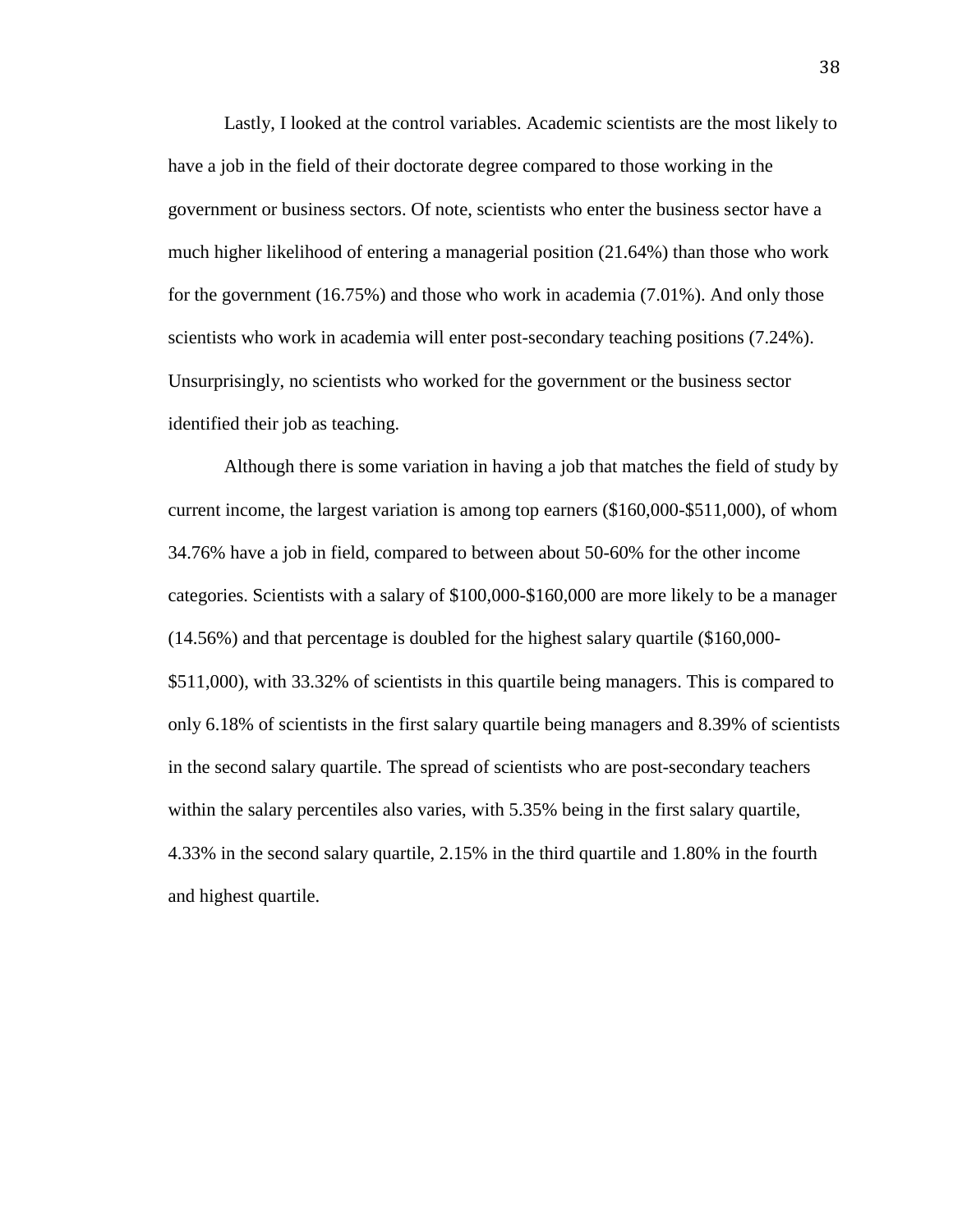|                                                            | <b>Mismatch</b><br>(Known<br>Field) | <b>Same</b><br><b>Field</b><br>(Known<br>Field) | <b>Manager</b><br>(Known<br>Field) | <b>Teacher</b><br>(Not<br><b>Field</b><br>Specific) | $\mathbf F$ |
|------------------------------------------------------------|-------------------------------------|-------------------------------------------------|------------------------------------|-----------------------------------------------------|-------------|
| $N=63,640$                                                 |                                     |                                                 |                                    |                                                     |             |
| Demographics                                               |                                     |                                                 |                                    |                                                     |             |
| Gender                                                     |                                     |                                                 |                                    |                                                     |             |
| Female                                                     | 25.84%                              | 56.42%                                          | 12.83%                             | 4.91%                                               |             |
| Male                                                       | 27.58%                              | 54.71%                                          | 14.97%                             | 2.73%                                               | 46.59****   |
| <b>Marital Status</b>                                      |                                     |                                                 |                                    |                                                     |             |
| Married                                                    | 27.03%                              | 54.68%                                          | 15.08%                             | 3.20%                                               |             |
| Not Married                                                | 27.00%                              | 57.49%                                          | 11.22%                             | 4.28%                                               | 27.22****   |
| Living with Children                                       |                                     |                                                 |                                    |                                                     |             |
| Living with Children                                       | 26.36%                              | 55.61%                                          | 15.02%                             | 3.01%                                               |             |
| Not Living with Children                                   | 27.47%                              | 55.01%                                          | 13.81%                             | 3.70%                                               | 8.64****    |
| Minority                                                   |                                     |                                                 |                                    |                                                     |             |
| Yes                                                        | 23.17%                              | 57.71%                                          | 14.57%                             | 4.54%                                               |             |
| No                                                         | 27.42%                              | 55.01%                                          | 14.27%                             | 3.31%                                               | 18.08****   |
| Age (Years)                                                |                                     |                                                 |                                    |                                                     |             |
| 29 or younger                                              | 29.05%                              | 64.37%                                          | 5.00%                              | 1.58%                                               |             |
| 20-34                                                      | 26.17%                              | 65.66%                                          | 6.11%                              | 2.06%                                               |             |
| 35-39                                                      | 29.19%                              | 60.13%                                          | 8.13%                              | 2.55%                                               |             |
| 40-44                                                      | 27.05%                              | 57.74%                                          | 12.24%                             | 2.97%                                               |             |
| 45-49                                                      | 28.56%                              | 51.29%                                          | 16.25%                             | 3.89%                                               |             |
| 50-54                                                      | 26.38%                              | 52.05%                                          | 17.72%                             | 3.73%                                               |             |
| 55-59                                                      | 25.29%                              | 52.46 %                                         | 18.22%                             | 4.02%                                               |             |
| 60-64                                                      | 24.96%                              | 51.91%                                          | 19.27%                             | 3.86%                                               |             |
| 65-69                                                      | 27.60%                              | 51.91%                                          | 16.36%                             | 4.14%                                               |             |
| 70-75                                                      | 28.23%                              | 52.66%                                          | 15.14%                             | 3.97%                                               | 23.23****   |
| Citizenship                                                |                                     |                                                 |                                    |                                                     |             |
| US Citizen, Native                                         | 25.89%                              | 54.99%                                          | 15.25%                             | 3.87%                                               |             |
| US Citizen, Naturalized                                    | 32.21%                              | 48.30%                                          | 16.81%                             | 2.69%                                               |             |
| Non-US Citizen                                             | 26.05%                              | 61.44%                                          | 9.73%                              | 2.77%                                               | 50.09****   |
| Social & Human<br>Capital                                  |                                     |                                                 |                                    |                                                     |             |
| <b>Field of First Doctorate</b>                            |                                     |                                                 |                                    |                                                     |             |
| <b>Computer and Mathematical Sciences</b>                  | 14.66%                              | 70.90%                                          | 10.73%                             | 3.70%                                               |             |
| Biology, Agricultural and<br><b>Environmental Sciences</b> | 31.22%                              | 54.50%                                          | 12.51%                             | 1.77%                                               |             |

# **Table 3: Percentage of Respondents Who Are in Specialty Field Matching, Specialty**

**Field Non-Matching, Managerial or Teaching (Non-Field Specific) Positions**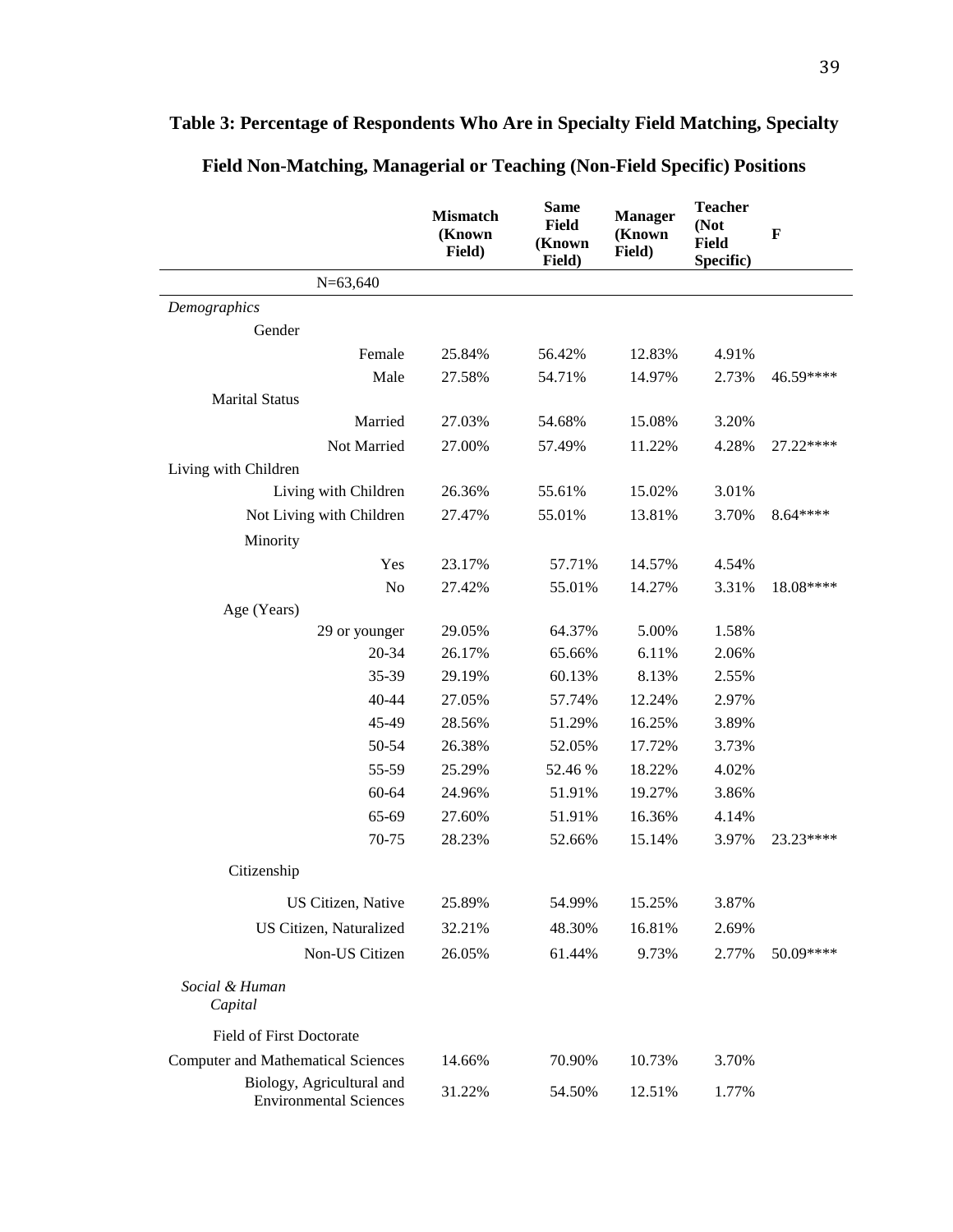|                                                            | <b>Mismatch</b><br>(Known<br>Field) | <b>Same</b><br>Field<br>(Known<br>Field) | <b>Manager</b><br>(Known<br>Field) | <b>Teacher</b><br>(Not<br><b>Field</b><br>Specific) | F                   |
|------------------------------------------------------------|-------------------------------------|------------------------------------------|------------------------------------|-----------------------------------------------------|---------------------|
| Physical and Related Sciences                              | 35.26%                              | 49.56%                                   | 13.80%                             | 1.38%                                               |                     |
| Social and Related Sciences                                | 16.89%                              | 61.17%                                   | 14.82%                             | 7.12%                                               |                     |
| Engineering                                                | 34.56%                              | 49.28%                                   | 14.89%                             | 1.27%                                               | 133.00***<br>$\ast$ |
| Field of Bachelor's Degree                                 |                                     |                                          |                                    |                                                     |                     |
| <b>Computer and Mathematical Sciences</b>                  | 20.47%                              | 66.95%                                   | 10.05%                             | 2.53%                                               |                     |
| Biology, Agricultural and<br><b>Environmental Sciences</b> | 28.75%                              | 55.61%                                   | 13.73%                             | 1.91%                                               |                     |
| Physical and Related Sciences                              | 34.79%                              | 49.75%                                   | 13.68%                             | 1.78%                                               |                     |
| Social and Related Sciences                                | 16.01%                              | 64.68%                                   | 14.87%                             | 4.44%                                               |                     |
| Engineering                                                | 32.74%                              | 50.62%                                   | 14.95%                             | 1.69%                                               |                     |
| <b>S&amp;E Related Fields</b>                              | 32.73%                              | 37.97%                                   | 22.32%                             | 6.99%                                               |                     |
| Non-S&E Related Fields                                     | 19.27%                              | 49.75%                                   | 15.93%                             | 15.05%                                              |                     |
| Logical Skip<br>Attended Conferences In the Past<br>Year   | 33.56%                              | 49.93%                                   | 14.35%                             | 2.16%                                               | 93.45****           |
| N <sub>o</sub>                                             | 33.46%                              | 49.77%                                   | 13.81%                             | 2.96%                                               |                     |
| Yes                                                        | 23.95%                              | 57.87%                                   | 14.53%                             | 3.64%                                               | 102.00***<br>$\ast$ |
| Number of Professional<br>Memberships                      |                                     |                                          |                                    |                                                     |                     |
| $\boldsymbol{0}$                                           | 34.93%                              | 47.06%                                   | 15.51%                             | 2.50%                                               |                     |
| 1                                                          | 26.78%                              | 58.11%                                   | 12.78%                             | 2.33%                                               |                     |
| $\overline{c}$                                             | 25.09%                              | 56.61%                                   | 14.39%                             | 3.92%                                               |                     |
| 3                                                          | 21.54%                              | 60.09%                                   | 13.68%                             | 4.68%                                               |                     |
| $4+$                                                       | 22.53%                              | 57.73%                                   | 15.09%                             | 4.65%                                               | 41.89****           |
| Hours Per Week Typically Worked                            |                                     |                                          |                                    |                                                     |                     |
| Less than 20                                               | 33.35%                              | 53.20%                                   | 8.74%                              | 4.70%                                               |                     |
| $21 - 35$                                                  | 26.25%                              | 58.91%                                   | 9.87%                              | 4.97%                                               |                     |
| 36-40                                                      | 30.30%                              | 56.59%                                   | 10.42%                             | 2.70%                                               |                     |
| $40+$                                                      | 24.74%                              | 54.31%                                   | 17.47%                             | 3.42%                                               | 46.64****           |
| Controls                                                   |                                     |                                          |                                    |                                                     |                     |
| Doctorate Institution Type                                 |                                     |                                          |                                    |                                                     |                     |
| <b>Publicly Controlled</b>                                 | 27.09%                              | 56.10%                                   | 13.54%                             | 3.27%                                               |                     |
| Privately Controlled                                       | 26.93%                              | 53.34%                                   | 15.97%                             | 3.76%                                               |                     |
| Info Not Available, likely Foreign<br>Institution          | 15.72%                              | 76.72%                                   | 4.29%                              | 3.27%                                               | 9.27****            |
| <b>Bachelor Institution Type</b>                           |                                     |                                          |                                    |                                                     |                     |
| <b>Publicly Controlled</b>                                 | 25.79%                              | 54.78%                                   | 15.74%                             | 3.70%                                               |                     |
| Privately Controlled                                       | 26.62%                              | 54.57%                                   | 14.96%                             | 3.84%                                               |                     |
| Logical Skip                                               | 33.56%                              | 49.93%                                   | 14.35%                             | 2.16%                                               |                     |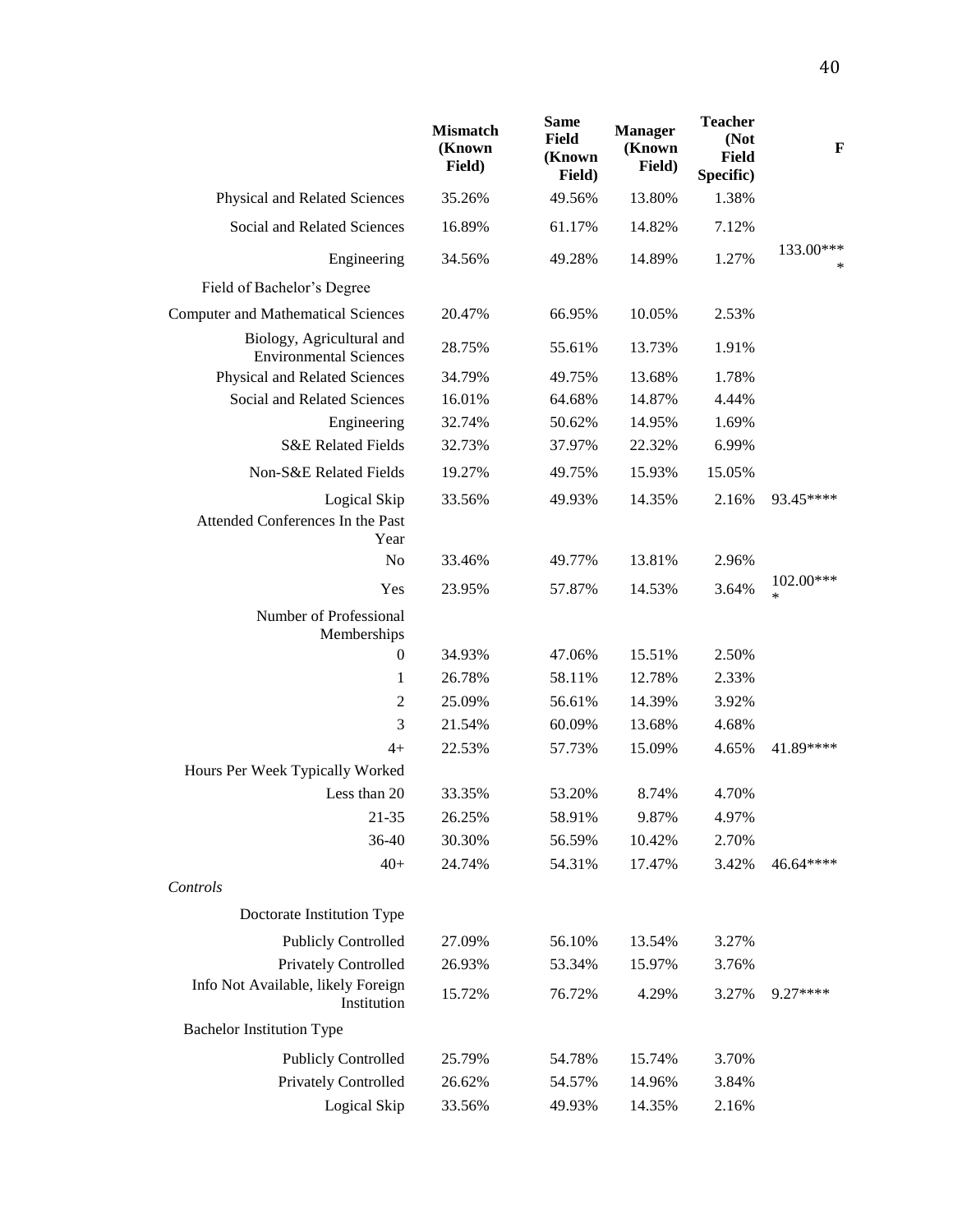| <b>Mismatch</b><br>(Known<br>Field)              | <b>Same Field</b><br>(Known<br>Field) | <b>Manager</b><br>(Known<br>Field) | <b>Teacher</b><br>(Not<br>Field<br>Specific) | $\mathbf F$ |                     |
|--------------------------------------------------|---------------------------------------|------------------------------------|----------------------------------------------|-------------|---------------------|
| Info Not Available                               | 28.50%                                | 56.62%                             | 12.08%                                       | 2.80%       | $11.62***$          |
| Job Type                                         |                                       |                                    |                                              |             |                     |
| Academic                                         | 17.01%                                | 68.74%                             | 7.01%                                        | 7.24%       |                     |
| Government                                       | 31.01%                                | 52.24%                             | 16.75%                                       | 0.00%       |                     |
| <b>Business</b>                                  | 37.00%                                | 41.36%                             | 21.64%                                       | 0.00%       | 702.78***<br>$\ast$ |
| Salary                                           |                                       |                                    |                                              |             |                     |
| $$0-65,000$                                      | 26.48%                                | 62.00%                             | 6.18%                                        | 5.35%       |                     |
| \$65,000-100,000                                 | 22.26%                                | 65.03%                             | 8.39%                                        | 4.33%       |                     |
| \$100,000-160,000                                | 29.44%                                | 53.85%                             | 14.56%                                       | 2.15%       |                     |
| \$160,000-511,000                                | 30.12%                                | 34.76%                             | 33.32%                                       | 1.80%       | 310.37***<br>*      |
| <b>Mother's Education</b>                        |                                       |                                    |                                              |             |                     |
| Less than HS                                     | 27.58%                                | 54.85%                             | 14.13%                                       | 3.44%       |                     |
| <b>HS</b> Degree                                 | 26.27%                                | 54.75%                             | 15.52%                                       | 3.46%       |                     |
| Some College                                     | 26.42%                                | 54.74%                             | 15.21%                                       | 3.63%       |                     |
| College<br>Degree                                | 27.77%                                | 55.72%                             | 13.41%                                       | 3.10%       |                     |
| Master's                                         | 27.00%                                | 56.29%                             | 13.08%                                       | 3.63%       |                     |
| Professional<br>Degree                           | 29.93%                                | 53.51%                             | 13.01%                                       | 3.56%       |                     |
| Doctorate                                        | 26.51%                                | 56.86%                             | 13.18%                                       | 3.45%       |                     |
| Not Applicable (e.g. single parent<br>household) | 22.26%                                | 66.35%                             | 10.74%                                       | 0.64%       | $1.90**$            |
| +p<.10, *p<.05, **p<.01, ***p<.001, ****p<.0001  |                                       |                                    |                                              |             |                     |

# **Multivariate Results: Specialty Field of Study Match, Overall**

I estimate a series of logistic regression models predicting the probability of whether someone is in the same field as their principal field of study and specialty field of study. With the exception of gender, whether I categorize the dependent variable as a principal job/field match or a specialty job/field match, I see similar directional associations with similar magnitudes. Because of the similarities between tables, I combine them in Table 3. Table 3 shows results for specialty field matches for all study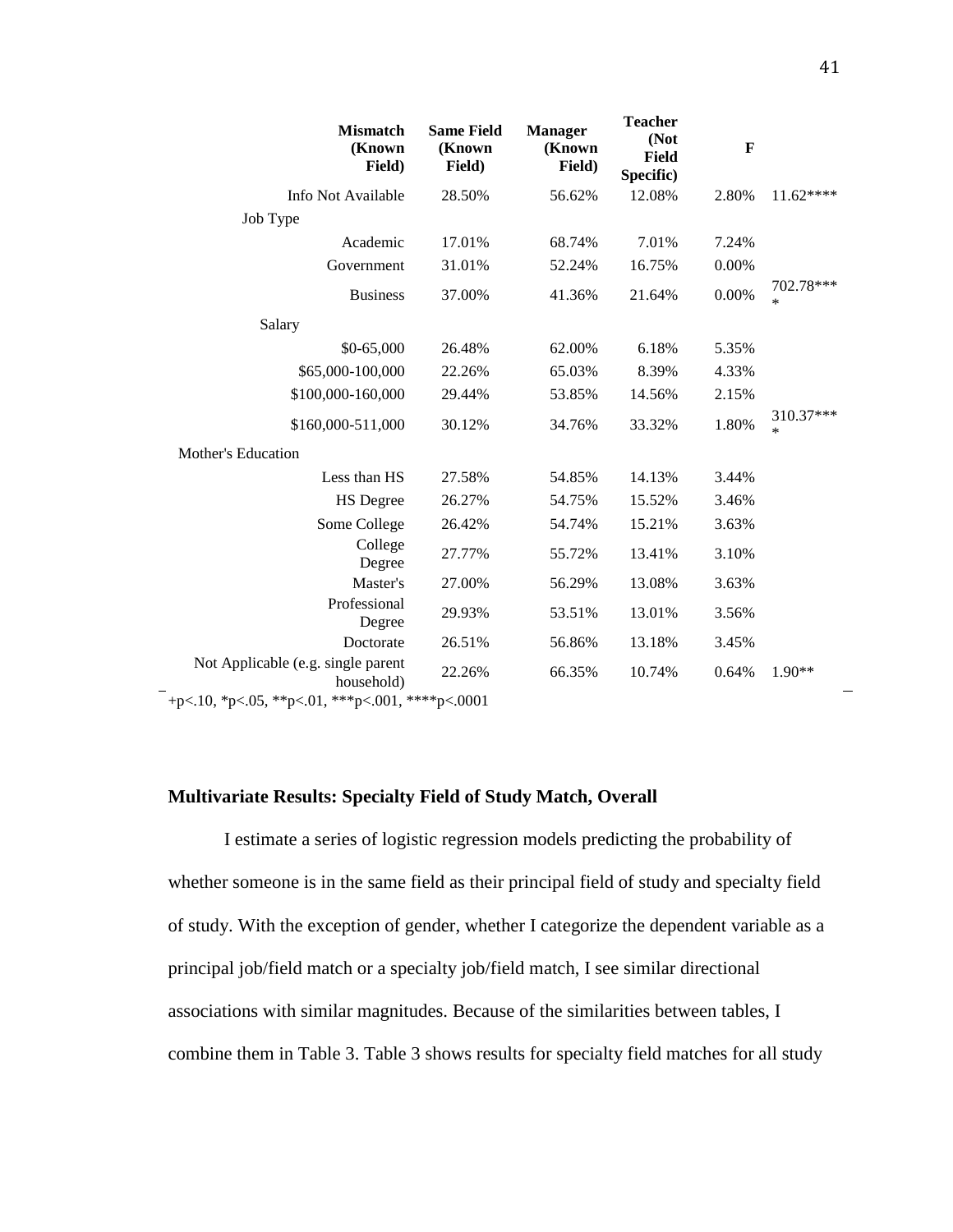variables. Models 1-3 show results for demographics, human and social capital, and controls. Model 3 shows full model results for all study variables.

## **Demographics**

Model 1 shows the odds ratios and 95% confidence intervals for the demographic predictor variables examining the probability of whether a PhD level scientist holds a job in their same field as their broad or specialty field for their doctoral degree or not. When we look at the outcome of a job being in the same broad field as the PhD, there is no discernible difference between men and women. However, there are gender differences in job specialization within specialty field, consistent with my first hypothesis. The odds of having a job that matches the specialty field of study increases slightly for women (5%) as compared to men, holding all demographic variables constant  $(OR=1.056, p<.05)$ . However, this gender discrepancy reverses and grows slightly in magnitude as additional variables are added to the models.

Married scientists and those with children are not statistically different from those who are not married or who do not have children in the odds of having a job in their field of study. Model 1 shows that race and ethnicity to have a significant association with having a job in a specialty field of study. The odds of minorities having a job match are 10.6% higher than non-minorities (OR=1.106,  $p<0.001$ ), but this association is explained by human and social capital variables. Age is statistically associated with staying in the same field ( $F(19.62, p<0001)$ ). As in the bivariate associations, older scientists are about 35% less likely to be in the same field than younger scientists. As in the bivariate analyses, being a US citizen is also statistically associated with being in the same field  $(F(53.97, p\le 0.0001))$ . Compared to native-born U.S. citizens, the odds of finding a job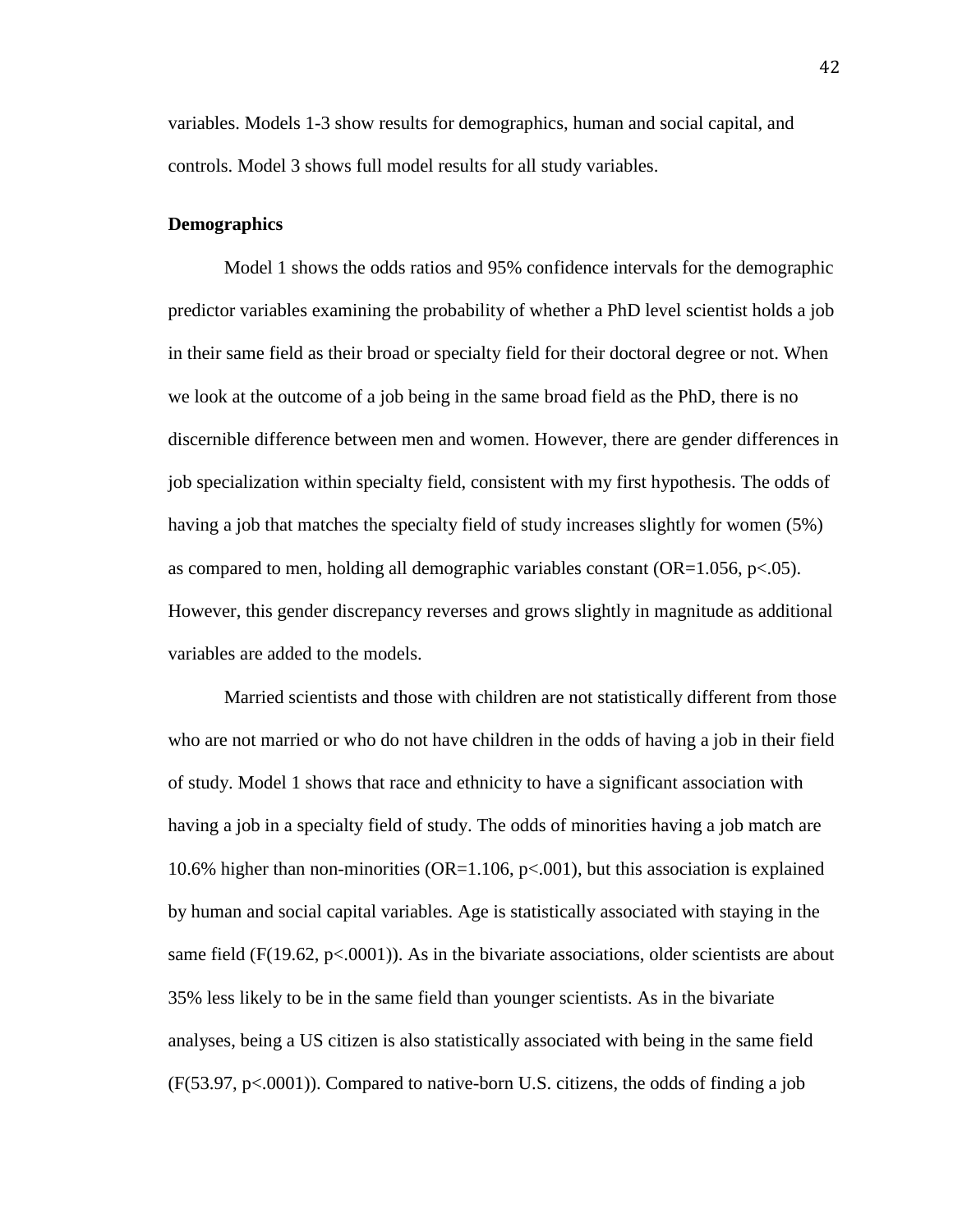match in the specialty field of study decrease by 22% for naturalized US citizens  $(OR=.788, p<.0001)$  and increases by 21% for non-US citizens  $(OR=.1.207, p<.0001)$ .

## **Human & Social Capital**

Model 2 adds in proxy measures of human and social capital. The fields in which the respondents received their first doctorate were statistically significantly associated with having an in-degree job (F(39.97, p<.0001)). Scientists with a PhD in Social and Related Sciences were more likely to have a job in-field than any other degree area. Even after accounting for PhD degree, the field of a respondent's first bachelor degree was also statistically significant (F(22.94, p<.0001)). Of the bachelor-level fields, the odds of finding a job match in the same field of study of the PhD decreased 17% for those who majored in Non S&E Related Fields in college (p<.05) as compared to those who majored in Computer and Mathematical Sciences. If a respondent majored in Social and Related Sciences at the bachelor's level, the odds of doctorate and field match increased by 46% (OR=1.464, (p<.0001) as compared to majoring in Computer and Mathematical Sciences in college.

In this model, the proxies for tangible and intangible human capital are significantly associated with the outcome variable. Respondents who attended one or more professional conferences within the past year had 17% higher odds of having a degree/field match than their colleagues who did not attend conferences (F(26.79, p<.0001)). Similarly, respondents who possessed memberships in even just one professional association had a significantly higher likelihood of having a job/field match than those were not part of professional associations  $(F(45.48, p<.0001))$ . The odds of having a job/degree match decreases by 10% for respondents who works full time as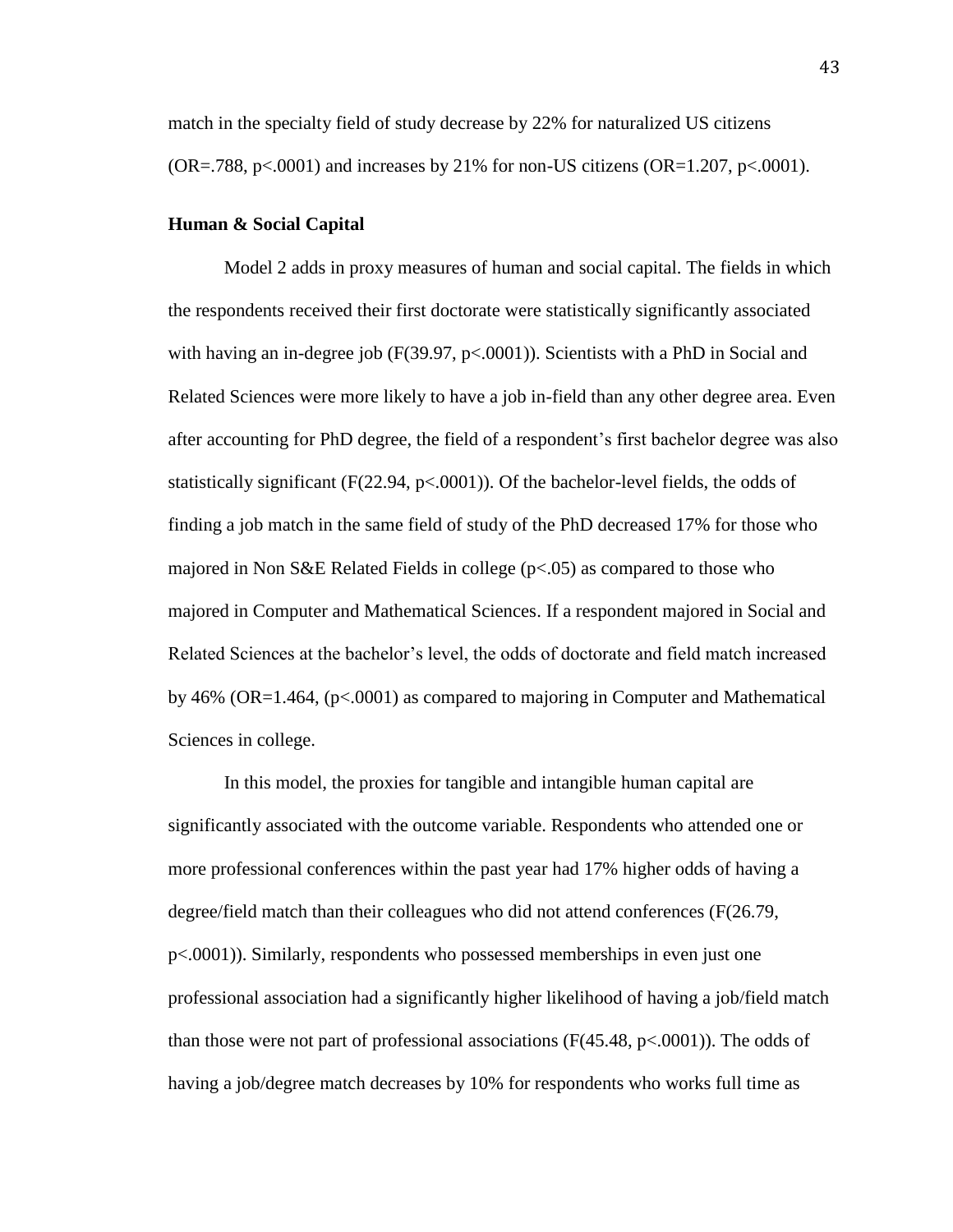compared to half (OR=.895,  $p<0.05$ ), although this association is modest and explained by the control variables.

## **Controls**

The control variables added provided additional context to Model 3. There is no difference in having a job that matches one's field for those who receive their bachelor's or doctorate degree from a public or private institution, although those whose doctorate institution type was not available (possibly because of being from a foreign institution) were much more likely to have a job that matched their field.

The type of job a respondent currently holds (i.e. academic, government or business) was significantly associated with a job/field match  $(F(513.74, p<.0001))$ . Holding a government job decreased the odds of a scientist having a job/degree field match by 48% (OR=.525, p<.0001) relative to being in an academic job. Holding a job in the business sector further decreased the odds of a respondent finding a job/education match – a decrease in odds of 62% relative to being in an academic job (OR=.382, p<.0001). Salary also had a significant association (F(126.65, p<.0001)). Those in the  $2<sup>nd</sup>$ quartile (\$65,000-\$100,000 category) had a 15% increase in the odds of having a job/field match than those in the 1<sup>st</sup> quartile category (\$0-\$65,000) (OR=1.154, p<.0001). As salaries increased, the odds of finding a job/field match decreased. Those in the  $4<sup>th</sup>$ quartile (\$160,000-\$511,000) had a 50% odds decrease in a job/field match (OR=.496, p<.0001). The education of the respondent's mother was not associated with holding a job that matched one's degree field  $(F(1.22, p=.29)$ .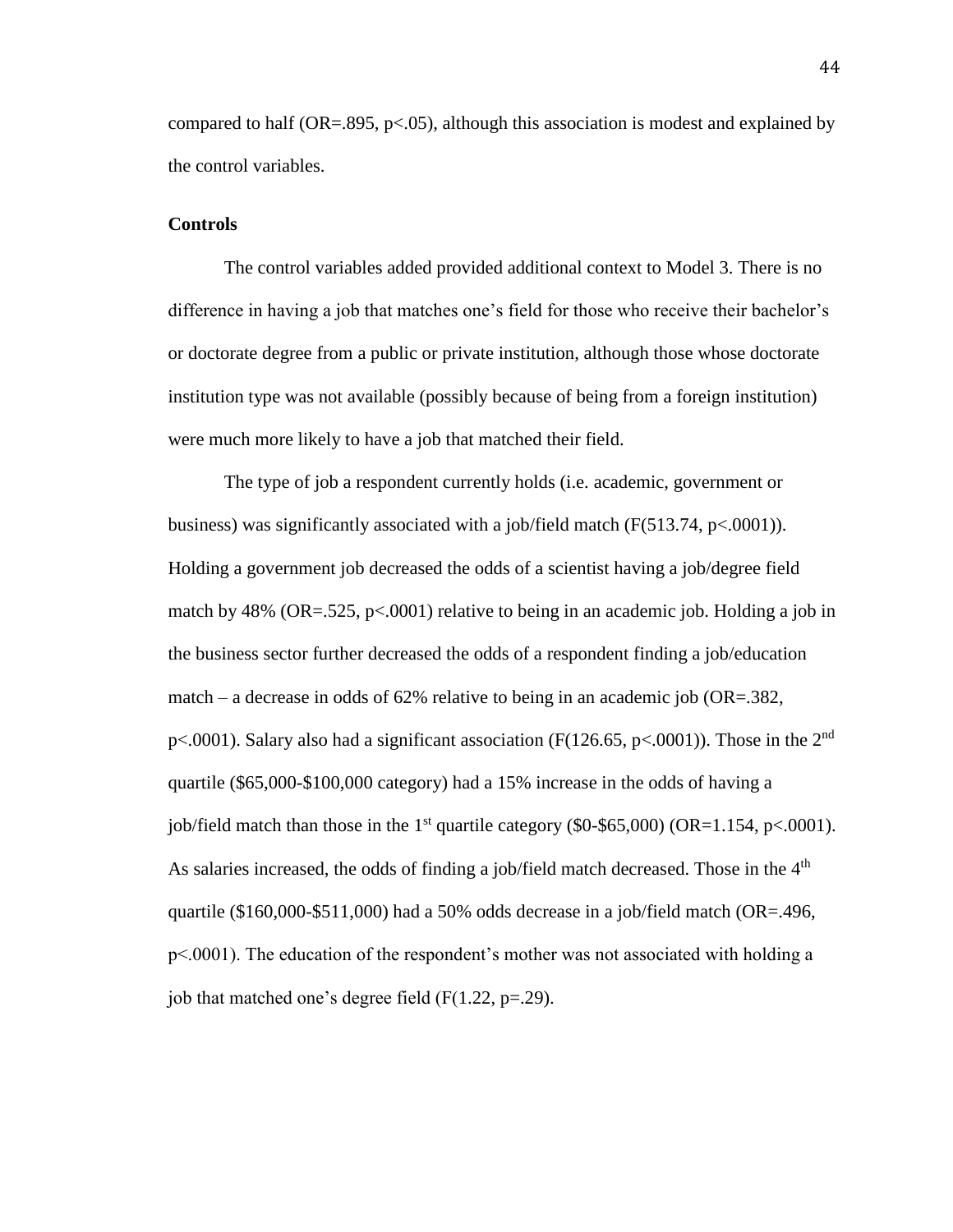|                       |                             | Model 1           |                    | Model 2       |                    | Model 3       |                    |
|-----------------------|-----------------------------|-------------------|--------------------|---------------|--------------------|---------------|--------------------|
|                       |                             | <b>Odds Ratio</b> | 95%<br>CI          | Odds<br>Ratio | 95%<br>CI          | Odds<br>Ratio | 95% CI             |
| Demographics          |                             |                   |                    |               |                    |               |                    |
| Gender                |                             |                   |                    |               |                    |               |                    |
|                       | Male                        |                   |                    |               |                    |               |                    |
|                       | Female                      | 1.010             | $(0.96 -$          | $0.945*$      | $(0.90 -$          | $0.880s***$   | $(0.83 -$          |
|                       |                             |                   | 1.06)              |               | 1.00)              | $\ast$        | 0.93)              |
| <b>Marital Status</b> |                             |                   |                    |               |                    |               |                    |
|                       | Not Married                 |                   |                    |               |                    |               |                    |
|                       | Married                     | 0.948             | $(0.89 -$<br>1.01) | 0.953         | $(0.89 -$<br>1.01) | 0.982         | $(0.92 -$<br>1.05) |
|                       |                             |                   |                    |               |                    |               |                    |
| Living with Children  |                             |                   |                    |               |                    |               |                    |
|                       | Not Living with<br>Children |                   |                    |               |                    |               |                    |
|                       | Living with                 |                   | $(0.95 -$          |               | $(0.96 -$          |               | $(0.95 -$          |
|                       | Children                    | 1.007             | 1.06)              | 1.018         | 1.08)              | 1.009         | 1.07)              |
| Minority              |                             |                   |                    |               |                    |               |                    |
|                       | No                          |                   |                    |               |                    |               |                    |
|                       | Yes                         | $1.057*$          | $(0.99 -$          | 1.018         | $(0.95 -$          | 0.943         | $(0.88 -$          |
|                       |                             |                   | 1.12)              |               | 1.09)              |               | 1.01)              |
| Age (Years)           |                             |                   |                    |               |                    |               |                    |
|                       | 29 or younger               |                   | $(0.79 -$          |               | $(0.75 -$          |               | $(0.72 -$          |
|                       | 30-34                       | 0.995             | 1.25)              | 0.958         | 1.22)              | 0.917         | 1.17)              |
|                       | 35-39                       | 0.815             | $(0.65 -$          | 0.752         | $(0.59 -$          | $0.765*$      | $(0.60 -$          |
|                       |                             |                   | 1.02)<br>$(0.62 -$ |               | 0.95)<br>$(0.54 -$ |               | 0.97)<br>$(0.56 -$ |
|                       | 40-44                       | $0.774*$          | 0.97)              | $0.684**$     | 0.87)              | $0.711**$     | 0.91)              |
|                       | 45-49                       | $0.616***$        | $(0.49 -$          | $0.542***$    | $(0.43 -$          | $0.591***$    | $(0.46 -$          |
|                       |                             |                   | 0.78)<br>$(0.52 -$ |               | 0.69)<br>$(0.46 -$ |               | 0.76)<br>$(0.50 -$ |
|                       | 50-54                       | $0.650***$        | 0.82)              | $0.587***$    | 0.75)              | $0.638***$    | 0.82)              |
|                       | 55-59                       | $0.666***$        | $(0.53 -$          | $0.580***$    | $(0.46 -$          | $0.626***$    | $(0.49 -$          |
|                       |                             |                   | 0.84)<br>$(0.49 -$ |               | 0.74)<br>$(0.42 -$ |               | 0.80)<br>$(0.46 -$ |
|                       | $60 - 64$                   | $0.621***$        | 0.78)              | $0.529***$    | 0.67)              | $0.590***$    | 0.76)              |
|                       | 65-69                       | $0.614***$        | $(0.49 -$          | $0.527***$    | $(0.41 -$          | $0.591***$    | $(0.46 -$          |
|                       |                             |                   | 0.78)<br>$(0.49 -$ |               | 0.68)<br>$(0.42 -$ |               | 0.76)<br>$(0.47 -$ |
|                       | 70-75                       | $0.626***$        | 0.80)              | $0.545***$    | 0.71)              | $0.615***$    | 0.80)              |
| Citizenship           |                             |                   |                    |               |                    |               |                    |
|                       | US Citizen,                 |                   |                    |               |                    |               |                    |

| Table 4: Odds Ratios and 95% Confidence Intervals from Logistic Regression   |
|------------------------------------------------------------------------------|
| Models Predicting Education/Job Broad Matches by Demographics, Human Capital |
| and Social Canital Characteristics                                           |

Native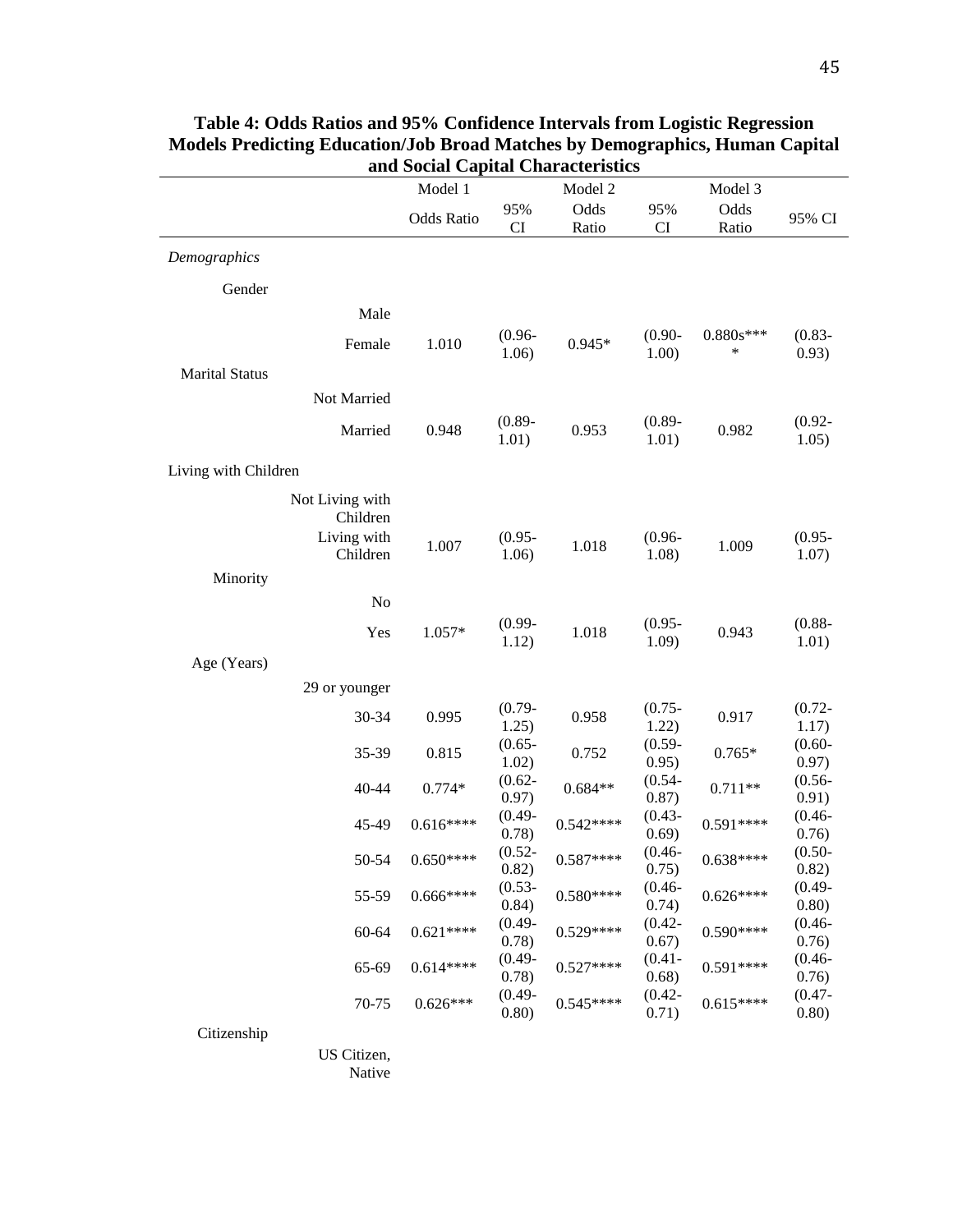| US Citizen,<br>Naturalized                                                 | $0.847***$ | $(0.79 -$<br>0.91) | $0.894**$  | $(0.83 -$<br>0.96) | $0.861**$  | $(0.78 -$<br>0.96) |
|----------------------------------------------------------------------------|------------|--------------------|------------|--------------------|------------|--------------------|
| Non-US Citizen                                                             | $1.274***$ | $(1.20 -$<br>1.35) | $1.269***$ | $(1.19 -$<br>1.36) | 0.970      | $(0.86 -$<br>1.09) |
| Social & Human Capital                                                     |            |                    |            |                    |            |                    |
| Field of First Doctorate                                                   |            |                    |            |                    |            |                    |
| <b>Computer and Mathematical</b><br>Sciences                               |            |                    |            |                    |            |                    |
| Biology, Agricultural and<br><b>Environmental Sciences</b>                 |            |                    | $0.412***$ | $(0.35 -$<br>0.48) | $0.404***$ | $(0.34 -$<br>0.48) |
| Physical and Related Sciences                                              |            |                    | 0.398****  | $(0.34 -$<br>0.47) | $0.384***$ | $(0.33 -$<br>0.45) |
| Social and<br>Related<br>Sciences                                          |            |                    | $0.478***$ | $(0.41 -$<br>0.56) | $0.451***$ | $(0.38 -$<br>0.53) |
| Engineering                                                                |            |                    | $0.501***$ | $(0.43 -$<br>0.59) | $0.547***$ | $(0.46 -$<br>0.64) |
| Field of Bachelor's Degree<br><b>Computer and Mathematical</b><br>Sciences |            |                    |            |                    |            |                    |
| Biology, Agricultural and<br><b>Environmental Sciences</b>                 |            |                    | 1.154      | $(0.99 -$<br>1.35) | 1.095      | $(0.93 -$<br>1.28) |
| Physical and Related Sciences                                              |            |                    | 0.909      | $(0.78 -$<br>1.06) | 0.929      | $(0.79 -$<br>1.09) |
| Social and<br>Related<br>Sciences                                          |            |                    | $1.443***$ | $(1.23 -$<br>1.69) | $1.420***$ | $(1.20 -$<br>1.68) |
| Engineering                                                                |            |                    | 0.911      | $(0.78 -$<br>1.06) | 0.945      | $(0.81 -$<br>1.11) |
| <b>S&amp;E</b> Related<br>Fields                                           |            |                    | $0.626***$ | $(0.51 -$<br>0.77) | $0.618***$ | $(0.50 -$<br>0.77) |
| Non-S&E<br><b>Related Fields</b>                                           |            |                    | $0.790**$  | $(0.67 -$<br>0.93) | $0.707***$ | $(0.59 -$<br>0.84) |
| Logical Skip<br>(e.g. respondent<br>skipped<br>undergrad)                  |            |                    | 0.890      | $(0.70 -$<br>1.13) | 1.009      | $(0.78 -$<br>1.31) |
| Attended Conferences In the Past<br>Year                                   |            |                    |            |                    |            |                    |
| No                                                                         |            |                    |            |                    |            |                    |
| Yes                                                                        |            |                    | $1.164***$ | $(1.09 -$<br>1.24) | $1.102**$  | $(1.03 -$<br>1.17) |

Number of Professional Memberships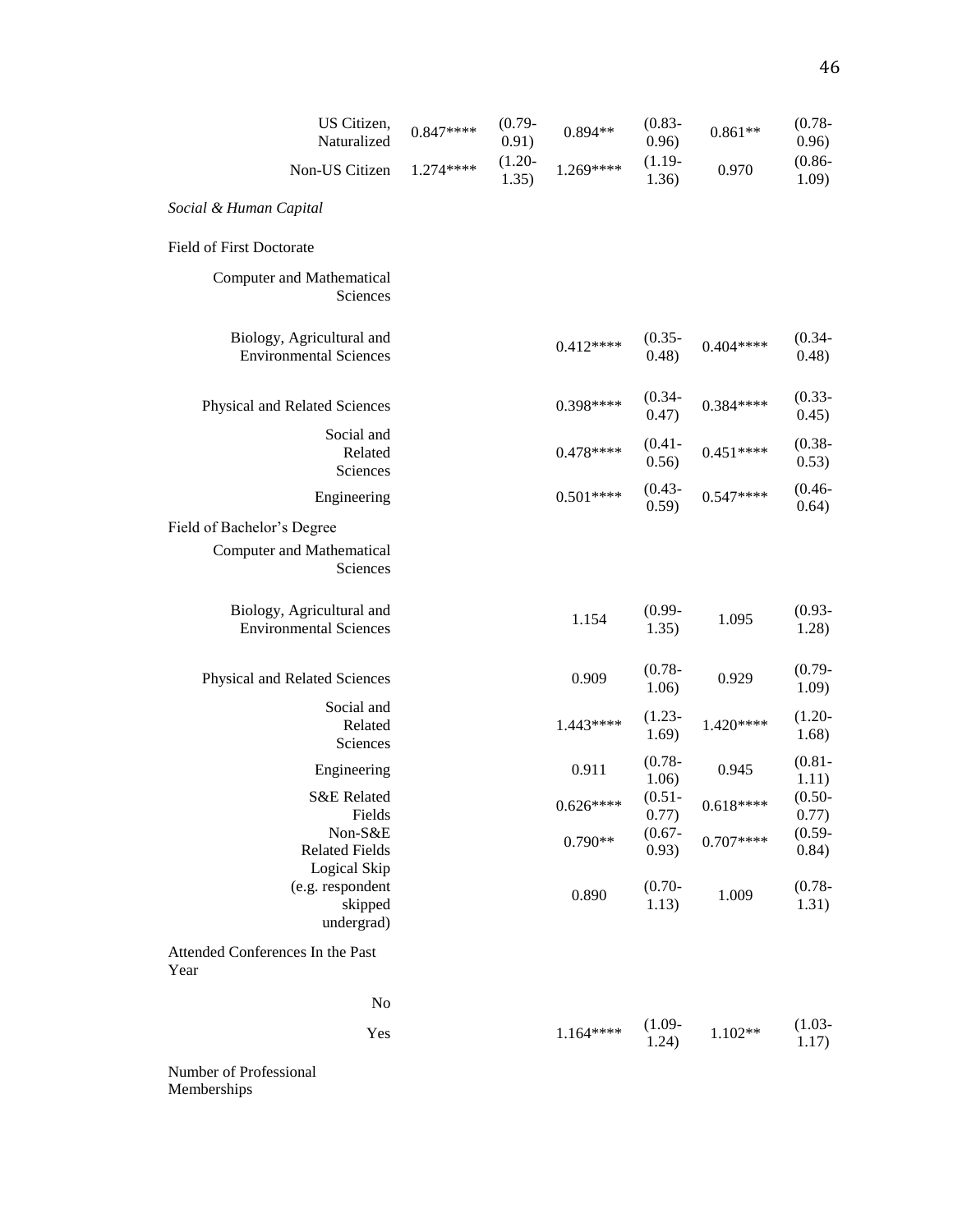| $\boldsymbol{0}$                 |            |                    |              |                    |
|----------------------------------|------------|--------------------|--------------|--------------------|
| $\mathbf{1}$                     | $1.542***$ | $(1.41 -$          | $1.424***$   | $(1.32 -$          |
|                                  |            | 1.64)<br>$(1.31 -$ |              | 1.54)<br>$(1.14 -$ |
| $\overline{c}$                   | $1.416***$ | 1.53)              | 1.237****    | 1.34)              |
| $\mathfrak{Z}$                   | 1.537****  | $(1.41 -$<br>1.68) | 1.281****    | $(1.17 -$<br>1.40) |
| $4+$                             | $1.442***$ | $(1.32 -$<br>1.58) | $1.203***$   | $(1.10-$<br>1.32)  |
| Hours Per Week Typically Worked  |            |                    |              |                    |
| Less than 20                     |            |                    |              |                    |
| 21-35                            | 1.114      | $(0.97 -$<br>1.28) | 1.146        | $(0.99 -$<br>1.32) |
| 36-40                            | 1.062      | $(0.95 -$<br>1.19) | 1.076        | $(0.95 -$<br>1.22) |
| $40+$                            | $0.856**$  | $(0.77 -$<br>0.96) | 0.914        | $(0.81 -$<br>1.03) |
| Controls                         |            |                    |              |                    |
| Doctorate Institution Type       |            |                    |              |                    |
| Publicly                         |            |                    |              |                    |
| Controlled                       |            |                    |              |                    |
| Privately                        |            |                    | 0.918**      | $(0.87 -$          |
| Controlled<br>Info Not           |            |                    |              | 0.97)              |
| Available, likely                |            |                    |              | $(1.04 -$          |
| Foreign                          |            |                    | $2.225*$     | 4.78)              |
| Institution                      |            |                    |              |                    |
| <b>Bachelor Institution Type</b> |            |                    |              |                    |
| Publicly                         |            |                    |              |                    |
| Controlled                       |            |                    |              |                    |
| Privately                        |            |                    | 0.992        | $(0.93 -$          |
| Controlled                       |            |                    |              | 1.06)              |
| Logical Skip                     |            |                    |              |                    |
| (e.g. respondent                 |            |                    | $\mathbf{1}$ |                    |
| skipped                          |            |                    | (Omitted)    |                    |
| undergrad)<br>Info Not           |            |                    |              | $(1.04 -$          |
| Available                        |            |                    | $1.164**$    | 1.30)              |
| Job Type                         |            |                    |              |                    |
| Academic                         |            |                    |              |                    |
| Government                       |            |                    | $0.735***$   | $(0.67 -$<br>0.81) |
| <b>Business</b>                  |            |                    | $0.469***$   | $(0.44 -$<br>0.50) |
| Salary                           |            |                    |              |                    |
| \$0-65,000                       |            |                    |              |                    |
| \$65,000-                        |            |                    |              | $(1.11 -$          |
| 100,000                          |            |                    | 1.194****    | 1.28)              |
| \$100,000-                       |            |                    | 0.996        | $(0.92 -$          |
| 160,000                          |            |                    |              | 1.07)              |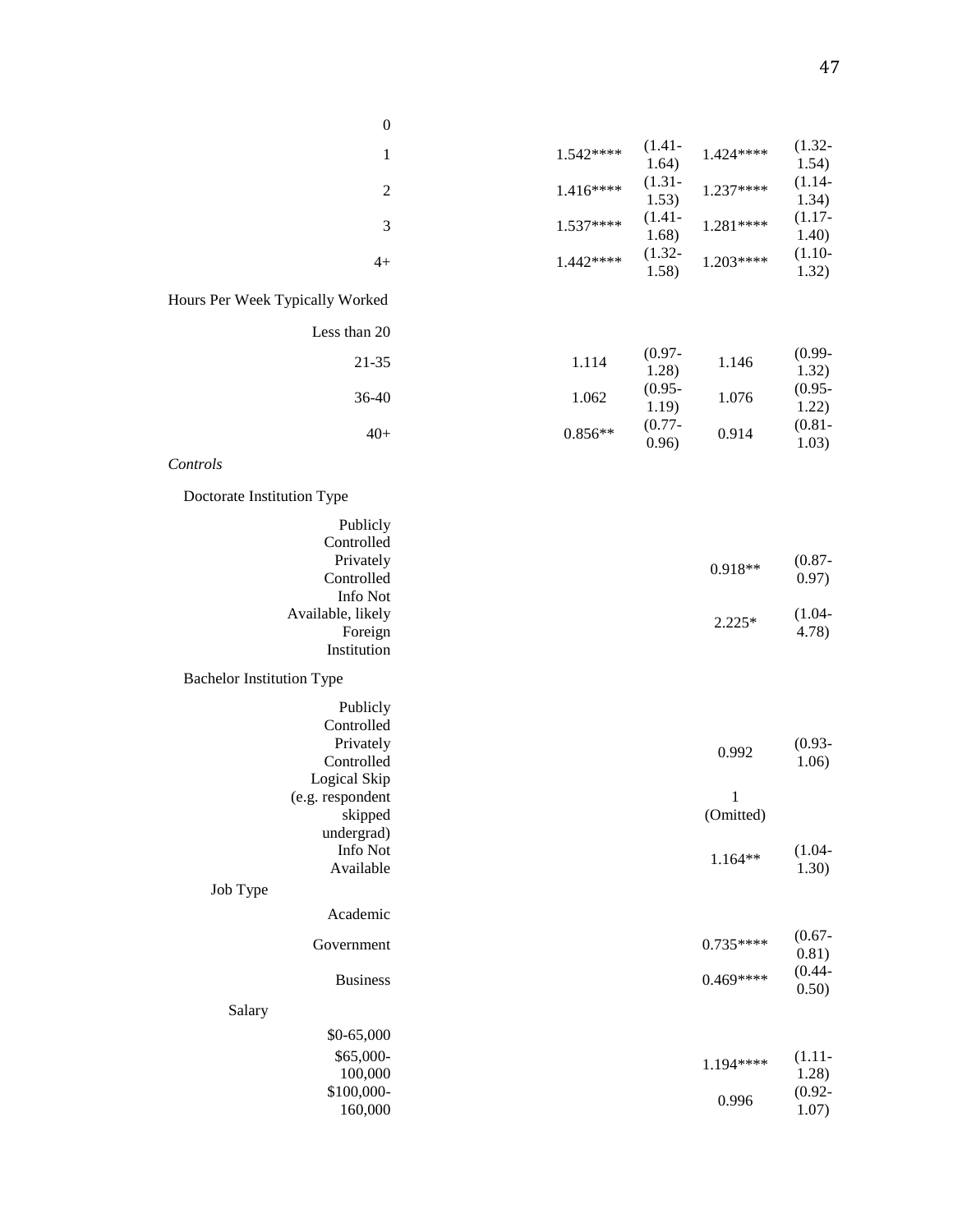| \$160,000-<br>511,000                              |           |                         |           |                    | $0.484***$ | $(0.44 -$<br>0.53) |
|----------------------------------------------------|-----------|-------------------------|-----------|--------------------|------------|--------------------|
| Mother's                                           |           |                         |           |                    |            |                    |
| Education                                          |           |                         |           |                    |            |                    |
| Less than HS                                       |           |                         |           |                    |            |                    |
| <b>HS</b> Degree                                   |           |                         |           |                    | 1.039      | $(0.95 -$<br>1.14) |
| Some College                                       |           |                         |           |                    | 0.993      | $(0.89 -$<br>1.08) |
| College Degree                                     |           |                         |           |                    | 1.02       | $(0.92 -$<br>1.11) |
| Master's                                           |           |                         |           |                    | 0.981      | $(0.89 -$<br>1.09) |
| Professional<br>Degree                             |           |                         |           |                    | 0.891      | $(0.76 -$<br>1.04) |
| Doctorate                                          |           |                         |           |                    | 0.977      | $(0.82 -$<br>1.16) |
| Not Applicable (e.g. single parent<br>household)   |           |                         |           |                    | 1.406      | $(0.75 -$<br>2.63) |
| Intercept                                          | 2.224**** | $(1.73 -$<br>2.86)      | 3.792**** | $(2.82 -$<br>5.11) | 5.214****  | $(3.80 -$<br>7.15) |
| <b>Model Fit</b><br><b>Statistics</b>              |           |                         |           |                    |            |                    |
| N                                                  |           | 63,63<br>5              |           | 60,730             |            | 60,730             |
| F-test                                             |           | 24.71<br>****           |           | 36.36*<br>***      |            | 49.67**<br>$**$    |
| DF                                                 |           | 63,63<br>$\overline{4}$ |           | 60,729             |            | 63,729             |
| +p<.10, *p<.05, **p<.01, ***p<.001,<br>****p<.0001 |           |                         |           |                    |            |                    |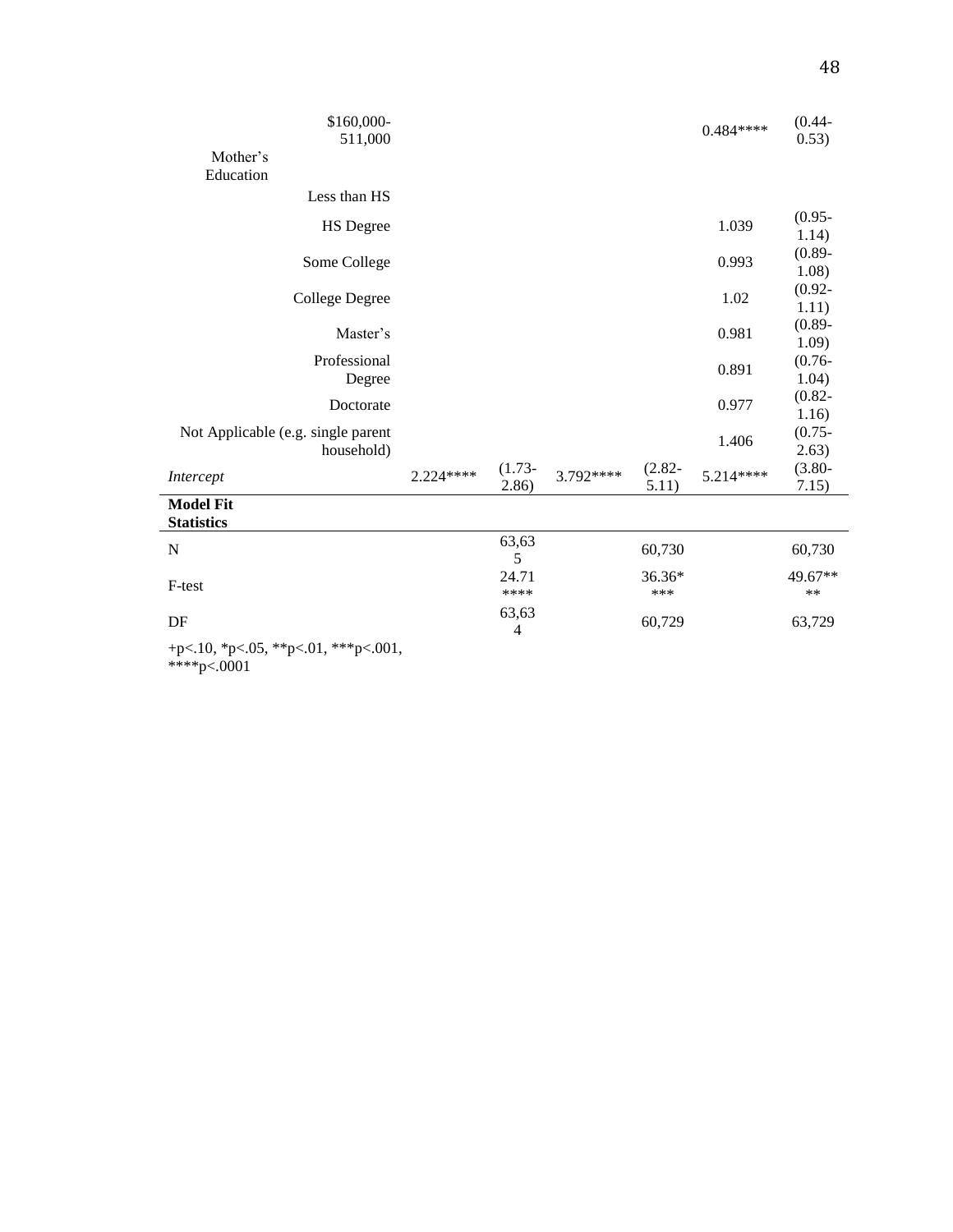|                             | Model 1         |                    | Model 2           |                    | Model 3       |                    |
|-----------------------------|-----------------|--------------------|-------------------|--------------------|---------------|--------------------|
|                             | Odds<br>Ratio   | 95%<br>CI          | <b>Odds Ratio</b> | 95%<br>CI          | Odds<br>Ratio | 95% CI             |
| Demographics                |                 |                    |                   |                    |               |                    |
| Gender                      |                 |                    |                   |                    |               |                    |
| Male                        |                 |                    |                   |                    |               |                    |
| Female                      | 1.056*          | $(1.01 -$<br>1.11) | 0.961             | $(0.91 -$<br>1.01) | $0.897***$    | $(0.85 -$<br>0.95) |
| <b>Marital Status</b>       |                 |                    |                   |                    |               |                    |
| Not Married                 |                 |                    |                   |                    |               |                    |
| Married                     | 0.950           | $(0.89 -$<br>1.01) | 0.959             | $(0.90 -$<br>1.02) | 0.990         | $(0.93 -$<br>1.06) |
| Living with Children        |                 |                    |                   |                    |               |                    |
| Not Living with<br>Children |                 |                    |                   |                    |               |                    |
| Living with<br>Children     | 1.029           | $(0.97 -$<br>1.09) | 1.035             | $(0.98 -$<br>1.09) | 1.023         | $(0.97 -$<br>1.08) |
| Minority                    |                 |                    |                   |                    |               |                    |
| No                          |                 |                    |                   |                    |               |                    |
| Yes                         | $1.106***$      | $(1.04 -$<br>1.18) | 1.045             | $(0.98 -$<br>1.11) | 0.963         | $(0.90 -$<br>1.03) |
| Age (Years)                 |                 |                    |                   |                    |               |                    |
| 29 or younger               |                 |                    |                   |                    |               |                    |
| 30-34                       | 1.060           | $(0.84 -$<br>1.33) | 1.032             | $(0.82 -$<br>1.30) | 0.980         | $(0.77 -$<br>1.24) |
| 35-39                       | 0.842           | $(0.67 -$<br>1.06) | $0.781*$          | $(0.62 -$<br>0.98) | 0.787*        | $(0.62 -$<br>0.99) |
| 40-44                       | 0.797           | $(0.63 -$<br>1.00) | $0.721**$         | $(0.57 -$<br>0.91) | $0.738*$      | $(0.58 -$<br>0.93) |
| 45-49                       | $0.637***$<br>* | $(0.51 -$<br>0.80) | $0.570***$        | $(0.45 -$<br>0.72) | $0.610***$    | $(0.48 -$<br>0.77) |
| 50-54                       | $0.671**$       | $(0.53 -$<br>0.84) | $0.609***$        | $(0.48 -$<br>0.77) | $0.650***$    | $(0.51 -$<br>0.82) |
| 55-59                       | $0.678**$       | $(0.54 -$<br>0.85) | $0.605***$        | $(0.48 -$<br>0.76) | $0.640***$    | $(0.50 -$<br>0.81) |
| 60-64                       | $0.677**$       | $(0.54 -$<br>0.85) | $0.569***$        | $(0.45 -$<br>0.72) | $0.624***$    | $(0.49 -$<br>0.79) |
| 65-69                       | $0.665**$       | $(0.53 -$<br>0.84) | $0.564***$        | $(0.44 -$<br>0.72) | $0.620***$    | $(0.48 -$<br>0.80) |
| 70-75                       | $0.684**$       | $(0.53 -$<br>0.88) | $0.588***$        | $(0.46 -$<br>0.76) | $0.650**$     | $(0.50 -$<br>0.84) |
| Citizenship                 |                 |                    |                   |                    |               |                    |
| US Citizen,                 |                 |                    |                   |                    |               |                    |

**Table 5: Odds Ratios and 95% Confidence Intervals from Logistic Regression Models Predicting Education/Job Specialty Matches by Demographics, Human** 

Native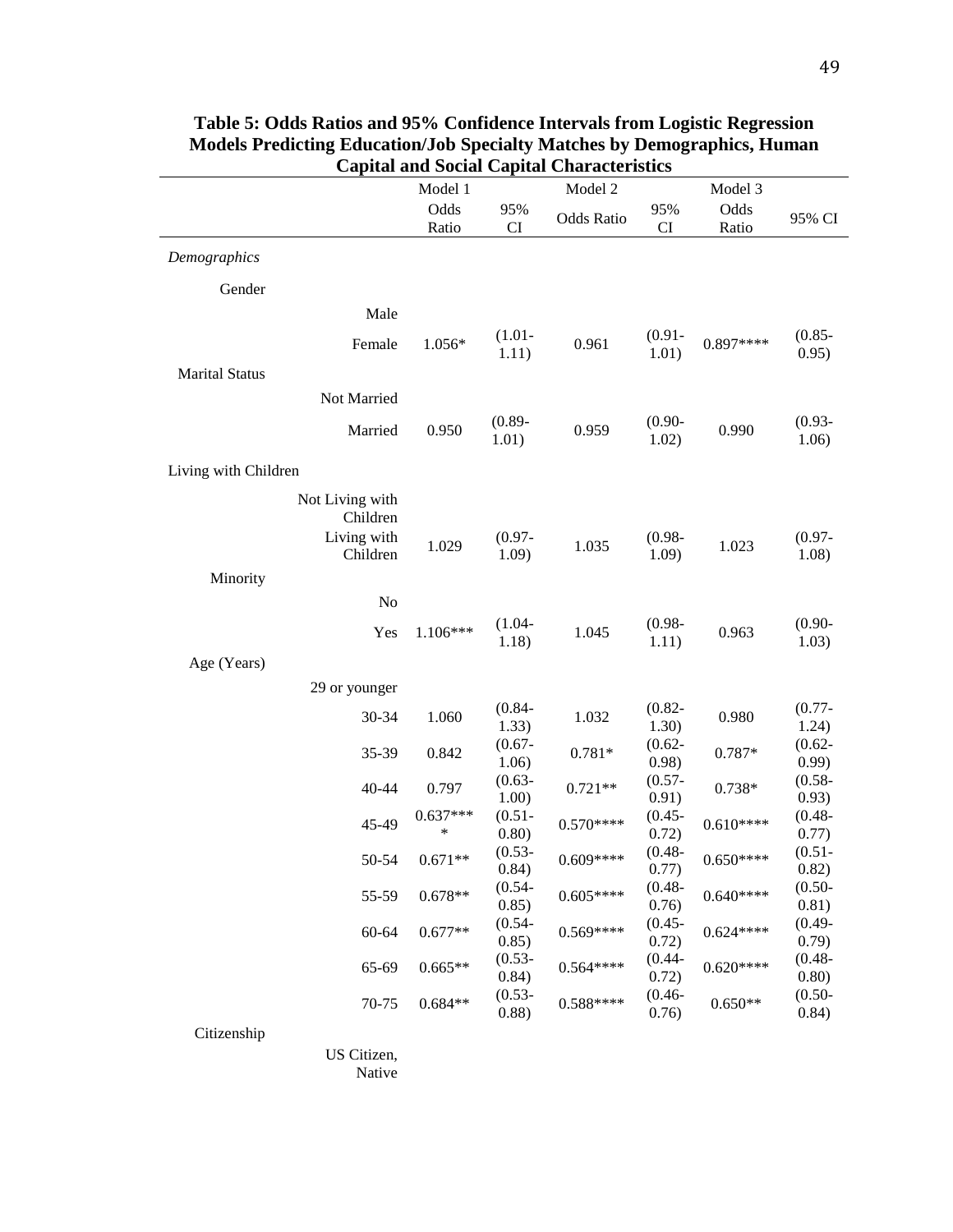| US Citizen,<br>Naturalized                                 | $0.788***$<br>∗ | $(0.74 -$<br>0.84) | 0.889**    | $(0.83 -$<br>0.96)  | $0.885**$  | $(0.80 -$<br>0.98)  |
|------------------------------------------------------------|-----------------|--------------------|------------|---------------------|------------|---------------------|
| Non-US Citizen                                             | 1.207***<br>∗   | $(1.14 -$<br>1.28) | $1.274***$ | $(1.19-$<br>1.36)   | 0.995      | $(0.89 -$<br>1.12)  |
| Social & Human Capital                                     |                 |                    |            |                     |            |                     |
| Field of First Doctorate                                   |                 |                    |            |                     |            |                     |
| <b>Computer and Mathematical</b><br>Sciences               |                 |                    |            |                     |            |                     |
| Biology, Agricultural and<br><b>Environmental Sciences</b> |                 |                    | $0.452***$ | $(0.39 -$<br>0.52)  | $0.447***$ | $(0.38 -$<br>0.52)  |
| Physical and Related Sciences                              |                 |                    | $0.421***$ | $(0.36 -$<br>(0.49) | $0.413***$ | $(0.35 -$<br>0.48)  |
| Social and<br><b>Related Sciences</b>                      |                 |                    | $0.519***$ | $(0.45 -$<br>0.60)  | $0.494***$ | $(0.42 -$<br>0.58)  |
| Engineering                                                |                 |                    | $0.421***$ | $(0.36 -$<br>0.49)  | $0.467***$ | $(0.40 -$<br>0.54)  |
| Field of Bachelor's Degree                                 |                 |                    |            |                     |            |                     |
| <b>Computer and Mathematical</b><br>Sciences               |                 |                    |            |                     |            |                     |
| Biology, Agricultural and<br><b>Environmental Sciences</b> |                 |                    | 1.117      | $(0.96 -$<br>1.29)  | 1.081      | $(0.93 -$<br>1.26)  |
| Physical and Related Sciences                              |                 |                    | 0.939      | $(0.81 -$<br>1.09)  | 0.983      | $(0.84 -$<br>1.15)  |
| Social and<br><b>Related Sciences</b>                      |                 |                    | $1.464***$ | $(1.26 -$<br>1.71)  | 1.471****  | $(1.25 -$<br>1.73)  |
| Engineering                                                |                 |                    | 0.885      | $(0.77 -$<br>1.02)  | 0.940      | $(0.81 -$<br>1.09)  |
| S&E Related<br>Fields                                      |                 |                    | $0.684***$ | $(0.56 -$<br>0.84)  | $0.695**$  | $(0.56 -$<br>0.87)  |
| Non-S&E Related<br>Fields                                  |                 |                    | $0.826*$   | $(0.70 -$<br>0.97)  | 0.739****  | $(0.62 -$<br>(0.88) |
| Logical Skip                                               |                 |                    | 0.819      | $(0.65 -$<br>1.04)  | 0.908      | $(0.70 -$<br>1.17)  |
| Attended Conferences In the Past<br>Year                   |                 |                    |            |                     |            |                     |
| N <sub>o</sub>                                             |                 |                    |            |                     |            |                     |
| Yes                                                        |                 |                    | $1.174***$ | $(1.10-$<br>1.25)   | 1.090**    | $(1.02 -$<br>1.16)  |
| Number of Professional<br>Memberships                      |                 |                    |            |                     |            |                     |
| $\boldsymbol{0}$                                           |                 |                    |            |                     |            |                     |
|                                                            |                 |                    |            | $(1 \ A)$           |            | (1, 22)             |

1  $1.547***$   $(1.44-1.67)$  $1.426***$  $(1.32 - 1.54)$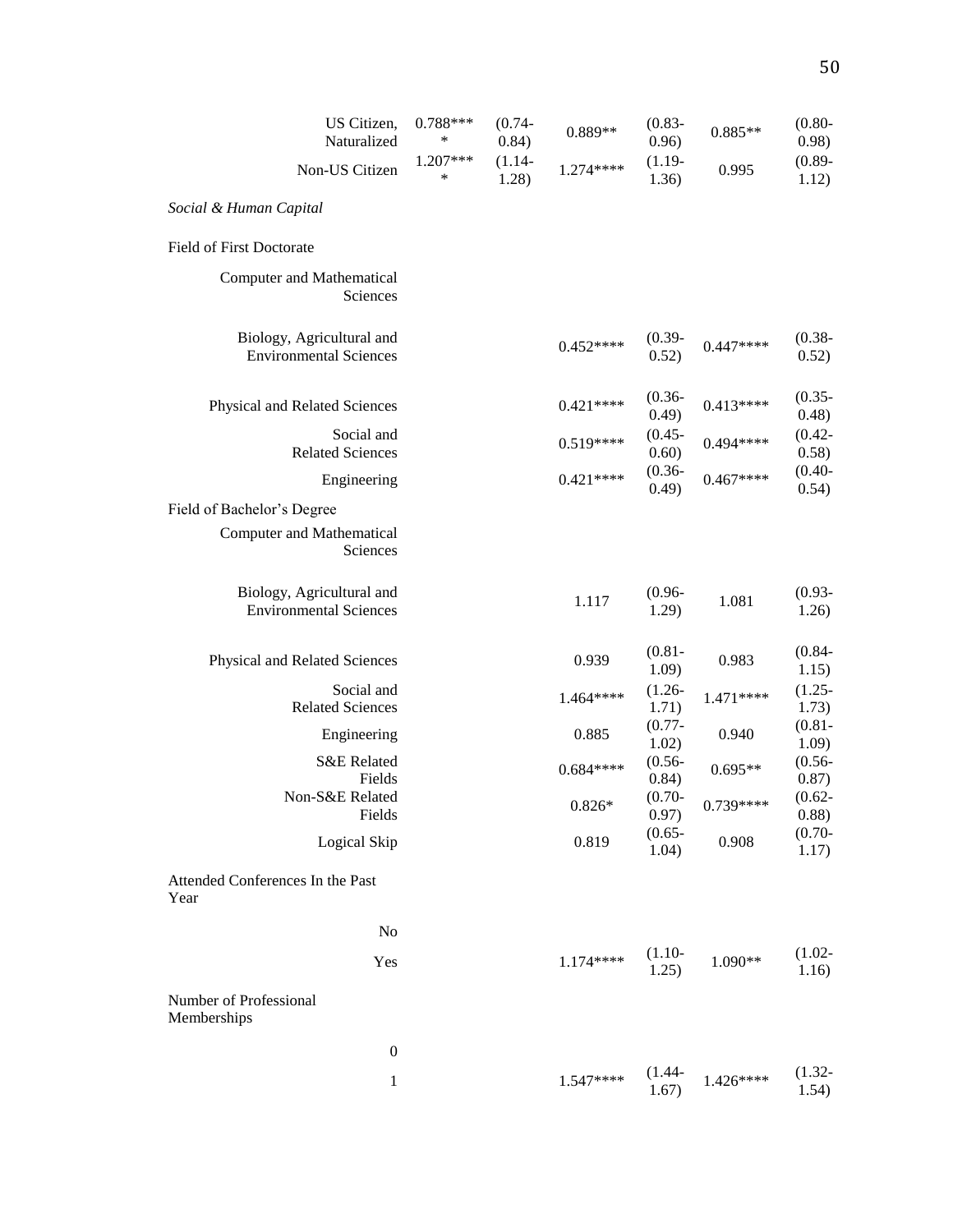| $\mathfrak{2}$                                    | $1.451***$ | $(1.34 -$<br>1.57) | $1.223***$ | $(1.13 -$<br>1.33) |
|---------------------------------------------------|------------|--------------------|------------|--------------------|
| $\mathfrak{Z}$                                    | $1.644***$ | $(1.51 -$<br>1.79) | 1.305****  | $(1.19-$<br>1.43)  |
| $4+$                                              | $1.557***$ | $(1.42 -$<br>1.70) | $1.220***$ | $(1.11 -$<br>1.34) |
| Hours Per Week Typically Worked                   |            |                    |            |                    |
| Less than 20                                      |            |                    |            |                    |
| 21-35                                             | 1.109      | $(0.97 -$<br>1.27) | 1.145      | $(0.99 -$<br>1.32) |
| 36-40                                             | 0.996      | $(0.89 -$<br>1.11) | 1.045      | $(0.93 -$<br>1.18) |
| $40+$                                             | $0.895*$   | $(0.80 -$<br>1.00) | 0.947      | $(0.84 -$<br>1.07) |
| Controls                                          |            |                    |            |                    |
| Doctorate Institution Type                        |            |                    |            |                    |
| Publicly<br>Controlled                            |            |                    |            |                    |
| Privately<br>Controlled                           |            |                    | 0.963      | $(0.91 -$<br>1.02) |
| Info Not Available, likely Foreign<br>Institution |            |                    | 2.713*     | $(1.27 -$<br>5.79) |
| <b>Bachelor Institution Type</b>                  |            |                    |            |                    |
| Publicly                                          |            |                    |            |                    |
| Controlled                                        |            |                    |            |                    |
| Privately<br>Controlled                           |            |                    | 1.002      | $(0.94 -$<br>1.07) |
| Logical Skip (e.g.                                |            |                    |            |                    |
| respondent                                        |            |                    | 1          |                    |
| skipped                                           |            |                    | (Omitted)  |                    |
| undergrad)<br>Info Not                            |            |                    |            | $(0.99 -$          |
| Available                                         |            |                    | 1.109      | 1.24)              |
| Job Type                                          |            |                    |            |                    |
| Academic                                          |            |                    |            |                    |
| Government                                        |            |                    | $0.525***$ | $(0.48 -$<br>0.57) |
| <b>Business</b>                                   |            |                    | $0.382***$ | $(0.36 -$<br>0.41) |
| Salary                                            |            |                    |            |                    |
| \$0-65,000                                        |            |                    |            |                    |
| \$65,000-100,000                                  |            |                    | $1.154***$ | $(1.08 -$<br>1.24) |
| \$100,000-160,000                                 |            |                    | 0.977      | $(0.91 -$<br>1.05) |
| \$160,000-511,000                                 |            |                    | $0.496***$ | $(0.45 -$<br>0.55) |
| Mother's<br>Education                             |            |                    |            |                    |

Less than HS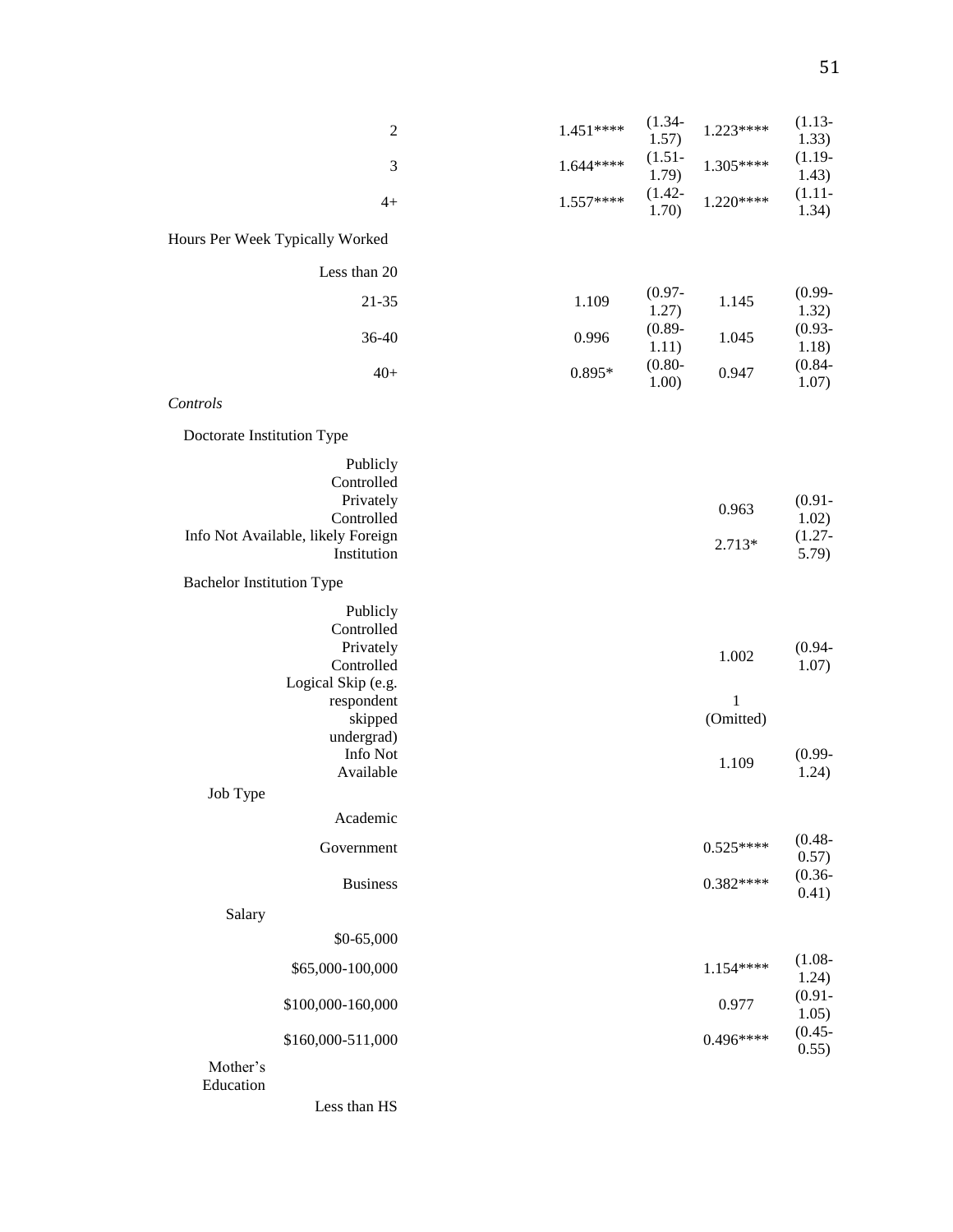| <b>HS</b> Degree                                   |               |                    |           |                    | 1.020     | $(0.93 -$<br>1.11) |
|----------------------------------------------------|---------------|--------------------|-----------|--------------------|-----------|--------------------|
| Some College                                       |               |                    |           |                    | 0.994     | $(0.90 -$<br>1.09) |
| <b>College Degree</b>                              |               |                    |           |                    | 1.009     | $(0.92 -$<br>1.10) |
| Master's                                           |               |                    |           |                    | 0.965     | $(0.87 -$<br>1.07) |
| Professional<br>Degree                             |               |                    |           |                    | $0.842*$  | $(0.72 -$<br>0.99) |
| Doctorate                                          |               |                    |           |                    | 1.023     | $(0.86 -$<br>1.21) |
| Not Applicable (e.g. single parent<br>household)   |               |                    |           |                    | 1.284     | $(0.76 -$<br>2.17) |
| Intercept                                          | 1.589***<br>* | $(1.24 -$<br>2.04) | $6.22***$ | $(1.87 -$<br>3.34) | 5.371**** | $(3.91 -$<br>7.38) |
| <b>Model Fit</b><br><b>Statistics</b>              |               |                    |           |                    |           |                    |
| $\mathbf N$                                        |               | 60,623             |           | 60,60<br>5         |           | 60,605             |
| F-test                                             |               | 25.60*<br>***      |           | 39.81<br>****      |           | 58.50**<br>$***$   |
| DF                                                 |               | 63,622             |           | 60,60<br>4         |           | 60,604             |
| +p<.10, *p<.05, **p<.01,<br>***p<.001, ****p<.0001 |               |                    |           |                    |           |                    |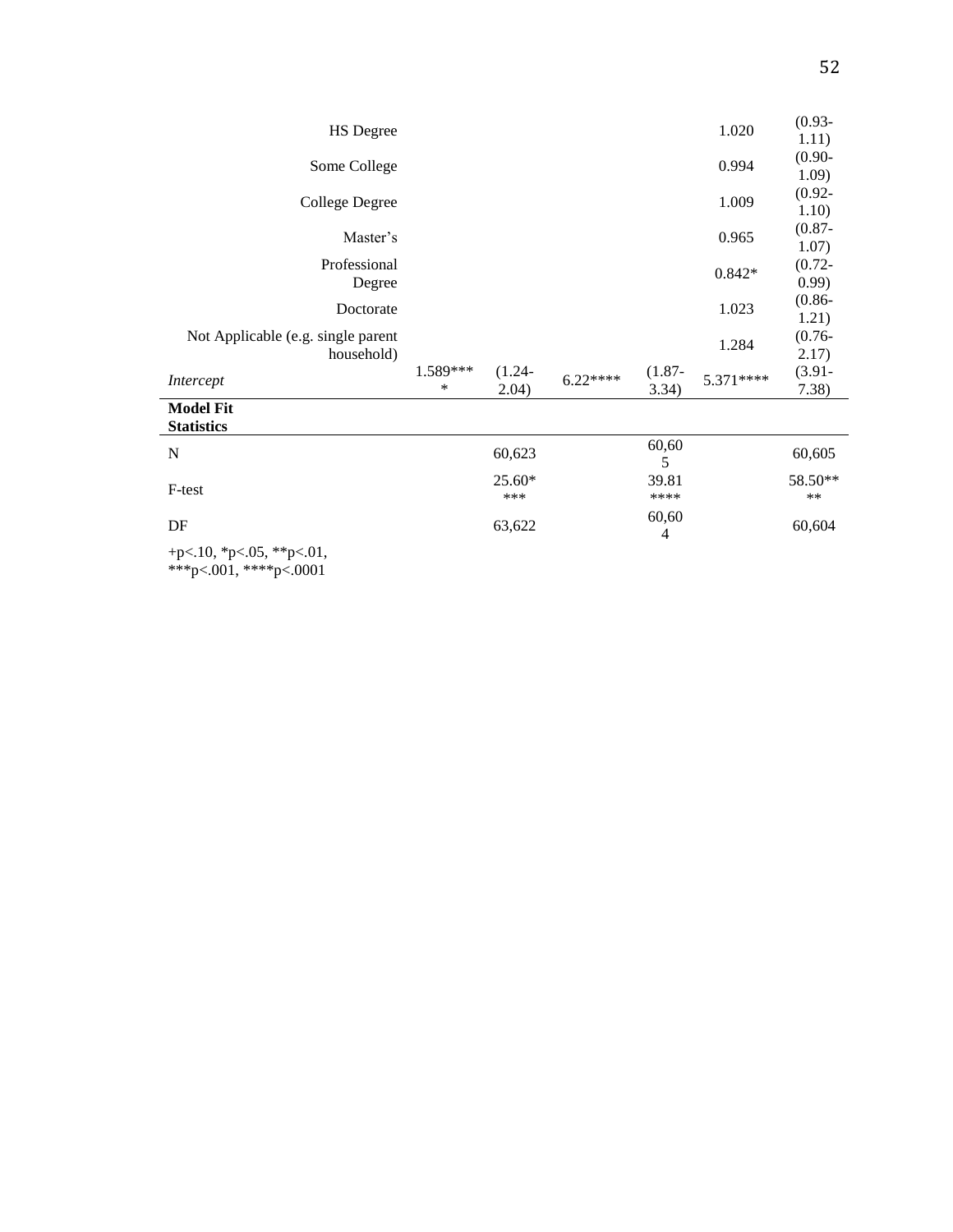#### **Multinomial Results: Specialty Field of Study Match and Job Specialization**

I expanded my analysis of specialty field and I estimate a series of multinomial regression models predicting the probability of whether someone is in (1) a known jobfield mismatch, (2) a managerial or (3) teaching position where the field is unknown versus (4) a job that matches their specialty field of study. Table 4 shows the multinomial regression results examining mismatches of specialty field and job specialization.

# **Demographics**

Gender is a strong predictor of job specialization. The relative risk ratio of going into the teaching field rather than finding a credential match is 33.3% higher for women scientists than for men scientists (RRR=1.333,  $p<.0001$ ). Interestingly, the relative risk ratio of entering a managerial field rather than finding a credential match is 12.1% higher for women scientists than for men scientists (RRR=1.121  $p<0.05$ ) and of having a more general S&E field mismatch is 9.3% higher for women scientists than for men scientists. Marital status, on the other hand, only matters for predicting non-field specific managerial roles. The relative risk of entering a managerial position versus finding a credential match is 16.6% times greater for scientists who are married compared to scientists who are not married (RRR=1.166,  $p<0$ 1). Scientists who live with children as compared to those who do not have a 13.1% increase in relative risk of being a manager as opposed to finding a credential match  $(RRR=1.131, p<0.01)$ . The opposite is true for teaching and more general field-job mismatch positions. Scientists who live with children as compared to those who do not have a 13% decrease in the relative risk of being a teacher and a 7% lower risk of a more general mismatch versus having a credential match. The relative risk of being a manager rather than finding a job with a credential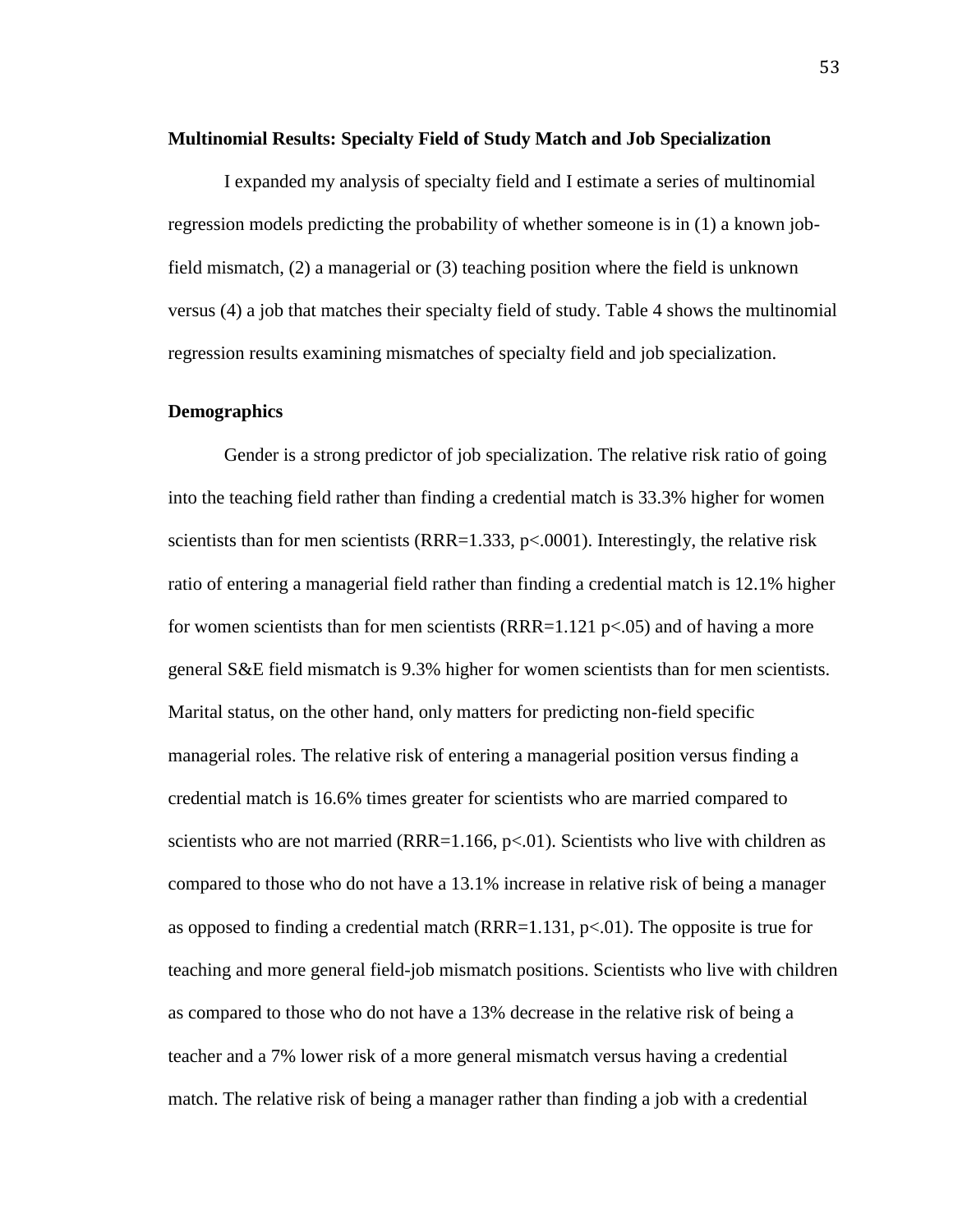match is 24.2% more likely for minorities than non-minorities (RRR=1.242, p<.0001). I found that age only matters for managerial positions. Scientists in their 40s, 50s, 60s and 70s compared to scientists 29 years of age or younger have a two to three times higher relative risk of being in a managerial position as compared to being in a credential match. The relative risk of being in a teaching position rather than a job with a credential match is 26% lower for non-U.S. citizens than native U.S. citizens (RRR=0.737, p<.05). Having a more general S&E job that does not match the field of study is 1.147 times greater for naturalized U.S. citizens than native-born U.S. citizens (RRR=1.147, p<.05).

# **Human & Social Capital**

Overwhelmingly, scientists with a PhD in Physical and Related Sciences and those with degrees in Social and Related Sciences were statistically far more likely to work as managers or experience a more general job-field of study mismatch compared to scientists with a PhD in Computer and Mathematical Sciences (p<.0001). Two of those same fields – Physical and Related Sciences and Engineering – were related to a statistically significant relative decrease (compared to scientists with a PhD in Computer and Mathematical Sciences) also experience relative decrease in the risk of becoming a post-secondary teacher as opposed to finding a credential match (p<.0001). Scientists with a PhD in the field of Biology, Agricultural and Environmental Sciences (compared to scientists with a PhD in Computer and Mathematical Sciences) is also related to a relative decrease in the risk of becoming a post-secondary teacher as opposed to finding a credential match ( $p<0.001$ ). Interestingly, compared to scientists with a PhD in Computer and Mathematical Science, scientists who earned a PhD in the Social and Related Sciences had a relative risk of being a teacher rather than finding a credential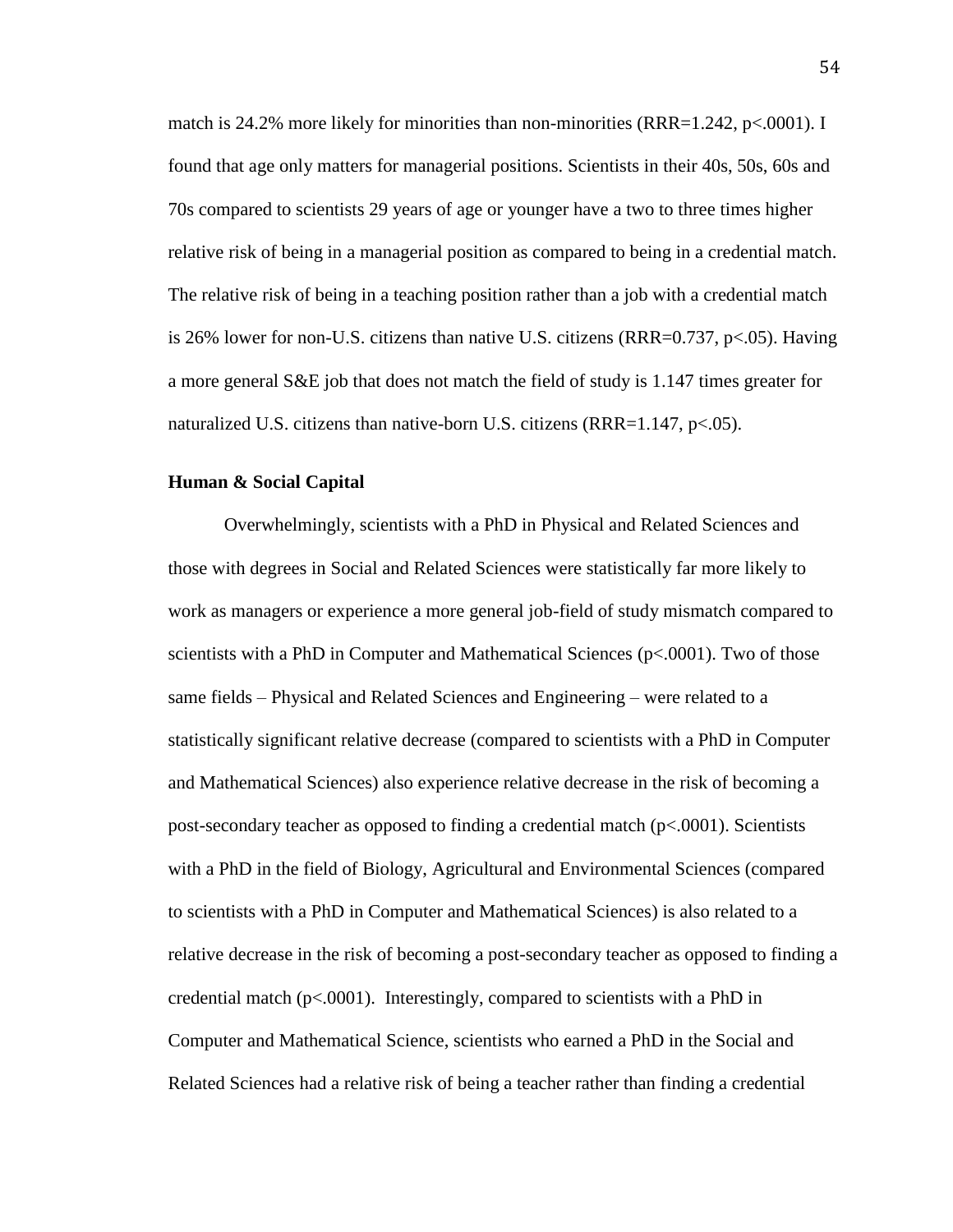match that was 63.4% higher than those who earned a PhD in the Computer and Mathematical Sciences.

Not surprisingly, the scientists' field of bachelor's degree did not have as strong an impact on job outcomes as their PhD. Compared to scientists with a bachelor's in Computer and Mathematical Sciences, STEM PhDs with a bachelor's in Biology, Agricultural and Environmental Sciences, S&E Related Fields and Non-S&E Related Fields had a higher risk of entering a non-field specific managerial position and generally a lower risk of a non-field specific job-credential mismatch. STEM PhDs with a bachelor's degree in the Physical and Related Sciences, Engineering, S&E Related Fields, and Non-S&E Related fields compared to scientists with a bachelor's degree in Computer and Mathematical Sciences have a two to three times higher relative risk of being in a teaching position as compared to being in a job with a credential match.

The relative risk of entering a managerial position versus holding a job with a credential match is 15.2% greater for scientists who have attended conferences in the past year compared to scientists who hadn't ( $RRR=1.152$ ,  $p<01$ ). The relative risk of having a teaching position or a more general job-credential mismatch versus finding a credential match is 31% less and 14% less, respectively, for scientists who have attended conferences in the past year compared to scientists who hadn't (RRR= $0.696$ , p $\leq 0.001$  and  $RRR=0.862$ , p<.0001). The number of professional memberships a scientist holds (as compared to scientists who do not have any professional memberships) are associated with about a 20% decrease in the risk of having a managerial job or having a more general credential-job mismatch as compared to having a credential-job match. Similarly, having one professional memberships, (as compared to scientists who are not part of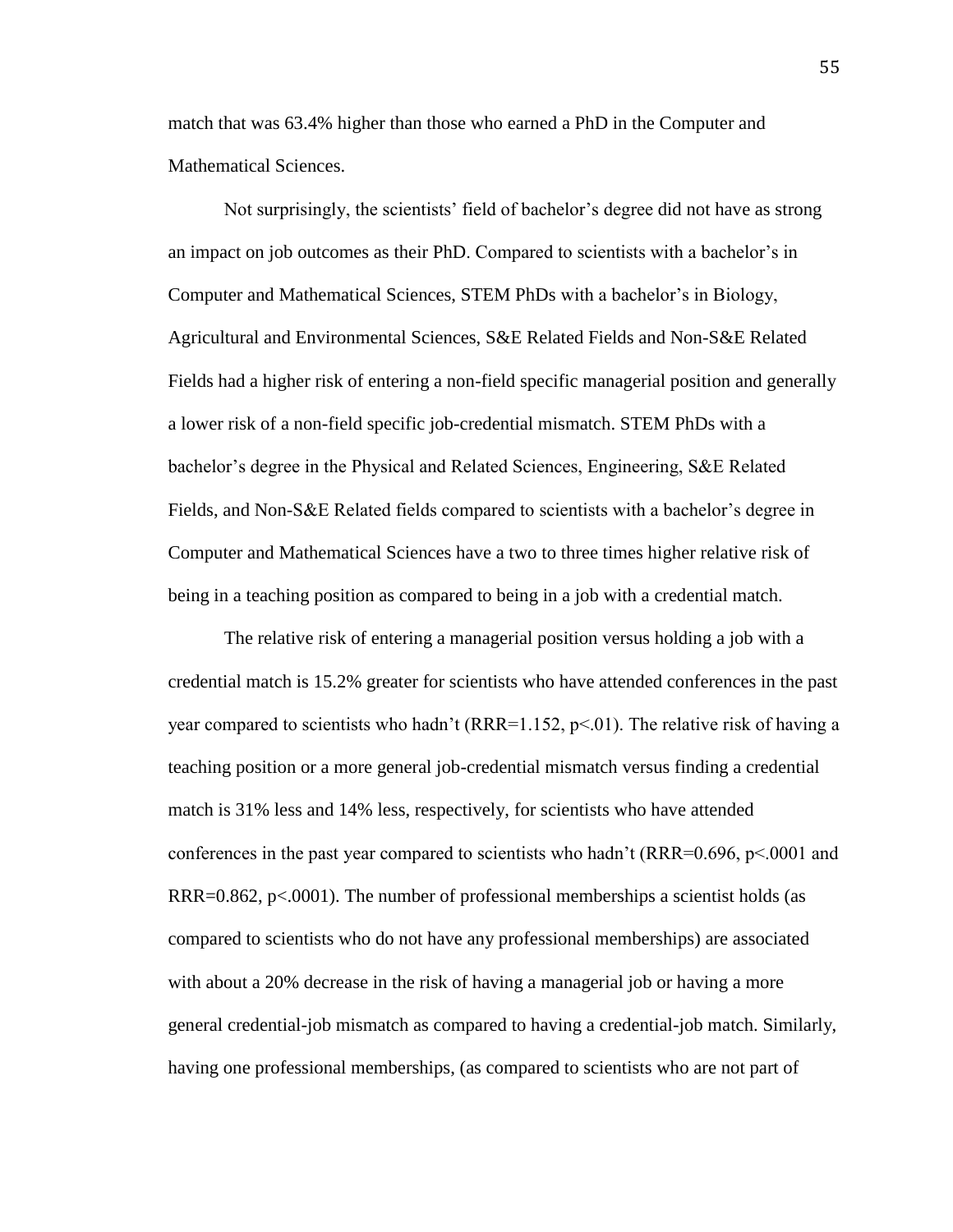professional memberships) are associated with a 33% decrease relative probability in having a teaching position as compared to finding a credential match (RRR=0.665,  $p<.01$ ).

## **Controls**

Type of doctorate institution had a significant relationship with going into a teaching position. The relative risk of holding a teaching position rather than having a job with a credential match is 24.7% higher for scientists who attend a privately controlled doctoral institution rather than a publicly controlled doctoral institution (RRR=1.247, p<.01). The type of collegiate institution had no significant association in predicting whether a scientist would go into a managerial or teaching position. Job type was a significant predictor of going into a teaching or managerial position. I found scientists who find a job in government or business (compared to scientists who enter academia) have a three or four times higher relative risk of being in a managerial position as compared to those who have a credential-job match. On the other hand, scientists who find a job in government or business (as compared to scientists who enter academia) are significantly less likely to have a teaching position as compared to hold a credential match. Mother's education was not a strong predictor of holding a managerial or teaching position.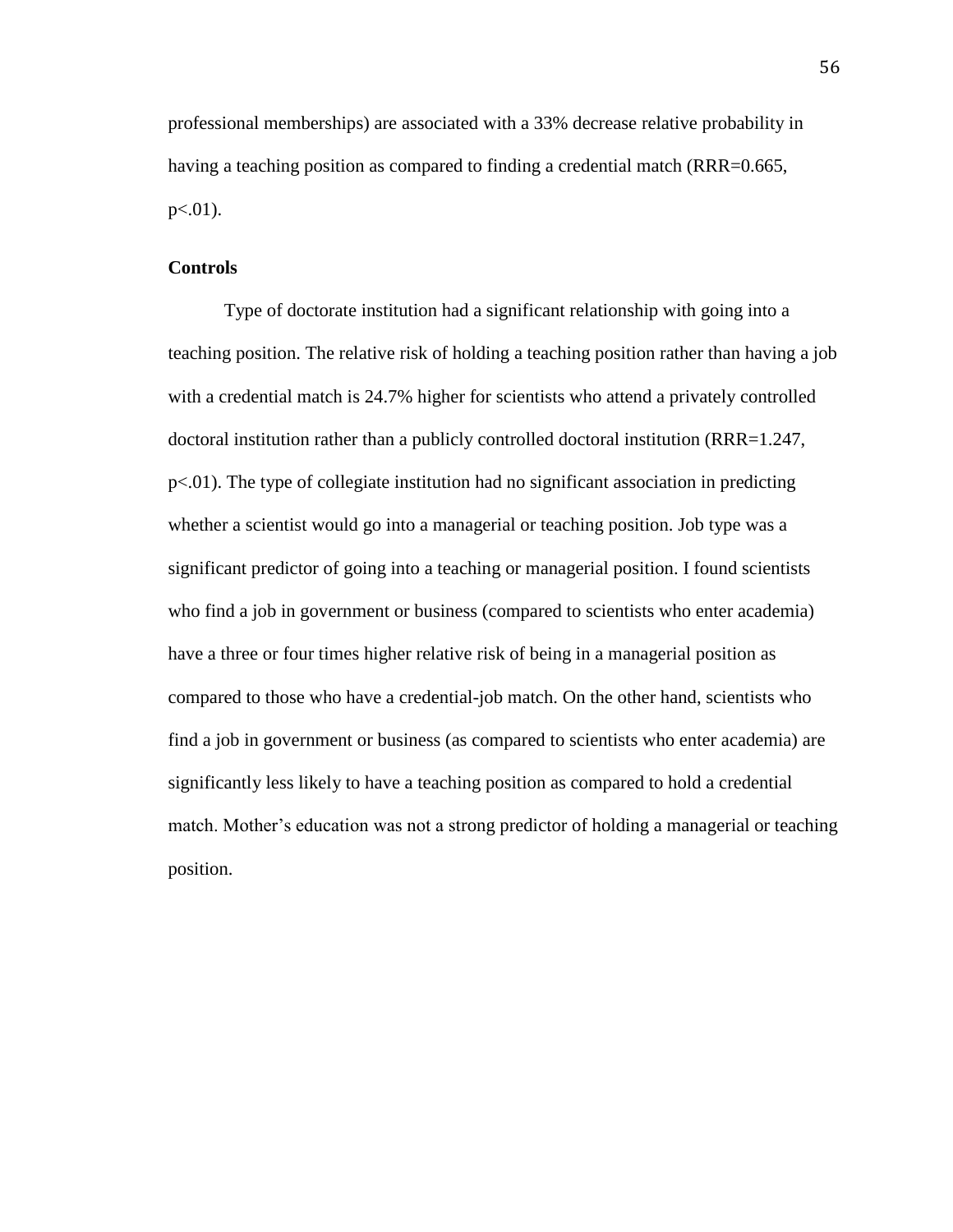| and Controls)         |                                              |                                      |                    |                              |                    |                                            |                    |
|-----------------------|----------------------------------------------|--------------------------------------|--------------------|------------------------------|--------------------|--------------------------------------------|--------------------|
|                       | Match in<br>Specialty<br>Field               | Mismatch<br>in<br>Specialty<br>Field |                    | Manager,<br>Field<br>Unknown |                    | Teacher,<br>Field<br>Unknow<br>$\mathbf n$ |                    |
|                       | (Base)                                       | Relative<br><b>Risk Ratio</b>        | 95%<br>CI          | Relative<br>Risk<br>Ratio    | 95%<br><b>CI</b>   | Relative<br><b>Risk</b><br>Ratio           | 95% CI             |
| Demographics          |                                              |                                      |                    |                              |                    |                                            |                    |
| Gender                |                                              |                                      |                    |                              |                    |                                            |                    |
|                       | Female                                       | 1.093**                              | $(1.03 -$<br>1.16) | $1.121*$                     | $(1.03 -$<br>1.22) | 1.333***<br>$\ast$                         | $(1.16 -$<br>1.53) |
| <b>Marital Status</b> |                                              |                                      |                    |                              |                    |                                            |                    |
|                       | Married                                      | 0.969                                | $(0.90 -$<br>1.04) | $1.166**$                    | $(1.05 -$<br>1.29) | 0.919                                      | $(0.79 -$<br>1.07) |
| Living with Children  |                                              |                                      |                    |                              |                    |                                            |                    |
|                       | Living<br>with<br>Children                   | $0.929*$                             | $(0.87 -$<br>0.99) | $1.131**$                    | $(1.04 -$<br>1.24) | 0.868                                      | $(0.75 -$<br>1.00) |
| Minority              |                                              |                                      |                    |                              |                    |                                            |                    |
|                       | Yes                                          | 0.940                                | $(0.87 -$<br>1.01) | $1.242***$<br>$\ast$         | $*1.12-$<br>1.38)  | 1.069                                      | $(0.91 -$<br>1.25) |
| Age (Years)           |                                              |                                      |                    |                              |                    |                                            |                    |
|                       | $29$ or<br>younger                           |                                      |                    |                              |                    |                                            |                    |
|                       | 30-34                                        | 1.007                                | $(0.78 -$<br>1.30) | 1.228                        | $(0.75 -$<br>2.01) | 1.015                                      | $(0.40 -$<br>2.59) |
|                       | 35-39                                        | 1.268                                | $(0.98 -$<br>1.63) | 1.564                        | $(0.96 -$<br>2.55) | 1.287                                      | $(0.51 -$<br>3.23) |
|                       | 40-44                                        | 1.247                                | $(0.96 -$<br>1.61) | 2.147**                      | $(1.32 -$<br>3.50) | 1.491                                      | $(0.59 -$<br>3.74) |
|                       | 45-49                                        | 1.424**                              | $(1.10-$<br>1.84)  | 2.863***                     | $(1.75 -$<br>4.67) | 2.046                                      | $(0.81 -$<br>5.16) |
|                       | 50-54                                        | 1.257                                | $(0.97 -$<br>1.63) | 2.951***<br>∗                | $(1.81 -$<br>4.80) | 2.161                                      | $(0.85 -$<br>5.47) |
|                       | 55-59                                        | 1.259                                | $(0.97 -$<br>1.63) | 3.133***<br>$\ast$           | $(1.92 -$<br>5.11) | 2.026                                      | $(0.80 -$<br>5.13) |
|                       | $60 - 64$                                    | 1.301                                | $(1.00 -$<br>1.69) | 3.448***<br>$\ast$           | $(2.11 -$<br>5.64) | 1.667                                      | $(0.66 -$<br>4.22) |
|                       | 65-69                                        | 1.395*                               | 1.06-<br>1.29)     | 3.220***<br>∗                | $(1.95 -$<br>5.32) | 1.692                                      | $(0.66 -$<br>4.35) |
|                       | 70-75                                        | 1.267                                | $(0.95 -$<br>1.69) | 3.402***<br>$\ast$           | $(2.03 -$<br>5.71) | 1.600                                      | $(0.61 -$<br>4.18) |
| Citizenship           |                                              |                                      |                    |                              |                    |                                            |                    |
|                       | <b>US</b><br>Citizen,<br>Native<br><b>US</b> |                                      | $(1.02 -$          |                              | $(0.94 -$          |                                            | $(0.82 -$          |
|                       | Citizen,                                     | 1.147*                               | 1.29)              | 1.107                        | 1.30)              | 1.062                                      | 1.37)              |

**Table 6: Relative Risk Ratios and 95% Confidence Intervals Predicting a Mismatch of a Specialty Field of Study, Job in a Managerial Position (Field not specified) and Teacher (Field not specified by Demographics, Human and Social Capital Proxies,**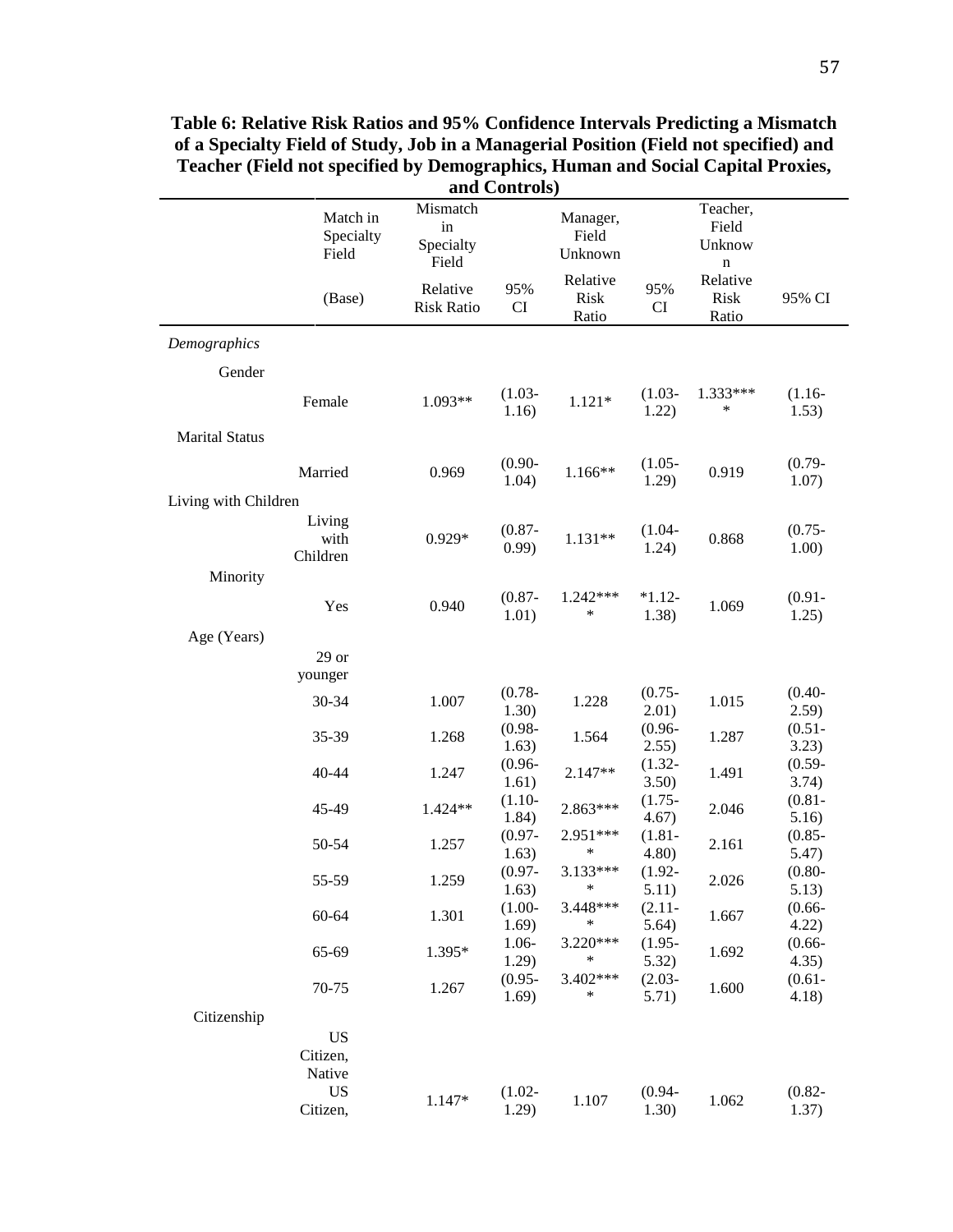| Naturalize<br>d<br>Non-US                |            | $(0.85 -$          |                 | $(0.97 -$          |                 | $(0.55 -$          |
|------------------------------------------|------------|--------------------|-----------------|--------------------|-----------------|--------------------|
| Citizen                                  | 0.975      | 1.12)              | 1.171           | 1.41)              | $0.737*$        | 0.99)              |
| Social & Human Capital                   |            |                    |                 |                    |                 |                    |
| <b>Field of First Doctorate</b>          |            |                    |                 |                    |                 |                    |
| <b>Computer and Mathematical</b>         |            |                    |                 |                    |                 |                    |
| Sciences                                 |            |                    |                 |                    |                 |                    |
| Biology, Agricultural and                | 3.936****  | $(3.25 -$          | 1.205           | $(0.95 -$          | $0.424***$      | $(0.28 -$          |
| <b>Environmental Sciences</b>            |            | 4.77)              |                 | 1.53)              | ∗               | 0.64)              |
| Physical and Related                     | 4.026****  | $(3.32 -$          | 1.585***        | $(1.25 -$          | $0.302***$      | $(0.20 -$          |
| Sciences                                 |            | 4.89               | ∗               | 2.01)              | ∗               | 0.46)              |
| Social and                               |            | $(1.77 -$          | 1.544 ***       | $(1.22 -$          |                 | $(1.19-$           |
| Related                                  | $2.177***$ | 2.68)              | *               | 1.96)              | 1.645**         | 2.29)              |
| Sciences                                 |            |                    |                 |                    |                 |                    |
| Engineeri                                | 3.462****  | $(2.85 -$          | $1.377**$       | $(1.10-$           | $0.390***$      | $(0.27 -$          |
| ng                                       |            | 4.20               |                 | 1.73)              | ∗               | 0.57)              |
| Field of Bachelor's Degree               |            |                    |                 |                    |                 |                    |
| <b>Computer and Mathematical</b>         |            |                    |                 |                    |                 |                    |
| Sciences                                 |            |                    |                 |                    |                 |                    |
| Biology, Agricultural and                | $0.670***$ | $(0.56 -$          | 1.452**         | $(1.14-$           | 1.557           | $(0.98 -$          |
| <b>Environmental Sciences</b>            |            | 0.80)              |                 | 1.85)              |                 | 2.47)              |
| Physical and Related                     | $0.795*$   | $(0.67 -$          | 1.159           | $(0.91 -$          | 2.757***        | $(1.72 -$          |
| Sciences                                 |            | 0.95)              |                 | 1.47)              | *               | 4.42)              |
| Social and                               |            | $(0.42 -$          |                 | $(0.90 -$          |                 | $(0.67 -$          |
| Related                                  | $0.511***$ | 0.62)              | 1.146           | 1.47)              | 1.006           | 1.50)              |
| Sciences                                 |            |                    |                 |                    |                 |                    |
| Engineeri                                | $0.818*$   | $(0.68 -$<br>0.98) | 1.298*          | $(1.03 -$<br>1.64) | 2.660***<br>∗   | $(1.77-$<br>4.01)  |
| ng<br>S&E                                |            |                    |                 |                    |                 |                    |
| Related                                  | 1.228      | $(0.95 -$          | 1.401           | $(0.98 -$          | 2.566***        | $(1.54 -$          |
| Fields                                   |            | 1.58)              |                 | 2.00)              | *               | 4.27)              |
| Non-S&E                                  |            |                    |                 |                    |                 |                    |
| Related                                  | $0.770*$   | $(0.63 -$          | $1.624***$<br>∗ | $(1.25 -$          | 4.549***<br>*   | $(3.10 -$          |
| Fields                                   |            | 0.95)              |                 | 2.11)              |                 | 6.68)              |
| Logical                                  |            |                    |                 |                    |                 |                    |
| Skip (e.g.                               |            |                    |                 |                    |                 |                    |
| responden                                | 0.981      | $(0.73 -$          | 1.120           | $(0.75 -$          | 1.450           | $(0.78 -$          |
| t skipped                                |            | 1.32)              |                 | 1.67)              |                 | 2.69)              |
| undergrad                                |            |                    |                 |                    |                 |                    |
| $\mathcal{E}$                            |            |                    |                 |                    |                 |                    |
| Attended Conferences In the<br>Past Year |            |                    |                 |                    |                 |                    |
| Yes                                      | $0.862***$ | $(0.80 -$<br>0.93) | 1.152**         | $(1.04 -$<br>1.27) | $0.696***$<br>∗ | $(0.58 -$<br>0.83) |
| Number of Professional<br>Memberships    |            |                    |                 |                    |                 |                    |
| $\boldsymbol{0}$                         |            |                    |                 |                    |                 |                    |
|                                          | $0.717***$ | $(0.66 -$          | $0.678***$      | $(0.60 -$          |                 | $(0.52 -$          |
| 1                                        |            | 0.78)              | ∗               | 0.77)              | $0.665**$       | 0.84)              |
| $\boldsymbol{2}$                         | $0.821***$ | $(0.75 -$<br>0.90) | $0.809**$       | $(0.71 -$<br>0.92) | 0.913           | $(0.73 -$<br>1.15) |
| 3                                        | $0.744***$ | $(0.67 -$          | 0.788**         | $(0.69 -$          | 0.900           | $(0.70 -$          |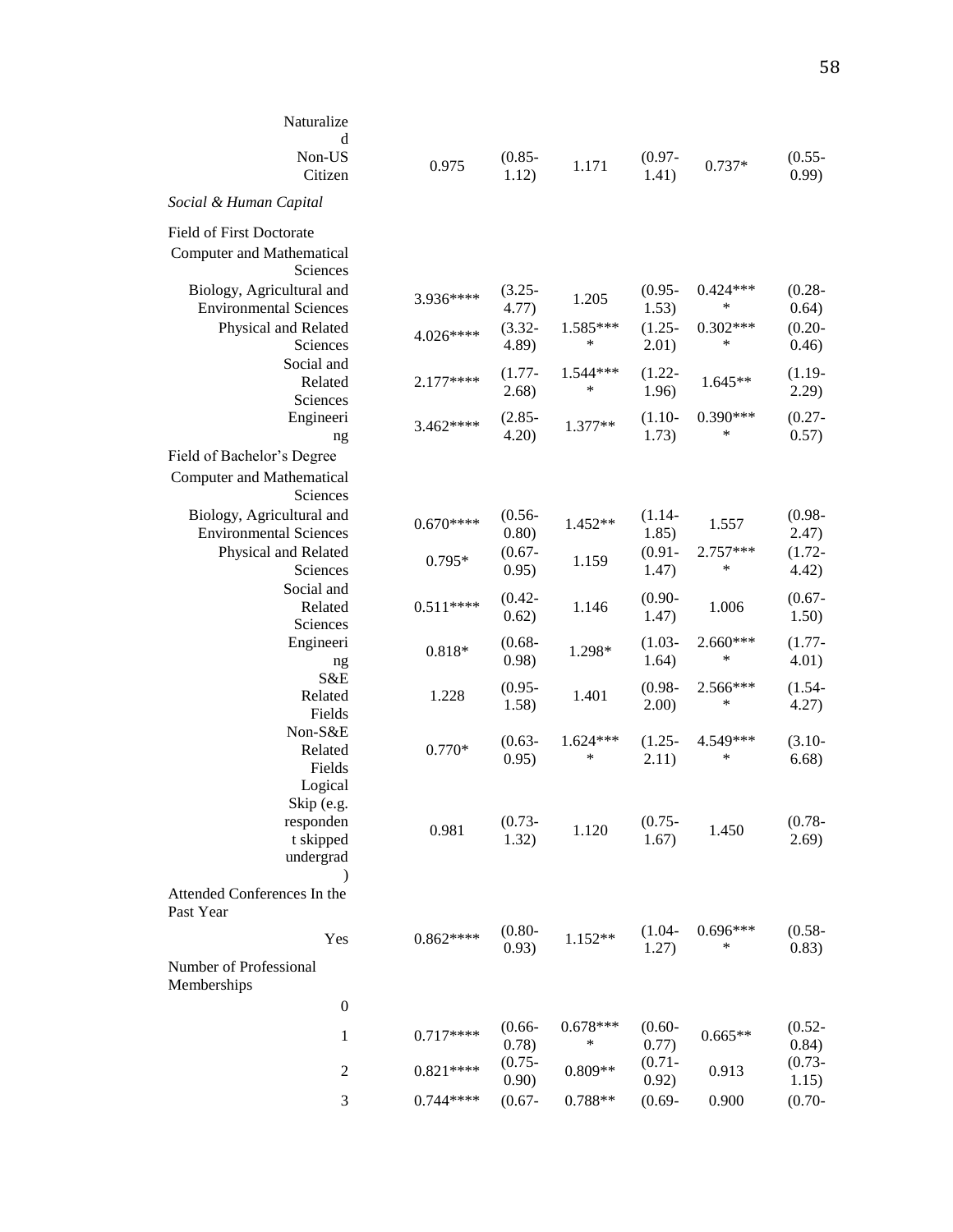|                                                   |            | 0.83)              |                      | 0.91)              |                   | 1.15)                      |
|---------------------------------------------------|------------|--------------------|----------------------|--------------------|-------------------|----------------------------|
| $4+$                                              | $0.850**$  | $(0.76 -$<br>0.95) | $0.824**$            | $(0.71 -$<br>0.95) | 0.780             | $(0.61 -$<br>1.00)         |
| Hours Per Week Typically<br>Worked                |            |                    |                      |                    |                   |                            |
| Less than<br>20                                   |            |                    |                      |                    |                   |                            |
| 21-35                                             | 0.847*     | $(0.73 -$<br>0.99) | 0.939                | $(0.72 -$<br>1.22) | 1.021             | $(0.73 -$<br>1.43)         |
| 36-40                                             | 0.907      | $(0.79 -$<br>1.04) | 1.080                | $(0.86 -$<br>1.36) | 0.879             | $(0.65 -$<br>1.19)         |
| $40+$                                             | 0.849*     | $(0.74 -$<br>0.97) | 1.824***<br>$\ast$   | $(1.46-$<br>2.27)  | 0.890             | $(0.66 -$<br>1.19)         |
| Controls                                          |            |                    |                      |                    |                   |                            |
| Doctorate Institution Type                        |            |                    |                      |                    |                   |                            |
| <b>Publicly Controlled</b>                        |            |                    |                      |                    |                   |                            |
| <b>Privately Controlled</b>                       | 1.006      | $(0.94 -$<br>1.07) | 1.078                | $(0.99 -$<br>1.18) | 1.247**           | $(1.08 -$<br>1.43)         |
| Info Not Available, likely<br>Foreign Institution | $0.365*$   | $(0.16 -$<br>0.85) | 0.424                | $(0.84 -$<br>2.14) | 0.253             | $(0.03 -$<br>2.13)         |
| <b>Bachelor Institution Type</b>                  |            |                    |                      |                    |                   |                            |
| Publicly<br>Controlled<br>Privately<br>Controlled | 1.036      | $(0.96 -$<br>1.11) | 0.935                | $(0.85 -$<br>1.03) | 0.967             | $(0.82 -$<br>1.14)         |
| Info Not<br>Available                             | 0.948      | $(0.84 -$<br>1.07) | 0.795**              | $(0.67 -$<br>0.94) | 0.937             | $(0.72 -$<br>1.23)         |
| Job Type                                          |            |                    |                      |                    |                   |                            |
| Academic                                          |            |                    |                      |                    |                   |                            |
| Governme<br>nt                                    | $2.187***$ | $(1.98 -$<br>2.42) | 3.291***<br>∗        | $(2.86 -$<br>3.78) | 1.55e-<br>$10***$ | $(1.36e-10-$<br>$1.77e-10$ |
| <b>Business</b>                                   | 3.028****  | $(2.83 -$<br>3.24) | 4.504***<br>∗        | $(4.07 -$<br>4.98) | 1.56e-<br>$10***$ | $(1.41e-10-$<br>$1.73e-10$ |
| Salary                                            |            |                    |                      |                    |                   |                            |
| \$0-65,000                                        |            |                    |                      |                    |                   |                            |
| \$65,000-<br>100,000                              | $0.835***$ | $(0.77 -$<br>0.91) | $1.157*$             | $(1.01 -$<br>1.33) | $0.690***$<br>∗   | $(0.58 -$<br>0.82)         |
| \$100,000-<br>160,000                             | 0.928      | $(0.85 -$<br>1.01) | $1.609***$<br>$\ast$ | $(1.40-$<br>1.85)  | $0.677***$<br>*   | $(0.55 -$<br>0.83)         |
| \$160,000-<br>511,000                             | 1.373****  | $(1.23 -$<br>1.53) | 4.589***<br>$\ast$   | $(3.95 -$<br>5.33) | 1.126             | $(0.86 -$<br>1.47)         |
| Mother's                                          |            |                    |                      |                    |                   |                            |
| Education<br>Less than<br>HS                      |            |                    |                      |                    |                   |                            |
| HS<br>Degree                                      | 0.964      | $(0.87 -$<br>1.07) | 1.022                | $(0.89 -$<br>1.17) | 0.967             | $(0.77 -$<br>1.21)         |
| Some<br>College                                   | 0.987      | $(0.88 -$<br>1.10) | 1.025                | $(0.88 -$<br>1.19) | 1.040             | $(0.81 -$<br>1.34)         |
| College<br>Degree                                 | 1.007      | $(0.91 -$<br>1.12) | 0.963                | $(0.84 -$<br>1.11) | 0.944             | $(0.74 -$<br>1.20)         |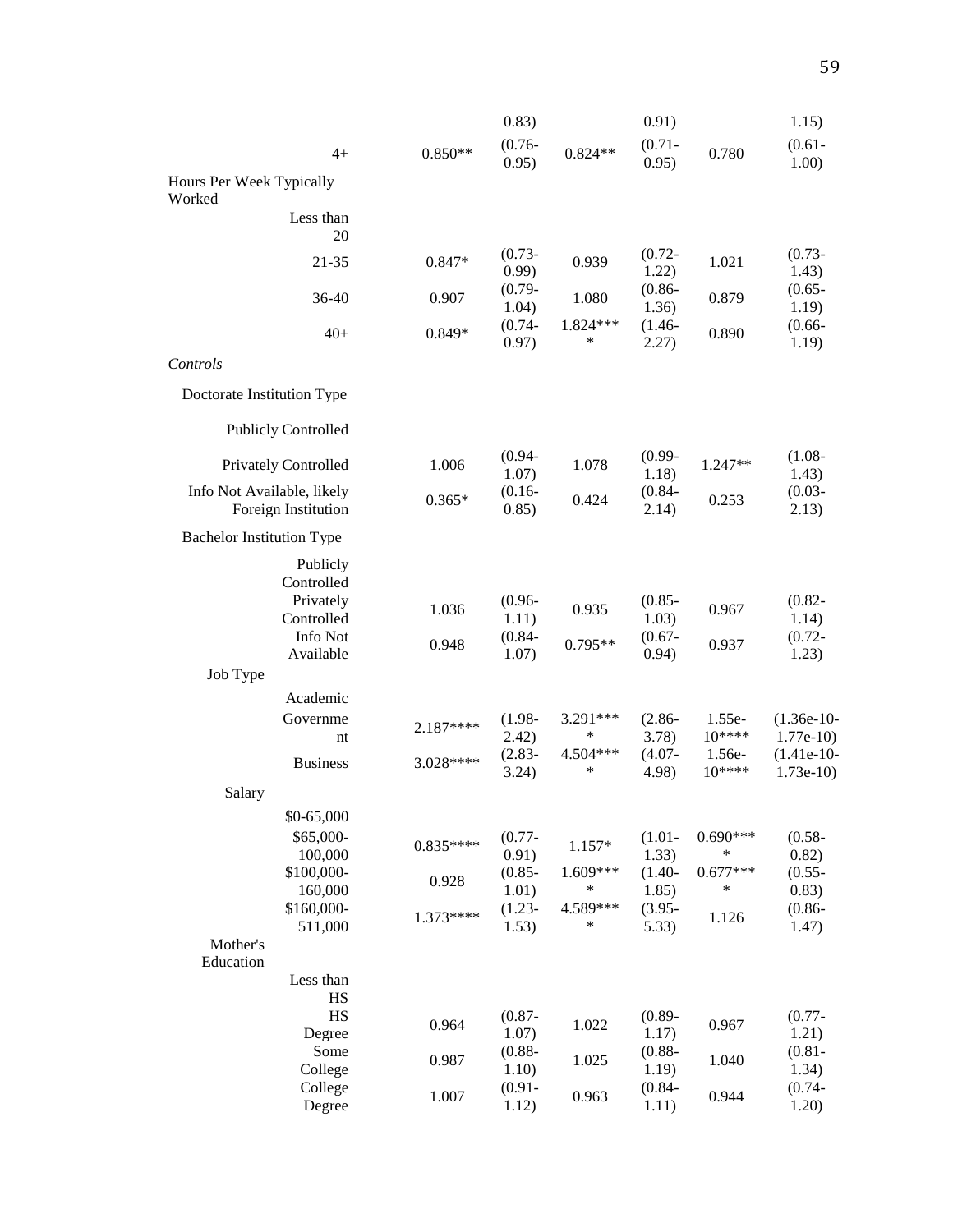| Master's                    | 1.053      | $(0.94 -$ | 0.980      | $(0.83 -$ | 1.108      | $(0.85 -$ |
|-----------------------------|------------|-----------|------------|-----------|------------|-----------|
|                             |            | 1.18)     |            | 1.15)     |            | 1.44)     |
| Profession                  | $1.235*$   | $(1.03 -$ | 1.128      | $(0.88 -$ | 1.025      | $(0.67 -$ |
| al Degree                   |            | 1.48)     |            | 1.44)     |            | 1.56)     |
| Doctorate                   | 1.018      | $(0.84 -$ | 0.901      | $(0.69 -$ | 0.985      | $(0.69 -$ |
|                             |            | 1.23)     |            | 1.18)     |            | 1.42)     |
| Not Applicable (e.g. single | 0.813      | $(0.42 -$ | 0.914      | $(0.44 -$ | 0.217      | $(0.04 -$ |
| parent household)           |            | 1.58)     |            | 1.90)     |            | (0.89)    |
| Intercept                   | $0.180***$ | $(0.13 -$ | $0.005***$ | $(0.00 -$ | $0.097***$ | $(0.03 -$ |
|                             |            | 0.26      | ∗          | 0.01)     | ∗          | 0.27)     |
|                             |            |           |            |           |            |           |

#### **Model Fit Statistics**

| N      | 60,610                                             |
|--------|----------------------------------------------------|
| F-test | 3110.07****                                        |
| DF     | 60,6<br>09                                         |
|        | +p<.10, *p<.05, **p<.01,<br>***p<.001, ****p<.0001 |

# SUMMARY

# **Discussion**

The summary table above focuses only on the main indicators. Because I did not have specific hypotheses over the control variables, I did not include them in the summary table. Perhaps the most surprising finding is that approximately 40-45% of respondents find a job outside of their broad doctorate field of study. After 5 to 10 years of investment in time, money and personal sacrifice, this finding is consequential. Below I summarize which type of scientists are more likely to switch their fields of doctoral study and account for this large majority.

Note that my conceptual model presented above posits that the accumulations of certain experiences, such as going to conferences or being a part of professional memberships, is directionally associated with finding a job credential match. This causal model may in fact run the other direction. Scientists who are in fields who match their field of PhD are perhaps more likely to select into a professional membership, attend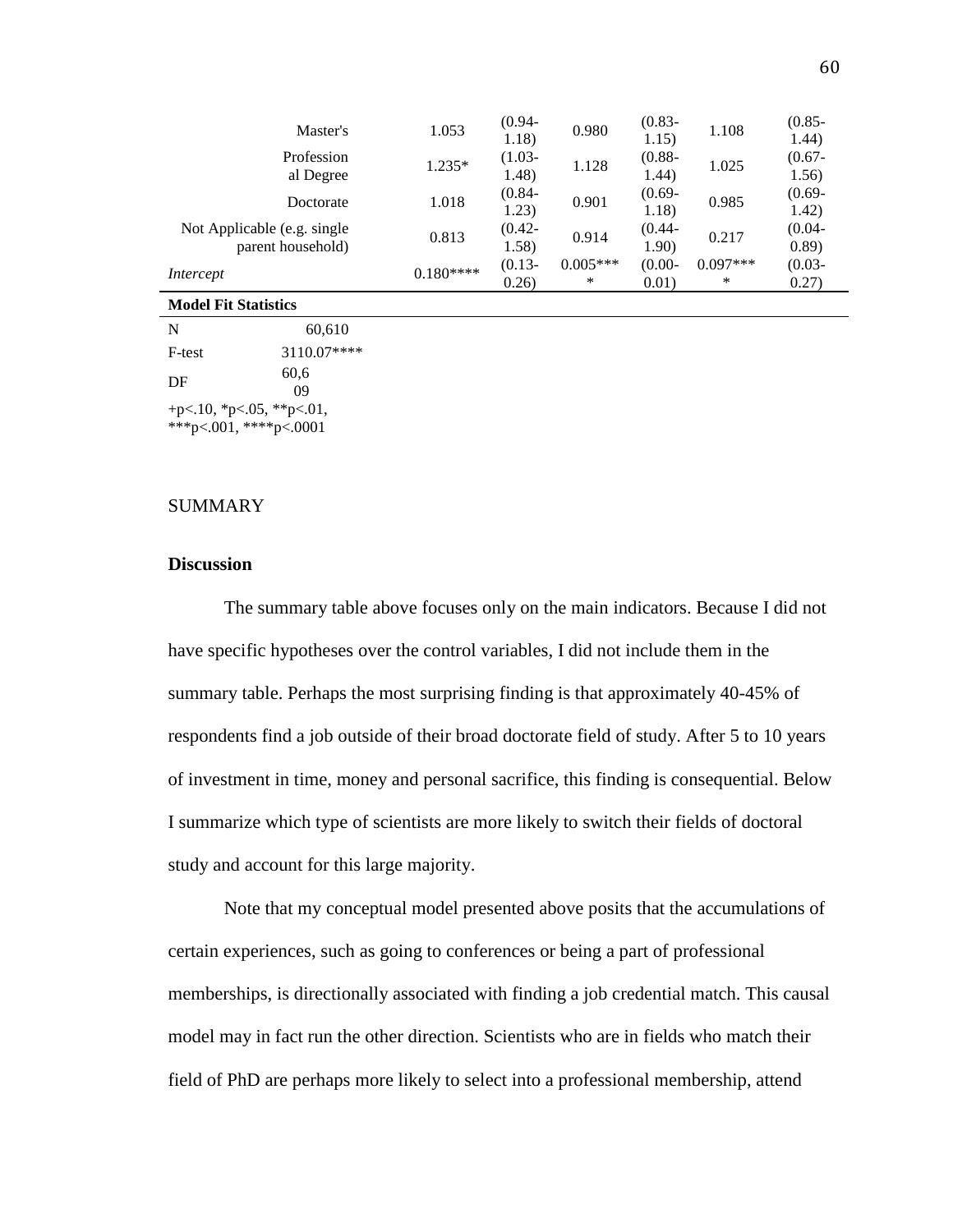conferences or seek certain positions. The associations I find within this thesis should be considered as a two-way correlation and not merely a one-way causal model.

Although women were significantly less likely to secure a job-credential match than men, confirming my first hypothesis, the bivariate results and the multinomial results show unique differences across men and women scientists. Women scientists with PhDs were more likely to not be married, were more likely to be a minority and more likely to be native U.S. citizens than men scientists. There were significant differences in the fields that men and women entered, both at the doctoral level and the bachelor's level. We may expect women who are in certain fields to be more likely to leave because of the "chilly climate" they may encounter in certain STEM due to their gender identity (Britton 2017), but future research should explore the specific correlates that may differ for men and women and to establish a baseline. Women scientists were more likely than men scientists to attend a conference in the past year, and more likely to work part-time than full-time. Women scientists were significantly more likely to enter academia and significantly less likely to enter the business sector. Their salaries reflect this, as there was a wage gap between men and women scientists. In the more detailed analyses of both job-credential match and job type, women scientists were more likely than men scientists to secure post-secondary teaching position rather than managerial positions.

Although the gender findings were unexpected, these findings were superseded by other demographic factors, most of which differed from my hypotheses, summarized in Figure 2. Although women scientists were slightly less likely to find a job credential match than men scientists as per my first hypothesis, marital status, the presence of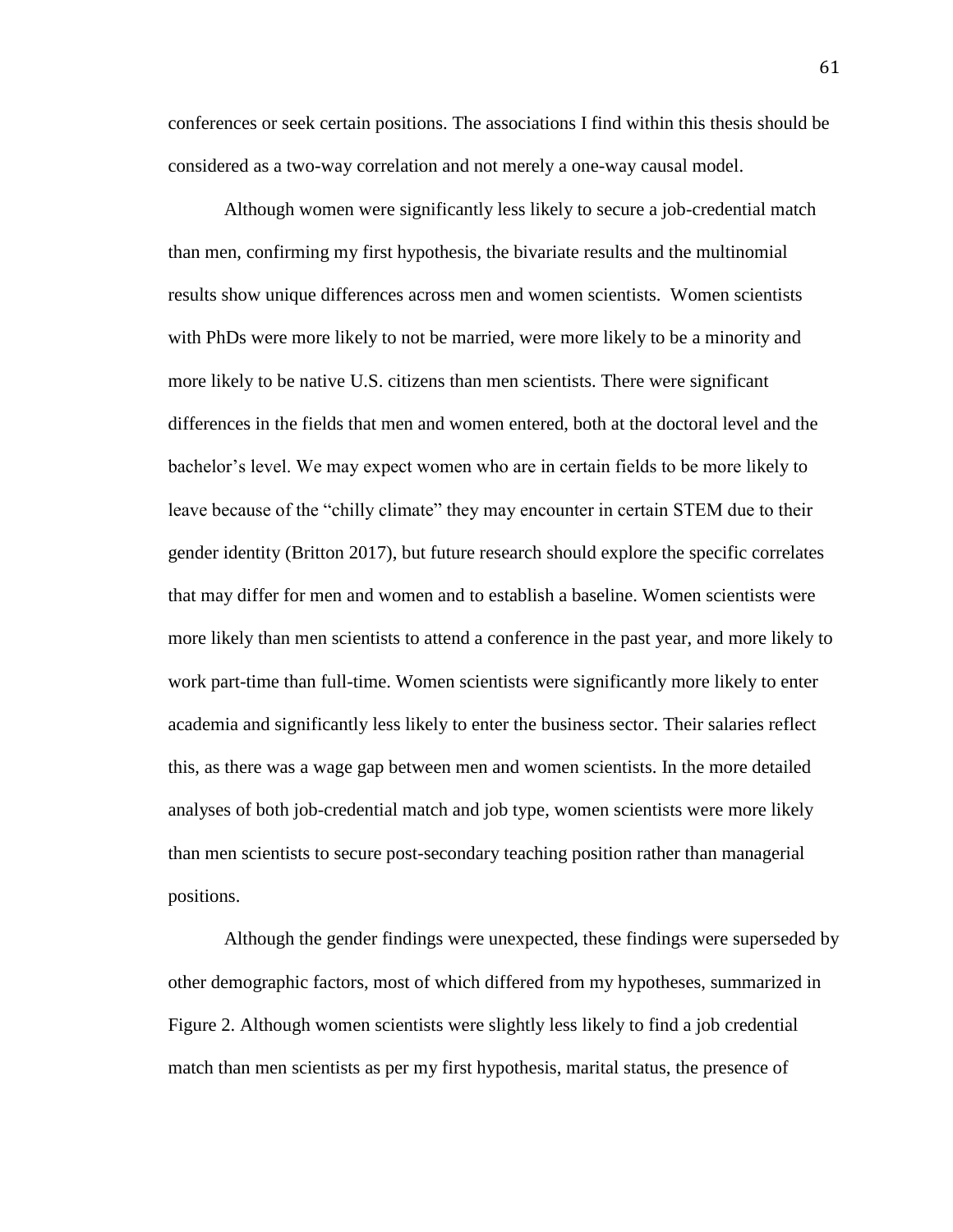children and minority status were not associated with job-credential matches. The age of the scientist was associated with having a job-credential match, but in the opposite direction from what I expected. Older scientists were less likely to be employed in their field of doctoral study. Although scientists will accrue more human capital (experiences and training) as they age, perhaps this gives older scientists more options in the job market. Indeed, these sientists were more likely to be managers in a non-specified field. Naturalized citizens were actually less likely (not more likely) to have a job credential match than native U.S. citizens, and there existed no differences in having a jobcredential match for non-U.S. citizen scientists compared to native U.S. citizens.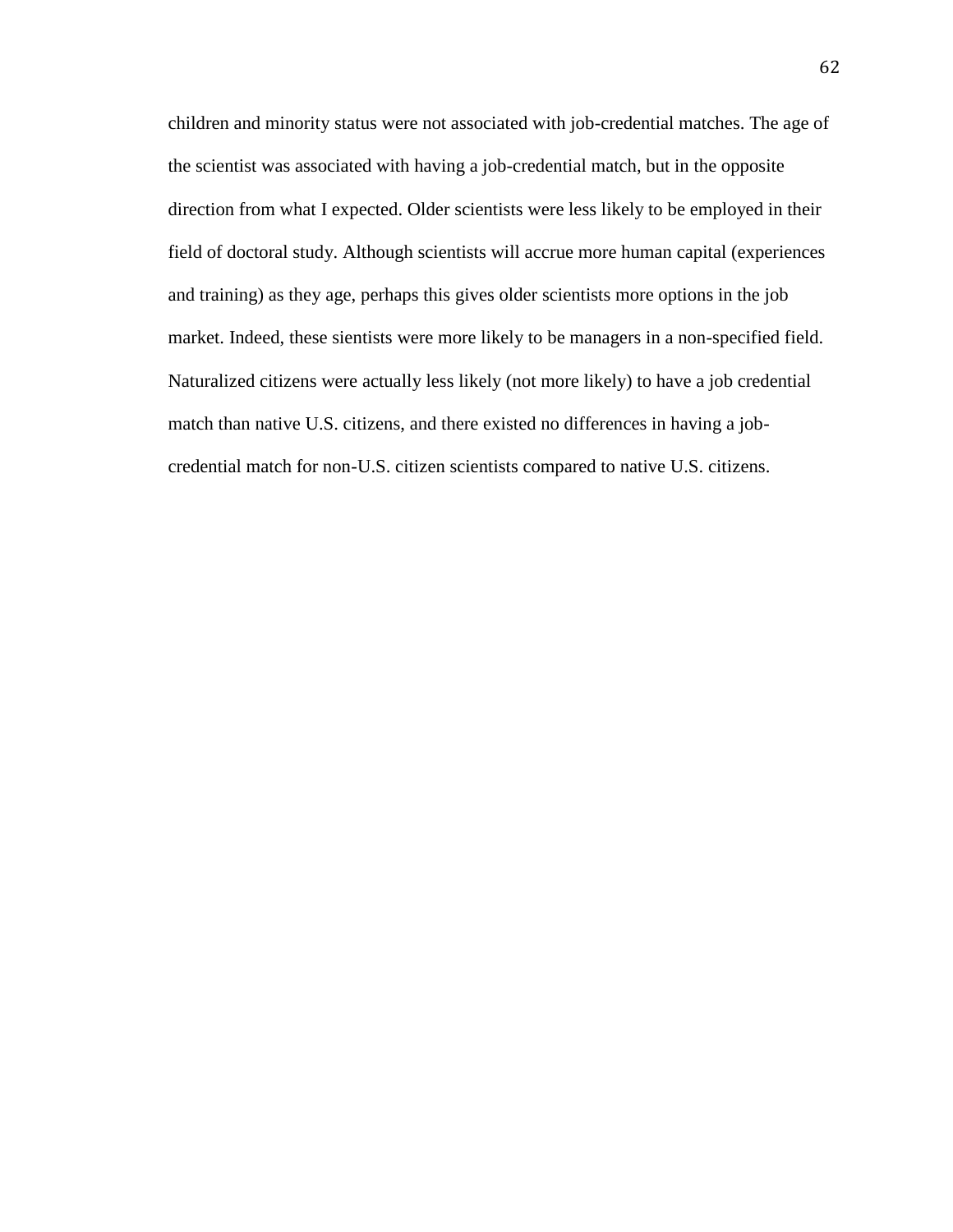|  |  | <b>Table 7: Summary Table</b> |  |
|--|--|-------------------------------|--|
|--|--|-------------------------------|--|

| <b>Summary Table</b>                      |                                                                                                                            |                                                 |                                                     |  |  |  |
|-------------------------------------------|----------------------------------------------------------------------------------------------------------------------------|-------------------------------------------------|-----------------------------------------------------|--|--|--|
| <b>Variable</b>                           | Hypothesis (Likelihood of a Job-<br><b>Credential Match)</b>                                                               | <b>Broad</b><br><b>Field</b><br><b>Findings</b> | <b>Specialty</b><br><b>Field</b><br><b>Findings</b> |  |  |  |
| Demographics                              |                                                                                                                            |                                                 |                                                     |  |  |  |
| Gender                                    | Men scientists will have a greater<br>likelihood of a match than women<br>scientists                                       | $\checkmark$                                    | $\checkmark$                                        |  |  |  |
| <b>Marital Status</b>                     | Married scientists will be less likely<br>to have a match than scientists who<br>are not married.                          | X                                               | X                                                   |  |  |  |
| Living with Children                      | Scientists who live with children<br>will be less likely to have a match<br>than those who do not live with<br>children.   | X                                               | X                                                   |  |  |  |
| <b>Minority Status</b>                    | Minorities will be less likely to have<br>a match than non-minorities.                                                     | X                                               | X                                                   |  |  |  |
| Age                                       | Older scientists will be more likely<br>to have a match than younger<br>scientists.                                        | X                                               | X                                                   |  |  |  |
| Citizenship                               | Non-U.S. citizens will be more<br>likely to have a job credential match<br>than native or naturalized U.S.<br>citizens.    | X                                               | $\sqrt{}$                                           |  |  |  |
| Human Capital                             |                                                                                                                            |                                                 |                                                     |  |  |  |
| <b>Field of First Doctorate</b>           | The field of first doctorate will be<br>highly associated with a job-<br>credential match.                                 | $\checkmark$                                    |                                                     |  |  |  |
| Field of Bachelor's                       | The field of an individual's bachelor<br>degree will not be associated with a<br>job-credential match.                     | $\checkmark$<br>(Partial)                       | $\sqrt{}$<br>(Partial)                              |  |  |  |
| Hours Per Week<br><b>Typically Worked</b> | The more hours an individual works<br>per week, the greater likelihood of a<br>job-credential match.                       | X                                               | X                                                   |  |  |  |
| Social Capital                            |                                                                                                                            |                                                 |                                                     |  |  |  |
| Attended Conferences in<br>the Past Year  | If a respondent attended a<br>conference within the past year,<br>they are more likely to have a job-<br>credential match. | $\checkmark$                                    | $\checkmark$                                        |  |  |  |
| Number of Professional<br>Memberships     | The higher the number of<br>professional memberships, the more<br>likely a job-credential match.                           |                                                 |                                                     |  |  |  |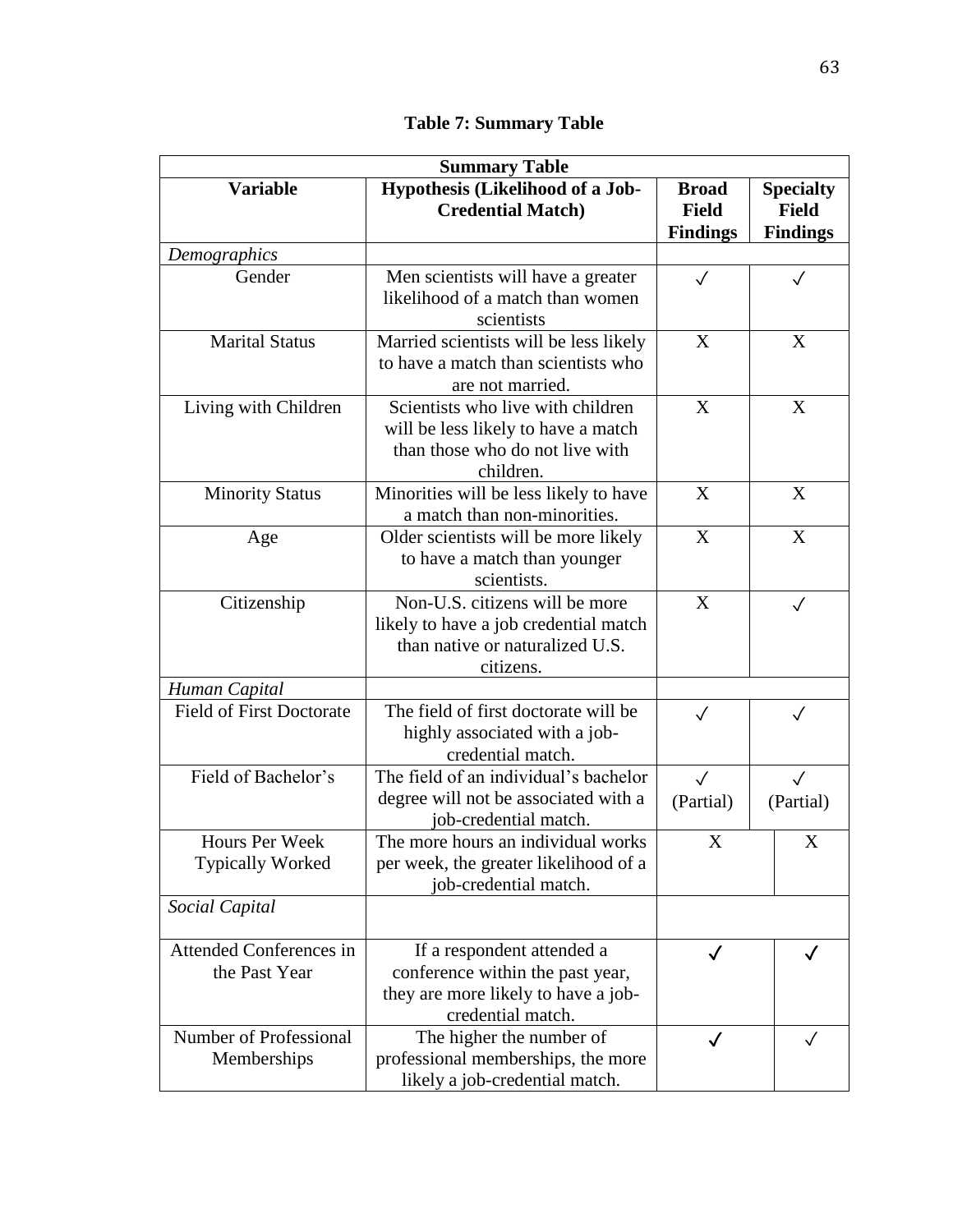The human capital findings were similarly complex. Each field of doctoral study differed in rates of having a job-field mismatch as compared to Computer and Mathematical Sciences. Perhaps this is because Engineering and Computer and Mathematical Sciences comprise over 75% of the STEM workforce (National Science Board 2018). For the field of bachelor's degree, those with a degree in the Social and Related Sciences were more likely to find a job credential match. Perhaps the Social and Related Sciences are broad enough to encompass more jobs than the other fields. Although the findings reported here do not appear to support classic assumtions associated with Human Capital Theory, it is possible that the variables available in this survey do not adequately captural all possible forms of human capital. In other words, even though my models include some widely accepted human capital measures, alternate model specifications using a different set of human capital variables might produce a different set of findings. In contrast, findings do appear to support Social Capital arguments more directly. The social capital findings were straightforward and in line with my hypotheses and current research.

In addition, my analyses show that job outcomes are not just reflective of individual-level attributes. Employment sector had a significant association with being a job that matched the PhD field of study. Those in government jobs and in the business sector were significantly less likely to have a job in their field of study. This makes sense, as the comparison group is academia, and many scientists will choose to stay or are confined in their field of study, as the job categories outside of academia are less well defined. Salary had a nonlinear association, as those in the second quartile are more likely to find a job credential match and those in the top quartile are less likely to find a job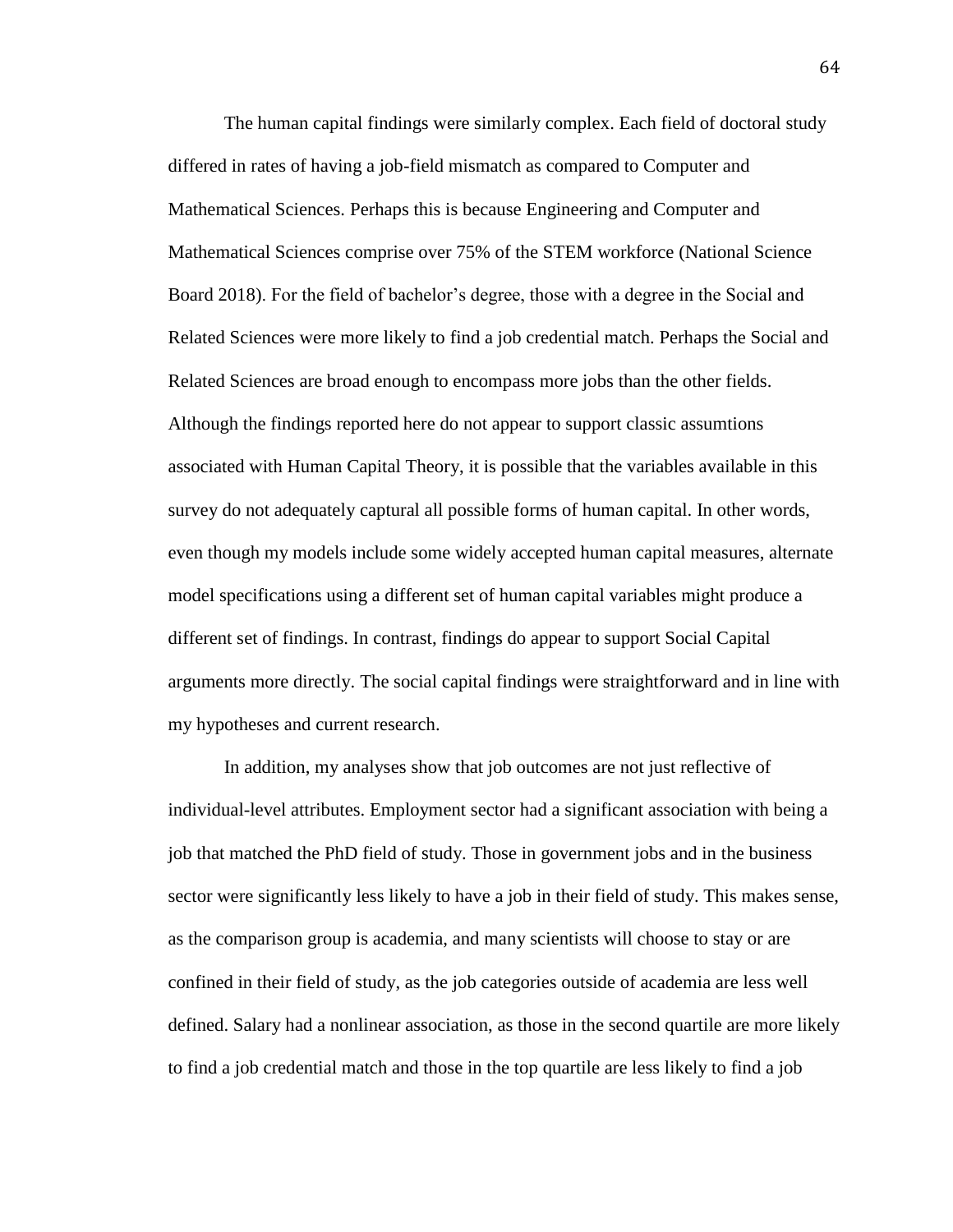credential match. I suspect salary is highly correlated with job type, and this current association may reflect multicollinearity issues among the independent variables.

#### **Teachers and Managers**

Due to the limitations of operationalizing job/field matches, I parse out job type from job field among those without a credential match, and denote which scientists are more likely to be non-field-specific teachers or managers. Women scientists are more likely to be teachers than men scientists and men scientists are more likely than women scientists to be managers. The older a scientist is, the more likely they are to be in a manager position.

According to human capital theory, not only does the degree matter but also the field of study matters for job outcomes. The only field of doctoral study relative to Computer and Mathematical Sciences that increases the risk of becoming both a teacher and a manger is the Social and Related Sciences field. I presume that this is because this field teaches less technical skills and more comprehensive skills than the other fields, skills that would easily translate to a teaching or managerial position, as both require complex problem solving and people skills. Those who earn a doctorate in the Physical and Related Sciences are more likely to be managers and less likely to be teachers, but those scientists who earn their bachelor's in the Physical and Related Sciences are more likely to secure teaching positions. This discrepancy should be studied in further research

## **Limitations**

This research is not without limitations. One limitation of the analysis is that I had to drop 4% of respondents from the sample –those who earned their doctorate in the illdefined category of "Science and Engineering Related Fields". Those respondents did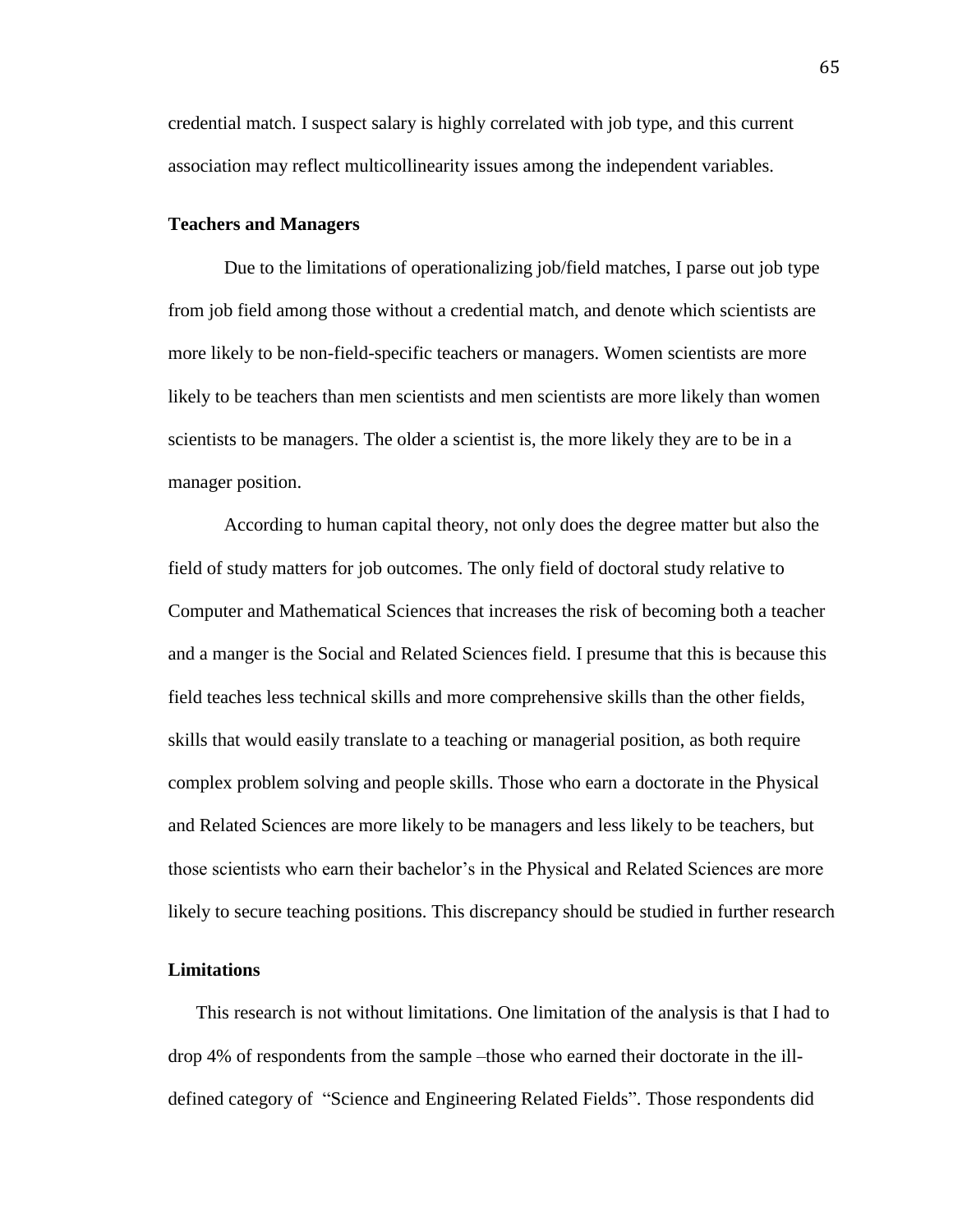not have a way to clearly identify whether the job was in-field compared to other STEM fields. I instead focused on fields that were clearly defined to more clearly define the dependent variable, but these related fields are omitted from the analysis.

Another limitation is that these analyses are based on cross-sectional data, meaning the findings cannot be interpreted as the result of causal dynamics, but should instead be viewed as evidence of correlation. For example, managers have higher salaries than teachers, but possessing a high salary does not cause someone to be a manager. Similarly, government and business jobs do not employ teachers, and so that comparison is limited.

Although findings suggest only modest gender differences overall, that does not mean there are not gender differences that have not been explored. Based on current research about gender differences in STEM and in the work force (Acker 2006; Britton 2017), gender differences may also exist across the contextual variables. Due to the saliency of inequality regimes (Acker 1990b), it is possible that for men and women with jobs who have received a PhD degree within certain fields, men could face less resistance in securing a PhD credential match than women. Future analyses could use these findings and utilize gender as a modifying variable to explore whether the relationship of human and social capital characteristics varies for men and women on PhD job matches. Future research should also include an analysis of gender discrepancies between different PhD STEM fields in particular. Since the PhD STEM education system is already stratified (Fox and Stephan 2001) and there is a selection bias inherent in this sample, perhaps only solely looking at the PhD level (where women have already overcome many obstacles), is too narrow a focus. Future research should systematically explore gender as a modifying effect.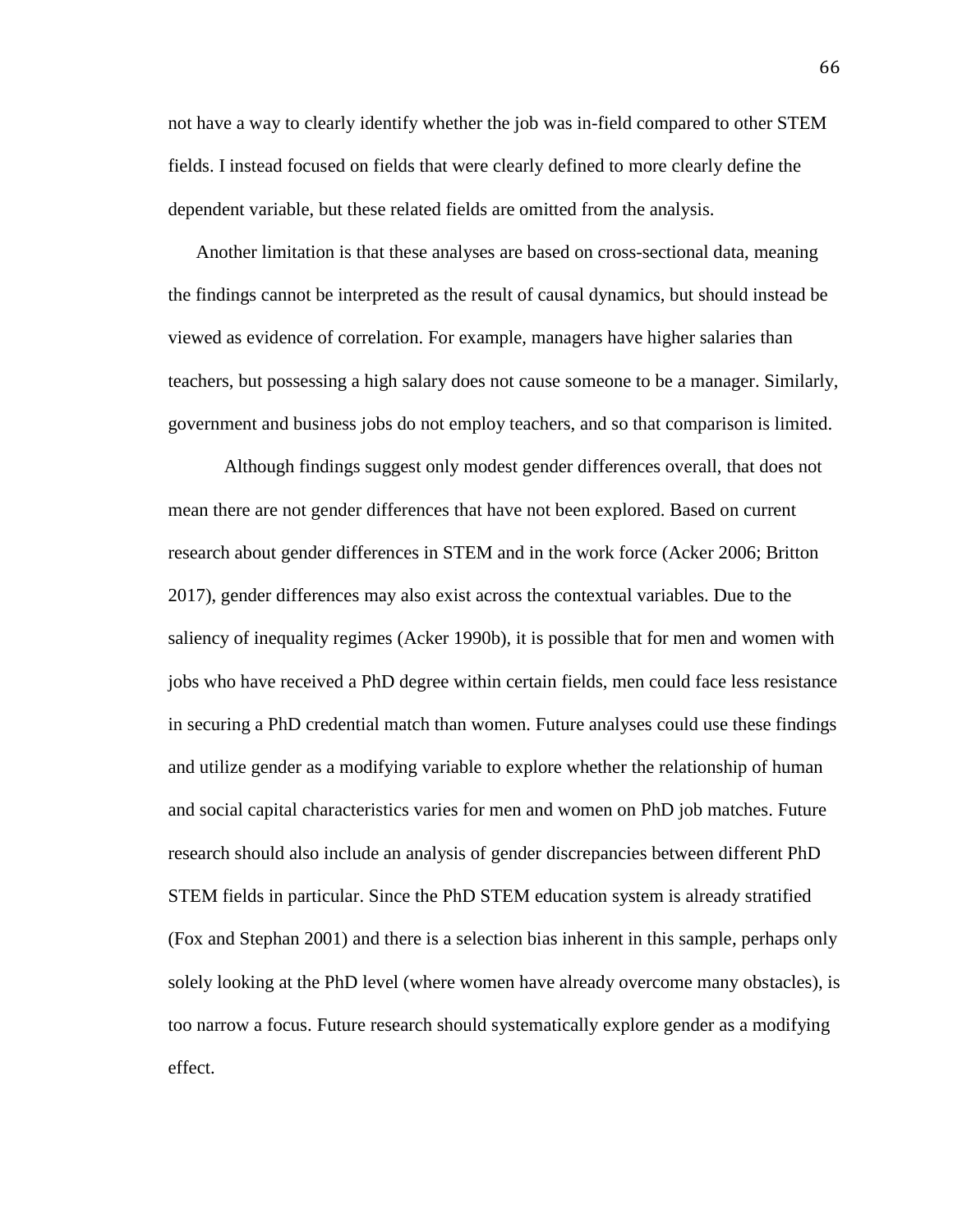Along those same lines, my analyses were limited in exploring intersectional characteristics. For example, looking at women of color is difficult within these analyses because there are few women and fewer minorities in the. The racial distinctions within this data set is white/non-white, due to the constraints of the data and the small subset of scientists of color. Most of the non-whites are categorized as Asian non-Hispanic. This makes it exceedingly challenging to make clear inferences about intersectionality on a broad scale. Future research should investigate intersectional characteristics, such as gender and race, within the PhD realm.

Another limitation is the multicollinearity between the bachelor's degrees and doctoral fields of study. Furthermore, a subset of individuals in my study did not have any information on their bachelor's degrees. This could be explained by measurement error, but it could also mean some scientists skip earning their bachelor's degree and go directly into their master's or doctoral training. It could also mean that a scientist coming from another country has access to a different school-to-job pipeline. Future research should examine this phenomenon, as it could provide clues to why scientists leave their field of study, and to more thoroughly understand the mechanisms around the school to job pipeline.

# **Conclusion and Future Implications**

My findings indicate support for the argument that job-credential matches are associated with both demographic characteristics, as well as social and human capital factors. Most noteworthy, 40-45% of scientists leave their field of doctoral study. My models account for *who* switches, but I can only speculate as to *why* they switch. It is unclear if this mass exodus is problematic or advantageous. Being an older scientist, for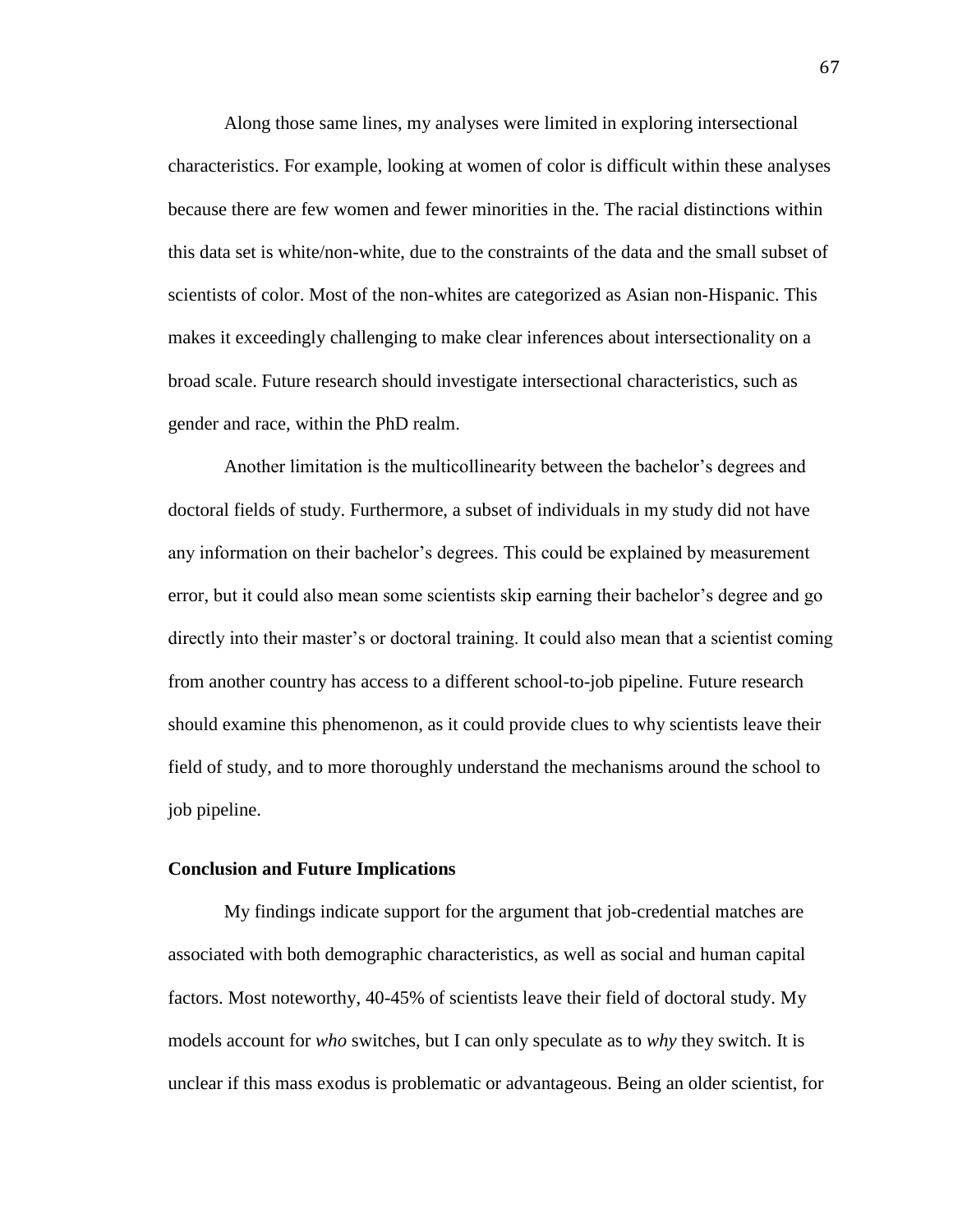example, is positively associated with holding a job outside of a field of study. This particular phenomenon could be explained by the accumulation of social and human capital – older scientists accrue social and human capital as they age, which perhaps gives them more job opportunities. Older scientists are also more likely to be in managerial positions, which may or may not be field specific. A job-credential mismatch in the case of older scientists could merely mean more opportunity, job mobility and access to a higher salary. A job mismatch could indicate a move to a higher salaried job, a job with higher satisfaction or to an interdisciplinary position.

On the other hand, for scientists who are less likely to switch fields, such as non-U.S. citizens, is a *match* actually *disadvantageous*? On the surface, the school-to-job pipeline is working for non-U.S. citizens (in line with Human Capital Theory). Non-U.S. citizens are less likely to switch their fields of study. Women are also more likely to find a job credential match. But higher salaries are associated with job credential *mismatches*, not matches. Jobs in the business sector are the highest paying industries and business sector jobs seem to be field specific. Perhaps we are seeing evidence of naturally occurring inequality regimes hidden in plain sight, as men are more likely than women to have a job mismatch, and more men than women are employed in the business sector. Even though certain groups of people are more likely to accrue a match, perhaps that match is less economically advantageous to them than a mismatch, as their opportunities for higher paying business jobs are limited. If certain demographic groups are systematically being limited from job mismatches, this would provide more evidence against Human Capital Theory and support the idea of inequality regimes. More research is needed to understand whether the problem lies within the pipeline of the doctoral field,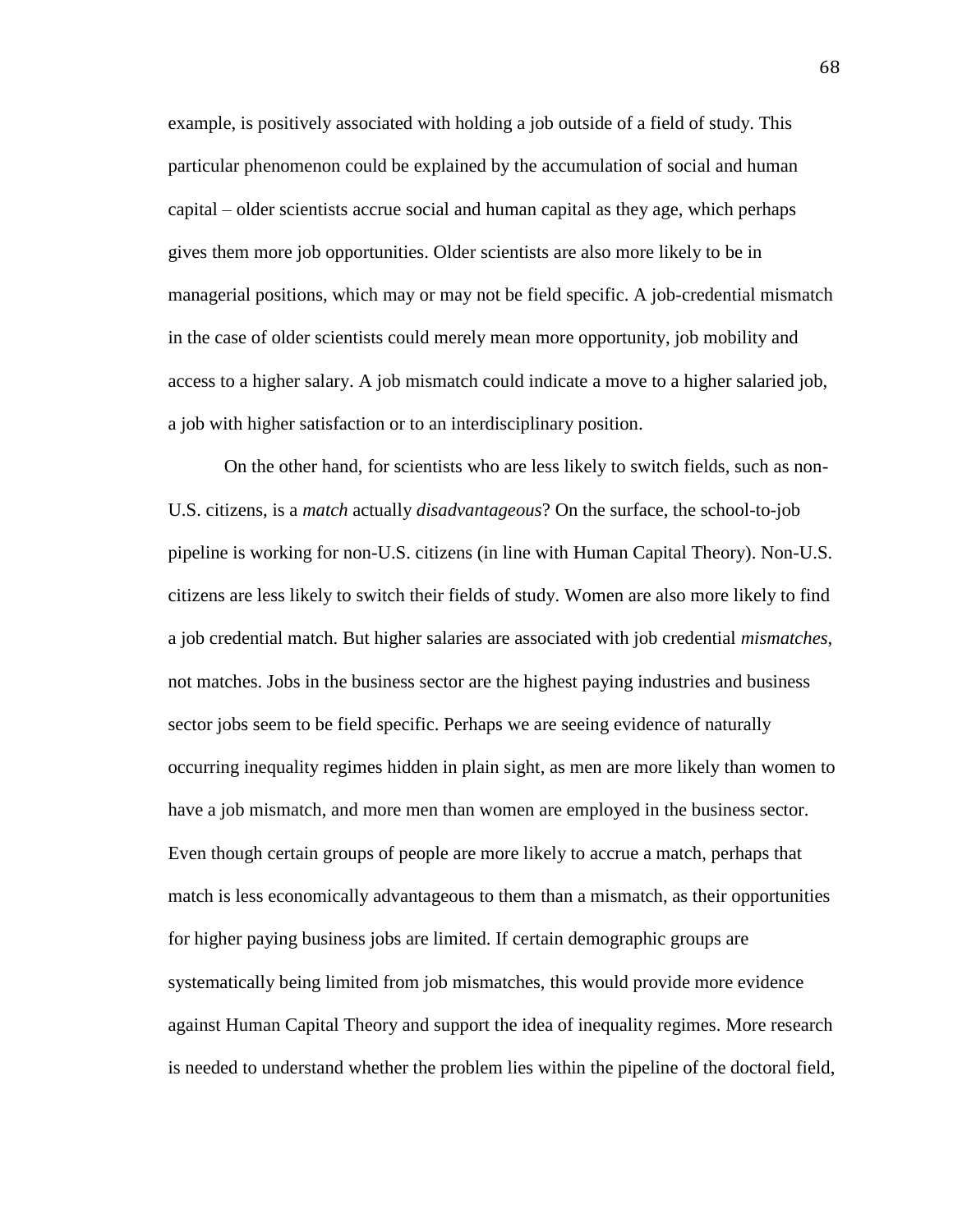or whether the match/mismatch is a product of mobility. Research should also explore if matching education credentials to an occupational field is always best.

Although this particular dataset is not optimally suited to fully examine how institutional context counters HCT (since the institutional context were rough measures of institutional control, rather than prestige in a discipline or other institutional factors), more research should explore how institutional context plays a role in the school-to-labor force pipeline. Further, next steps should also look within this phenomenon and test gender interaction effects. In this way, future research can more fully explore inequality regimes at the institutional and individual levels.

A changing academic job market may also be changing the implications of a jobfield mismatch. We assume a PhD recipient is a faculty member, but this is not the case with the changing academic context. As baby boomers exit their tenure-track academic positions at a slower pace, there are fewer jobs available for PhDs. The dwindling demand could mean academics receive less institutionalized support, which would propel PhD recipients to explore occupational opportunities outside of academia. Indeed, as this analysis shows, PhDs are employed in a wide range of sectors. The pipeline from a PhD to an academic position looks very different from the pipeline from a PhD to the business sector. Future research should compare and contrast the multiple occupational pipelines between sectors.

If so many PhD recipients are leaving their field of study, what does this mean about the training of the U.S. labor force? Should more fields be interdisciplinary? Are certain fields providing more transferable skills than other fields, which gives them an advantage in the labor force? As more PhD recipients enter the business or government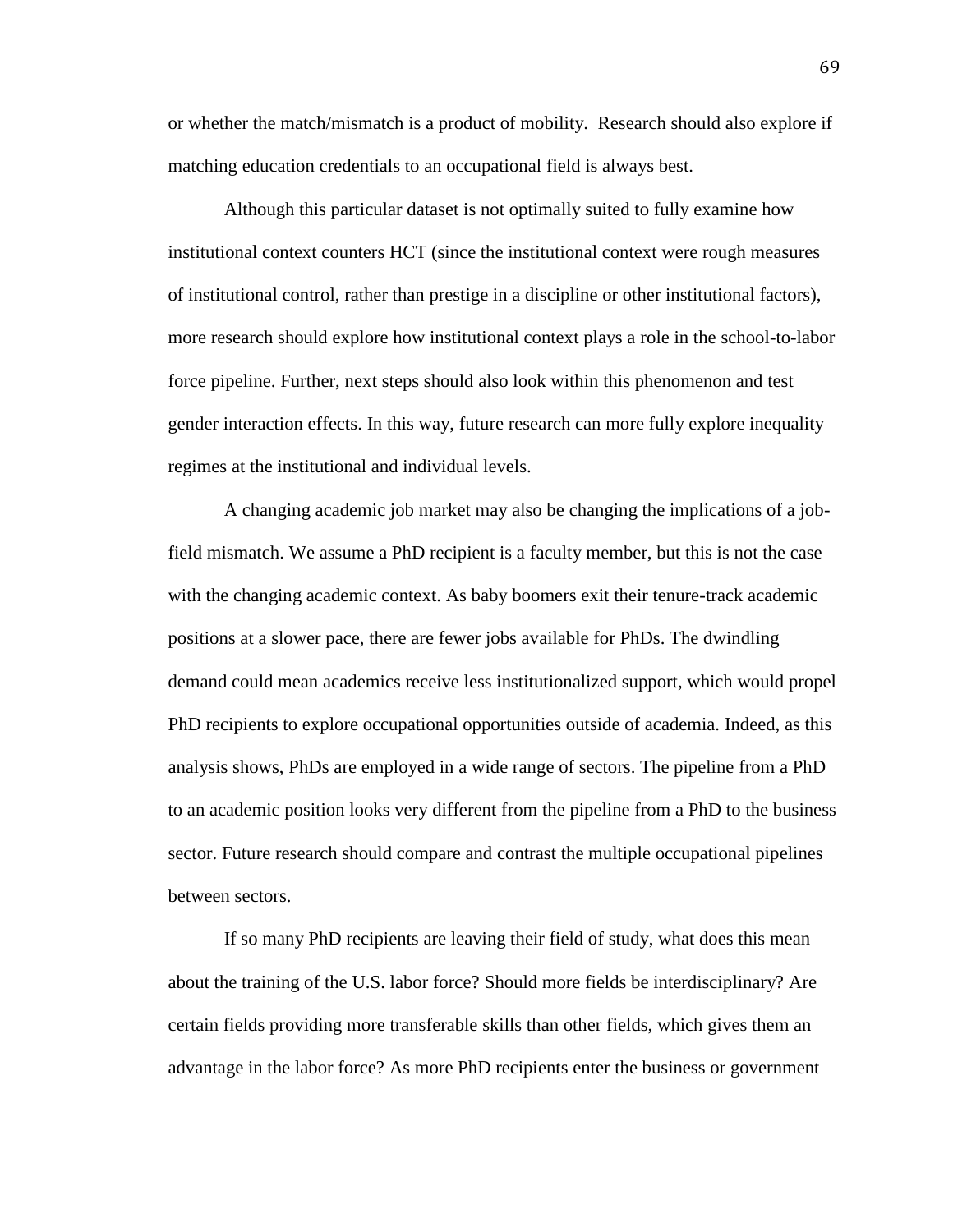sectors, it would behoove doctoral granting institutions to assess their training and track their graduates through time. As academic jobs dwindle, it is important for institutions of higher learning to assess the market to better set their students up for occupational success. It would be useful for schools and students alike to understand how and when certain fields have specific prestige or are in high demand within the economic zeitgeist. Currently, the supply is mismatching demand. In either case, as many PhD scientists are leaving their field of study, future research should examine both the individual and contextual reasons as to why so many find themselves on separate field pathways.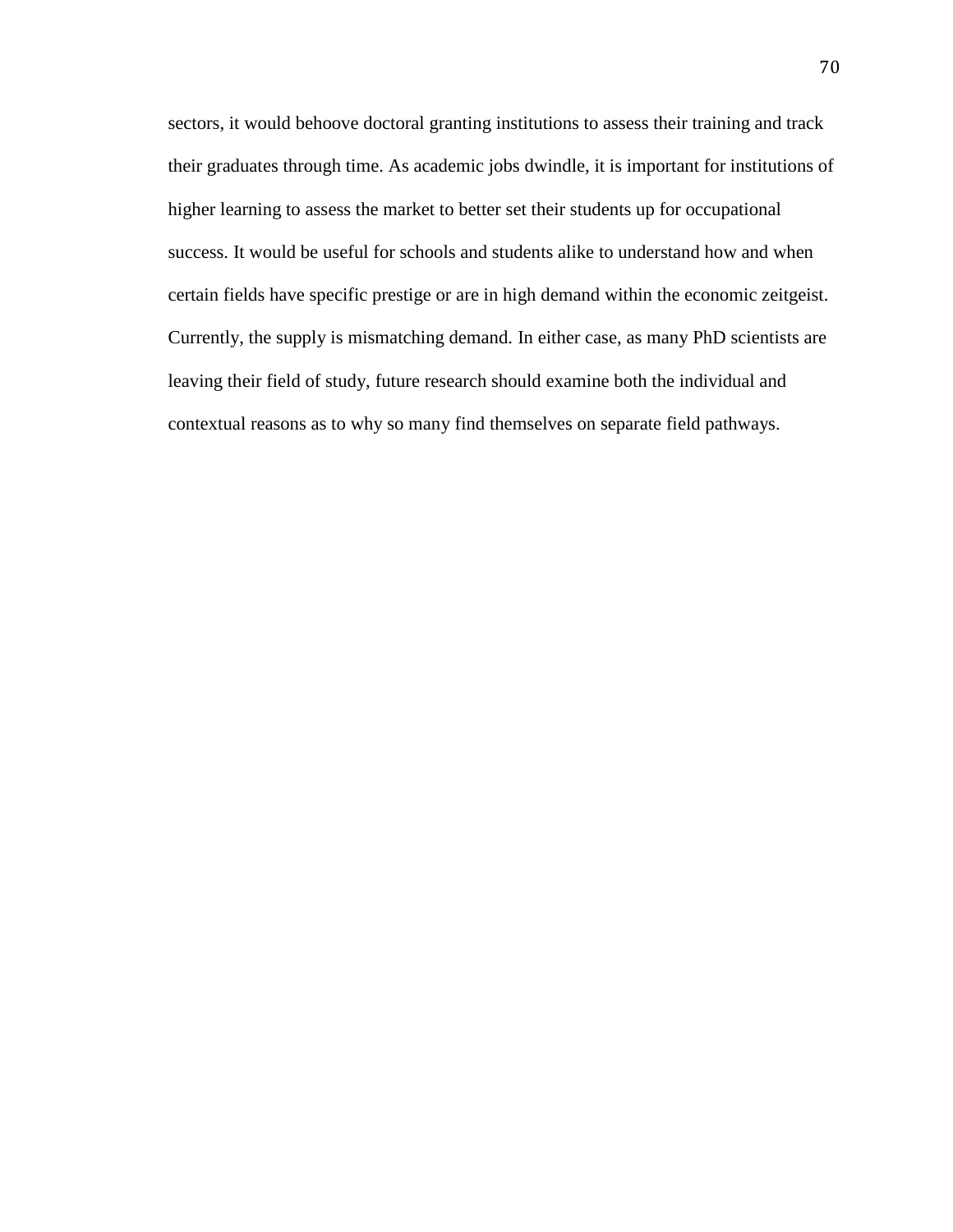## **References**

- Acker, Joan. 1990a. "HIERARCHIES, JOBS, BODIES: A Theory of Gendered Organizations." *Sociologists for Women in Society* 4(2):139–58.
- Acker, Joan. 1990b. "HIERARCHIES, JOBS, BODIES: A Theory of Gendered Organizations." *Sociologists for Women in Society* 4(2):139–58.
- Acker, Joan. 2006. "Inequality Regimes: Gender, Class, and Race in Organizations." *Gender & Society* 20(4):441–64.
- Adler, Paul S. and Seok-Woo Kwon. 2002. "Social Capital: Prospects for a New Concept." *The Academy of Management Review* 27(1):17–40.
- Allen, Jim and Rolf van der Velden. 2001. "Educational Mismatches versus Skill Mismatches: Effects on Wages, Job Satisfaction, and On‐the‐job Search." *Oxford Economic Papers* 53(3):434–52.
- Bender, Keith A. and John S. Heywood. 2011. "Educational Mismatch and the Careers of Scientists." *Education Economics* 19(3):253–74.
- Bianchi, Suzanne M., John P. Robinson, and Melissa A. Milkie. 2007. *Changing Rhythms of American Family Life*. New York: Russell Sage Foundation.
- Bielby, William T. and Denise D. Bielby. 1992. "I Will Follow Him: Family Ties, Gender-Role Beliefs, and Reluctance to Relocate for a Better Job." *American Journal of Sociology* 97(5):1241–67.
- Bird, Sharon R. and Laura A. Rhoton. 2011. "Women Professionals Gender Strategies: Negotiating Gendered Organizational Barriers." *Handbook of Gender Work and Organization* 245–62.
- Bowen, William G. and Neil L. Rudenstine. 2014. *In Pursuit of the PhD*. Princeton University Press.
- Bozeman, Barry, James S. Dietz, and Monica Gaughan. 2001. "Scientific and Technical Human Capital: An Alternative Model for Research Evaluation." *International Journal of Technology Management - INT J TECHNOL MANAGE* 22.
- Britton, Dana M. 2017. "Beyond the Chilly Climate: The Salience of Gender in Women's Academic Careers." *Gender & Society* 31(1):5–27.
- Budig, Michelle J. 2002. "Male Advantage and the Gender Composition of Jobs: Who Rides the Glass Escalator?" *Social Problems* 49(2):258–77.
- Charles, Maria, Bridget Harr, Erin Cech, and Alexandra Hendley. 2014. "Who Likes Math Where? Gender Differences in Eighth-Graders' Attitudes around the World." *International Studies in Sociology of Education* 24(1):85–112.
- Corley, Elizabeth A., Barry Bozeman, Xuefan Zhang, and Chin-Chang Tsai. 2019. "The Expanded Scientific and Technical Human Capital Model: The Addition of a Cultural Dimension." *The Journal of Technology Transfer* 44(3):681–99.
- Cyranoski, David, Natasha Gilbert, Heidi Ledford, Anjali Nayar, and Mohammed Yahia. 2011. "Education: The PhD Factory." *Nature* 472(7343):276–79.
- DeAngelo, Linda. 2011. *Completing College: Assessing Graduation Rates at Four-Year Institutions*. Los Angeles, Calif.: Higher Education Research Institute, Graduation School of Education & Information Studies, University of California, Los Angeles.
- Doppelt, Ross. 2019. "Skill Flows: A Theory of Human Capital and Unemployment." *Review of Economic Dynamics* 31:84–122.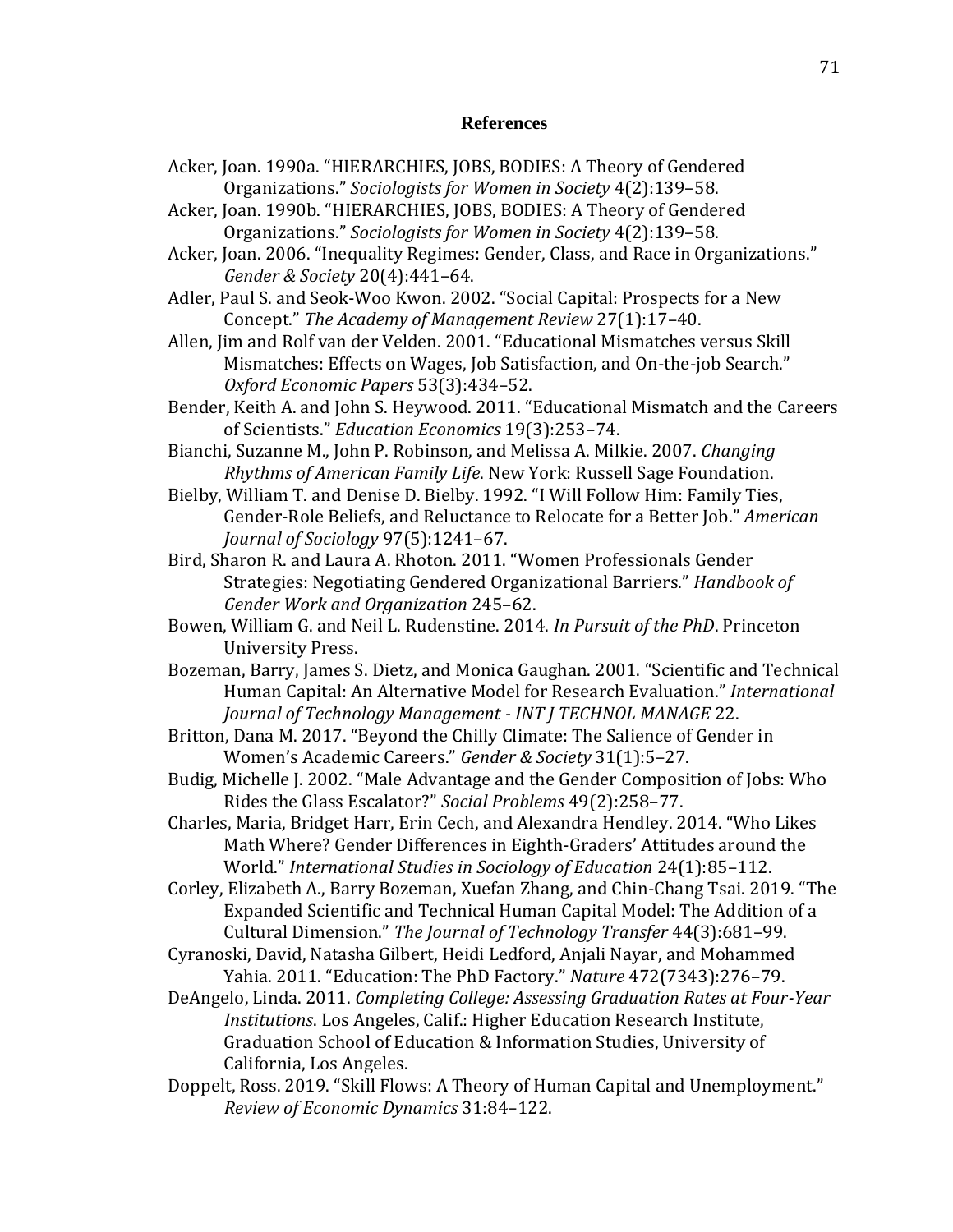England, Paula and Su Li. 2006. "Desegregation Stalled: The Changing Gender Composition of College Majors, 1971-2002." *Gender & Society* 20(5):657–677.

- Fitz-enz, Jac. 2000. *The ROI of Human Capital: Measuring the Economic Value of Employee Performance*. AMACOM.
- Fitzsimons, Annette. 2017. *Gender as a Verb: Gender Segregation at Work: Gender Segregation at Work*. Routledge.
- Fox, Mary Frank and Paula E. Stephan. 2001. "Careers of Young Scientists:: Preferences, Prospects and Realities by Gender and Field." *Social Studies of Science* 31(1):109–22.
- Frehill, Lisa M. 1997. "Education and Occupational Sex Segregation:" *The Sociological Quarterly* 38(2):225–49.
- Frehill, Lisa M., Alice Abreu, and Kathrin Zippel. 2015. "Gender, Science, and Occupational Sex Segregation." Pp. 51–92 in *Advancing Women in Science: An International Perspective*, edited by Jr. Pearson Willie, L. M. Frehill, and C. L. McNeely. Cham: Springer International Publishing.
- Granovetter, Mark. 2018. *Getting a Job: A Study of Contacts and Careers*. University of Chicago Press.
- Griffith, Amanda L. 2010. "Persistence of Women and Minorities in STEM Field Majors: Is It the School That Matters?" *Economics of Education Review* 29(6):911–22.
- Hersch, Joni. 1991. "Education Match and Job Match." *The Review of Economics and Statistics* 73(1):140–44.
- Irvine, Leslie and Jenny R. Vermilya. 2010. "Gender Work in a Feminized Profession, Gender Work in a Feminized Profession: The Case of Veterinary Medicine." *Gender & Society* 24(1):56–82.
- de Janasz, Suzanne C. and Monica L. Forret. 2008. "Learning The Art of Networking: A Critical Skill for Enhancing Social Capital and Career Success." *Journal of Management Education* 32(5):629–50.
- Jaschik, Scott. 2017. "As More Humanities Ph.D.s Are Awarded, Job Openings Are Disappearing." Retrieved May 30, 2019

(https://www.insidehighered.com/news/2017/08/28/more-humanitiesphds-are-awarded-job-openings-are-disappearing).

- Jones, Michael. 2018. "Contemporary Trends in Professional Doctorates." *Studies in Higher Education* 43(5):814–25.
- Landivar, Liana Christin. 2013. "Disparities in STEM Employment by Sex, Race, and Hispanic Origin." *Education Review* 29(6):911–922.
- Ma, Yingyi. 2011. "College Major Choice, Occupational Structure and Demographic Patterning by Gender, Race and Nativity." *The Social Science Journal* 48(1):112–29.
- Mann, Allison and Thomas A. DiPrete. 2013. "Trends in Gender Segregation in the Choice of Science and Engineering Majors." *Social Science Research* 42(6):1519–41.
- Nafukho, Fredrick Muyia, Nancy R. Hairston, and Kit Brooks. 2004. "Human Capital Theory: Implications for Human Resource Development."
- National Science Board. 2018. *Science and Engineering Indicators 2018*. NSB-2018-1. Alexandria, VA: National Science Foundation.